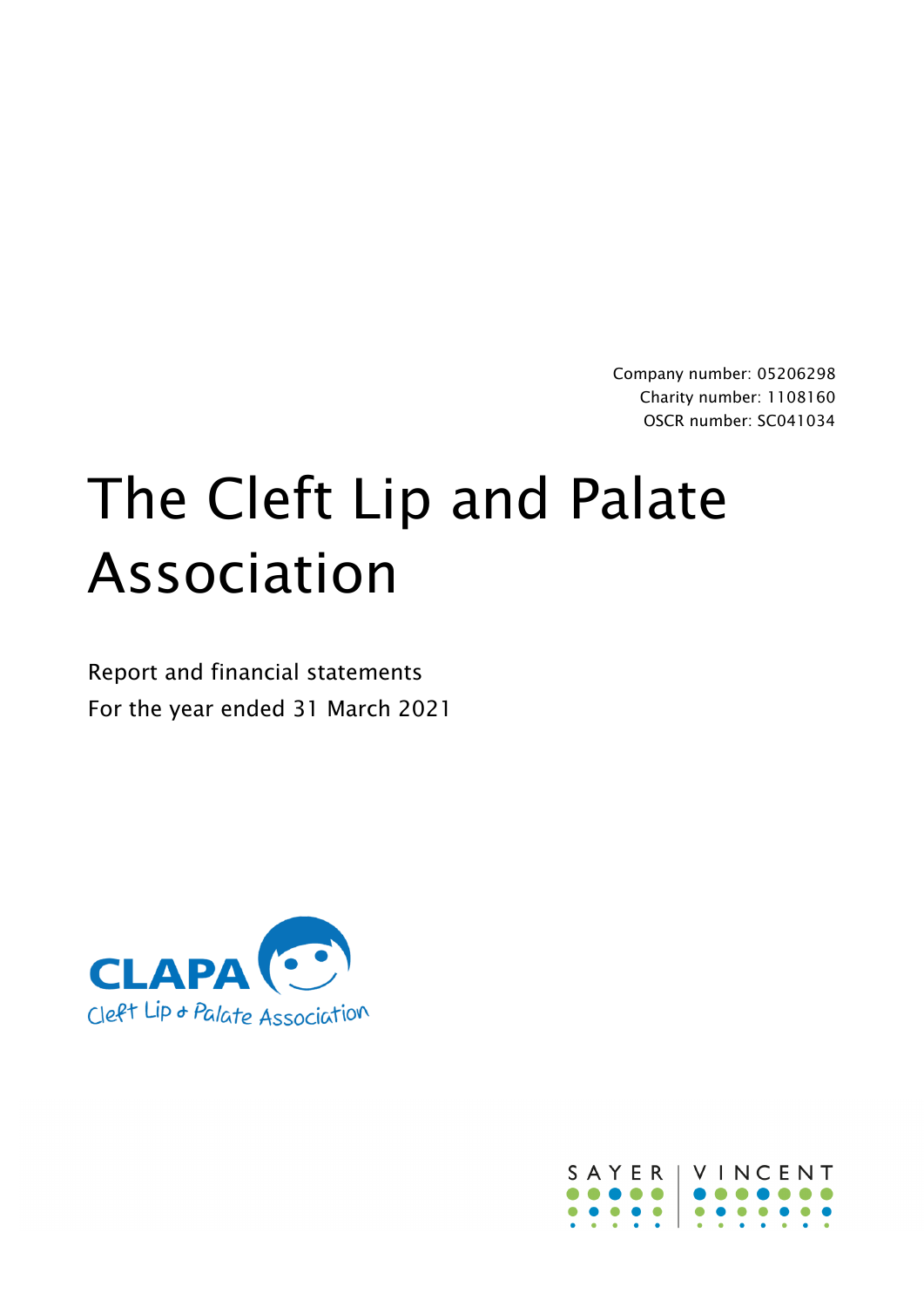# **Contents**

# For the year ended 31 March 2021

| Statement of financial activities (incorporating an income and expenditure account)  26 |  |
|-----------------------------------------------------------------------------------------|--|
|                                                                                         |  |
|                                                                                         |  |
|                                                                                         |  |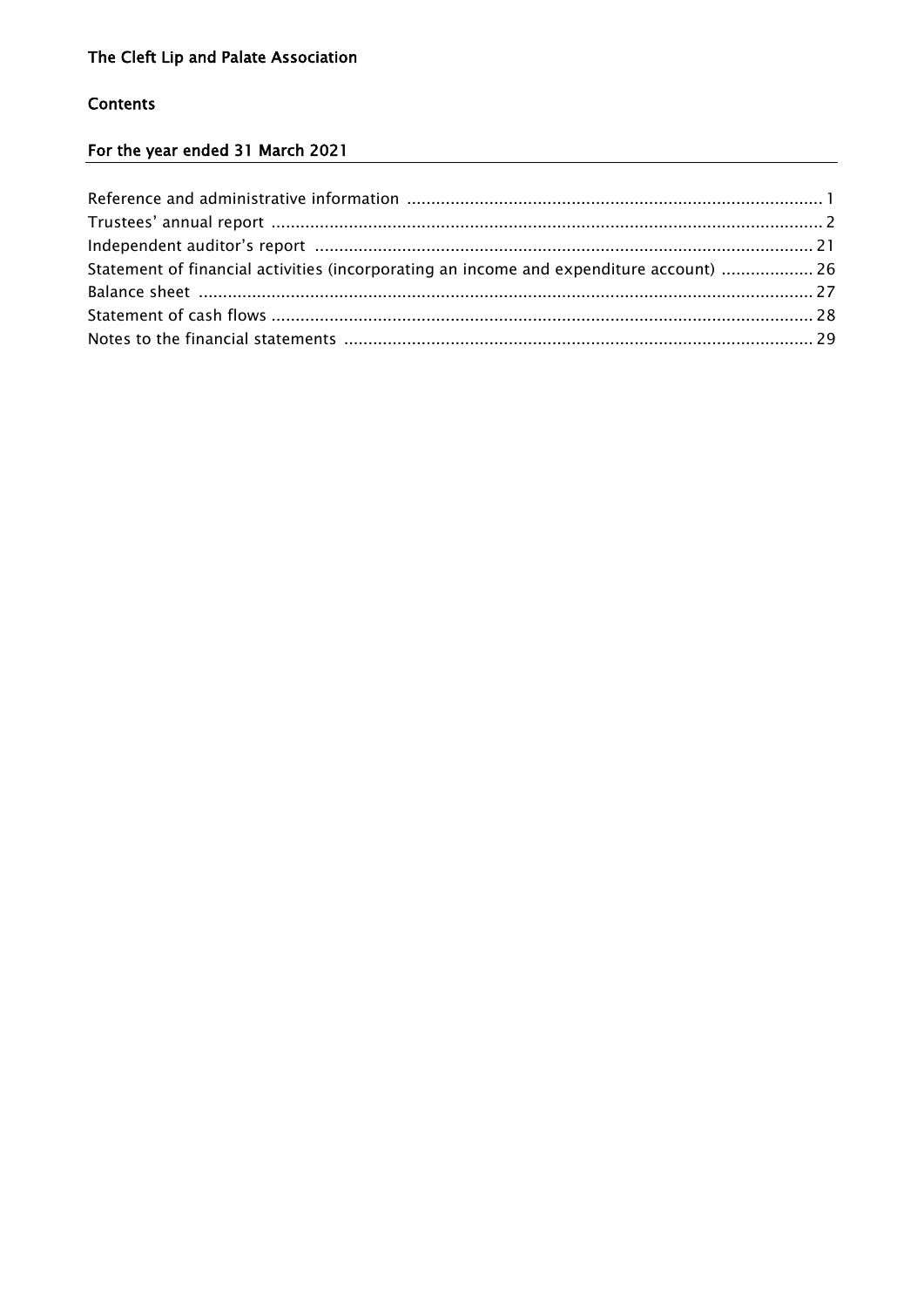# Reference and administrative information

| For the year ended 31 March 2021 |                                                                 |                                                                                                                                      |  |  |  |  |  |  |
|----------------------------------|-----------------------------------------------------------------|--------------------------------------------------------------------------------------------------------------------------------------|--|--|--|--|--|--|
|                                  |                                                                 |                                                                                                                                      |  |  |  |  |  |  |
| Company number                   | 05206298                                                        |                                                                                                                                      |  |  |  |  |  |  |
| <b>Charity number</b>            | 1108160                                                         |                                                                                                                                      |  |  |  |  |  |  |
| <b>OSCR number</b>               | SC041034                                                        |                                                                                                                                      |  |  |  |  |  |  |
| <b>Registered office</b>         | <b>CLAPA</b>                                                    |                                                                                                                                      |  |  |  |  |  |  |
| and operational<br>address       | The Green House, 244-254 Cambridge Heath Road<br>LONDON, E2 9DA |                                                                                                                                      |  |  |  |  |  |  |
| Country of registration          | England & Wales                                                 |                                                                                                                                      |  |  |  |  |  |  |
| Country of incorporation         | United Kingdom                                                  |                                                                                                                                      |  |  |  |  |  |  |
| <b>Trustees</b>                  |                                                                 | Trustees, who are also directors under company law, who served during the<br>year and up to the date of this report were as follows: |  |  |  |  |  |  |
|                                  | R Slator                                                        | Chair (until November 2020)                                                                                                          |  |  |  |  |  |  |
|                                  | N Astor                                                         | Chair (from November 2020)                                                                                                           |  |  |  |  |  |  |
|                                  | J Bhachu                                                        | Treasurer                                                                                                                            |  |  |  |  |  |  |
|                                  | A Beedham                                                       | (From June 2021)                                                                                                                     |  |  |  |  |  |  |
|                                  | D Drake                                                         |                                                                                                                                      |  |  |  |  |  |  |
|                                  | O Hopkins                                                       |                                                                                                                                      |  |  |  |  |  |  |
|                                  | E Howes                                                         |                                                                                                                                      |  |  |  |  |  |  |
|                                  | L Hughes                                                        | (From June 2021)                                                                                                                     |  |  |  |  |  |  |
|                                  | J Morgan                                                        |                                                                                                                                      |  |  |  |  |  |  |
|                                  | M Pinkstone                                                     |                                                                                                                                      |  |  |  |  |  |  |
|                                  | A Strangeways                                                   |                                                                                                                                      |  |  |  |  |  |  |
|                                  | J Williams                                                      |                                                                                                                                      |  |  |  |  |  |  |
|                                  | C Cunniffe                                                      | Company Secretary (until August 2019 and from 1                                                                                      |  |  |  |  |  |  |
|                                  | September 2020)                                                 |                                                                                                                                      |  |  |  |  |  |  |
|                                  | T Kitchingman<br>September 2020)                                | Company Secretary (from August 2019 to 1                                                                                             |  |  |  |  |  |  |
| <b>Bankers</b>                   | Barclays Bank plc                                               |                                                                                                                                      |  |  |  |  |  |  |
|                                  | <b>Hatton Garden Business Centre</b>                            |                                                                                                                                      |  |  |  |  |  |  |
|                                  | 99 Hatton Garden                                                |                                                                                                                                      |  |  |  |  |  |  |
|                                  | LONDON, EC1N 8DN                                                |                                                                                                                                      |  |  |  |  |  |  |
| <b>Auditor</b>                   | Sayer Vincent LLP                                               |                                                                                                                                      |  |  |  |  |  |  |
|                                  |                                                                 | Chartered Accountants and Statutory Auditor                                                                                          |  |  |  |  |  |  |
|                                  | <b>Invicta House</b>                                            |                                                                                                                                      |  |  |  |  |  |  |
|                                  | 108-114 Golden Lane                                             |                                                                                                                                      |  |  |  |  |  |  |
|                                  | LONDON, EC1Y OTL                                                |                                                                                                                                      |  |  |  |  |  |  |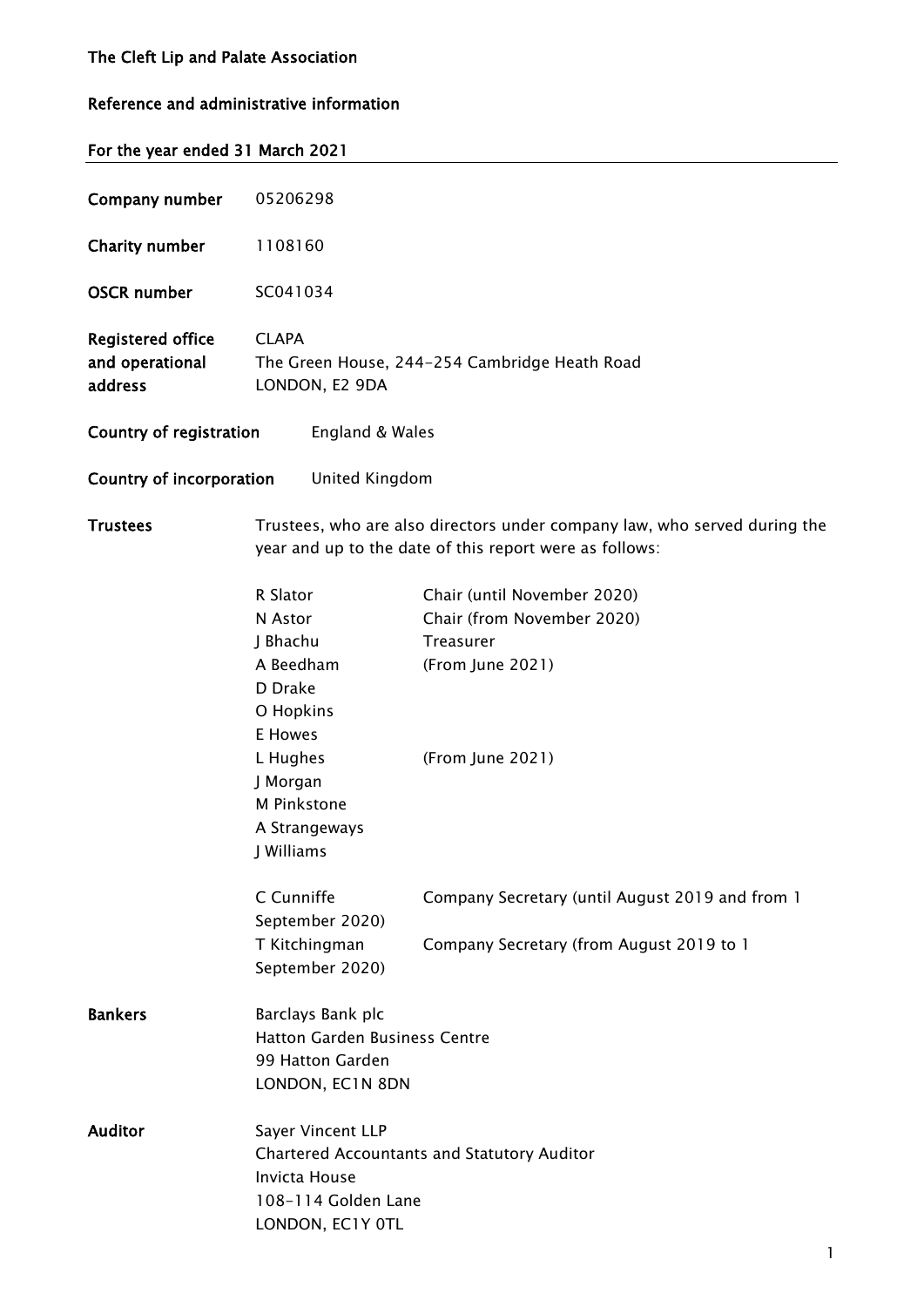# For the year ended 31 March 2021

The Trustees present their report and the audited financial statements for the year ended 31 March 2021.

Reference and administrative information set out on page 1 forms part of this report. The financial statements comply with current statutory requirements, the Memorandum and Articles of Association and the Statement of Recommended Practice - Accounting and Reporting by Charities: SORP applicable to charities preparing their accounts in accordance with FRS 102.

# Objectives and Activities

# Purposes and Aims

The charity's objects are set out in its governing documents, the Memorandum and Articles of Association (July 2004): "the relief of and support for all those with cleft lip, cleft palate or both or associated craniofacial birth anomalies; the promotion of research into the causes of and the relief, treatment or care of those with cleft lip, cleft palate or associated craniofacial birth anomalies and conditions or any of them and to publish the useful results of such research."

The Trustees have paid due regard to the public benefit guidance issued by the Charity Commission in deciding what activities the charity should undertake and these activities are documented in the Strategic Plan for 2018-21, approved at the Trustee Away Day in September 2018. This plan is available on the CLAPA website: [www.clapa.com/about-us/goals-strategies.](http://www.clapa.com/about-us/goals-strategies)

CLAPA is a well-respected organisation in the cleft world, with a reputation for providing quality, evidenced-based services for people affected by cleft, and for close working with researchers and NHS Cleft Teams. At a time of global upheaval and ongoing unpredictability, a key priority for CLAPA has been to adapt and thrive in the face of the many challenges presented by the past year. As a result, there has been a significant shift in many areas of the charity's work which has allowed it to continue to fulfil its objectives and support stakeholders while remaining sustainable.

The Trustees review the aims, objectives and activities of the charity each year. This report looks at what the charity has achieved and the outcomes of its work in the reporting period. The Trustees report the success of each key activity and the benefits the charity has brought to those groups of people that it is set up to help. The review also helps the Trustees ensure the charity's aims, objectives and activities remained focused on its stated purposes.

The Trustees have referred to the guidance contained in the Charity Commission's general guidance on public benefit when reviewing the charity's aims and objectives and in planning its future activities. In particular, the Trustees consider how planned activities will contribute to the aims and objectives that have been set.

In April 2020, after recently completing a successful restructure process following the end of a three-year funding programme from the National Lottery Community Fund, CLAPA had to once again rethink its service delivery strategy due to the COVID-19 pandemic. At this time, as part of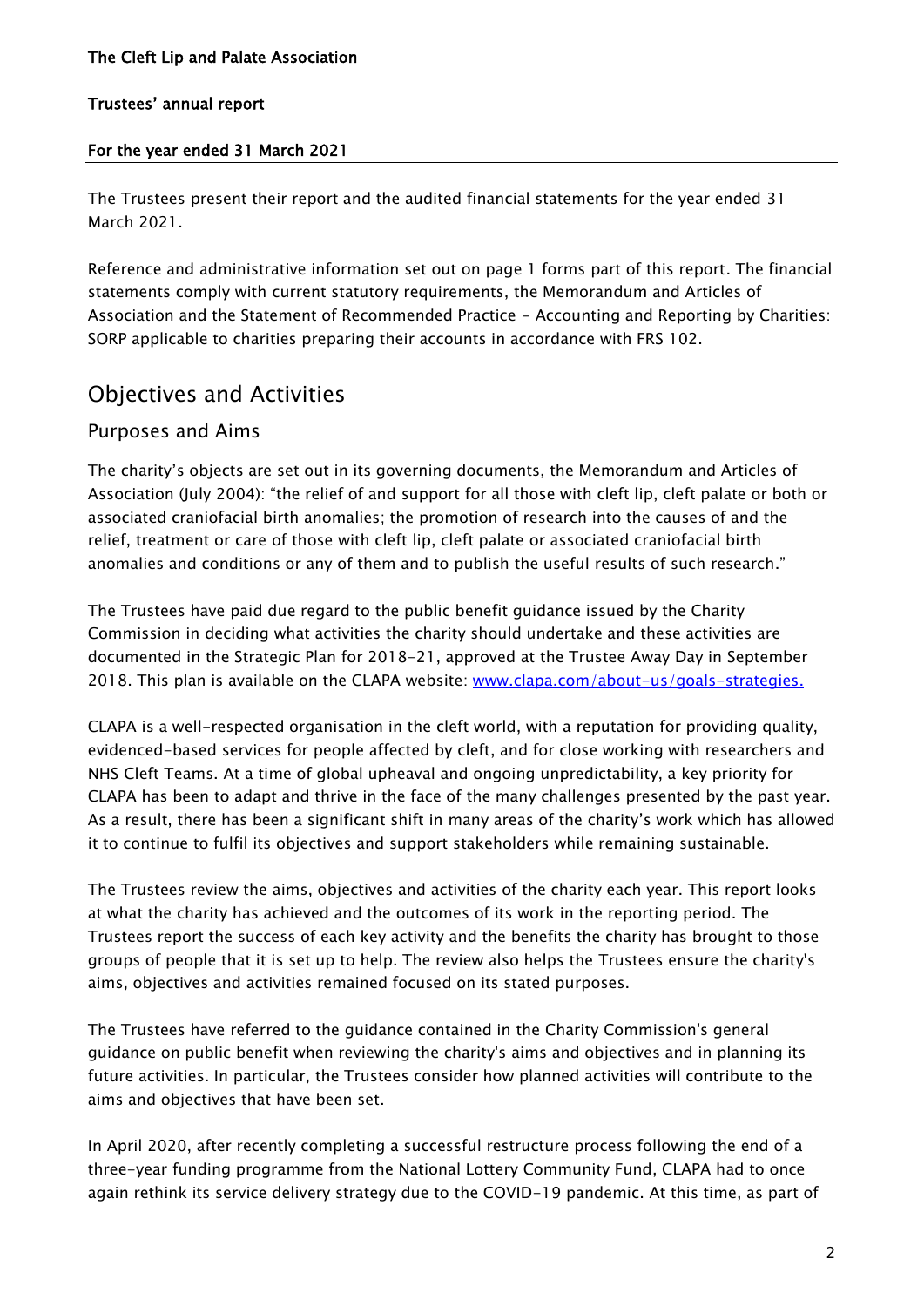# For the year ended 31 March 2021

cost-saving measures, the charity took the difficult decision to furlough 7 staff members. These staff had roles which focused on face-to-face service delivery as well as challenge and community fundraising, all of which had been suspended following the COVID-19 lockdown. CLAPA's remaining staff team largely worked remotely over the following months to support the UK cleft community and to adapt CLAPA's services to be delivered digitally.

In July 2020, CLAPA secured emergency funding from a small number of funders. Grants totalling £148,000 helped cover key salary, core and feeding equipment costs. This funding was critical in supporting the charity at a time when many fundraising activities could not take place. Also in July, CLAPA ran the first of many successful online events to provide remote support to the cleft community.

August 2020 saw CLAPA publish a short 'Summer Survey' to take the pulse of the cleft community and find out more about how their needs and priorities had been impacted by the COVID-19 pandemic. 268 people responded, giving us a clear picture of the community's immediate concerns. CLAPA published the findings of this survey on its website, making sure to expand on what support the charity could offer to help with these concerns, as well as future plans that had been made as a result. These findings were also provided to UK Cleft Teams to give them a more well-rounded view of the cleft community's needs.

Furloughed staff began a phased return at the beginning of August 2020, returning to their contracted hours at the beginning of November.

In September 2020, CLAPA began to re-think its strategy going forward. This started with three externally-facilitated innovation sessions which brought the majority of the staff team together to discuss how CLAPA could best meet the needs of its stakeholders and fulfil its objectives going forward. Following a Trustee Away Day later in the month, the Senior Management Team drafted a bold, digital-first strategy to take the charity up to the end of March 2022, as well as an organisational restructure to reflect the charity's changing needs. This was approved by Trustees in December 2020 and presented to the staff team in January 2021. At this time, a formal restructure process began and was completed in March 2021. All but one staff member chose to apply for the new roles available in the new structure, and by the end of March 2021 these staff were working within their new roles.

In February 2021, CLAPA consolidated its two offices into one room housing desk-based staff as well as the feeding service stock. This was both a cost-saving measure and a recognition that remote working had been effective enough to allow for a shift to a hybrid model which would allow formerly office-based staff to work both from home and in the office. The staff team have welcomed this change and the flexibility it offers; a reflection of the charity's ongoing commitment to staff wellbeing.

The 2020/21 period has also seen the Adult Services Project complete its third year, focusing on the creation of resources and publication of academic papers following two years of research into the needs of adults born with a cleft in the UK. The project continues to be well-received by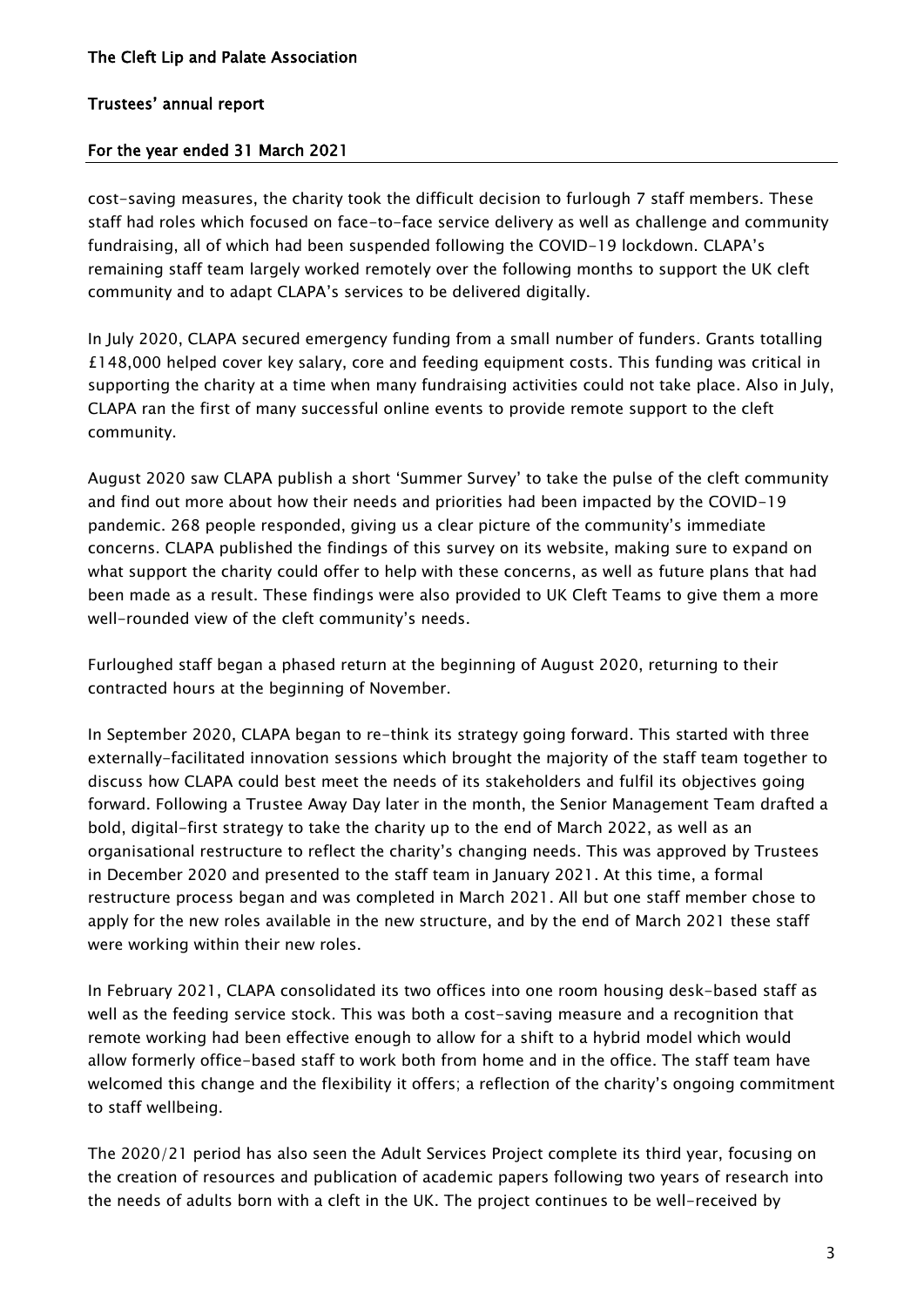# For the year ended 31 March 2021

people directly affected by cleft, as well as clinicians and researchers from across the UK. This year, three academic papers were published and the move to online service delivery facilitated the delivery of three online live 'Q&A' sessions to unpack the findings. These drew an average of 200 viewers each and allowed the cleft community to discuss the research and what it could mean in their own homes. While this project was initially funded for three years, which are now complete, savings made during this time will allow CLAPA to continue this work for another year until June 2022.

# Volunteers

Volunteers are the backbone of CLAPA as a charity, and even as the regular work of most of CLAPA's volunteers was suspended, many were able to continue volunteering during 2020/21. During the early months of the COVID-19 crisis, CLAPA's Trustees met on a weekly basis to support the charity during a period of rapid change. As well as this, other volunteers assisted with running online events, supporting others one-to-one by phone or online, providing content for CLAPA's communications, and more. In total, CLAPA's formal volunteers provided 523 hours of volunteering time in 2020/21.

Full induction and training is provided for all volunteers, and expenses are reimbursed. While Volunteer Coordinators and Engagement Officers were on furlough, volunteers were supported by the one remaining member of the service delivery team. When the furloughed staff returned to work, they prioritised making contact with their volunteers to provide support and to communicate with them about the changes which were being made within the organisation. The team organised two successful online events for volunteers which were well-attended and provided the opportunity for the Chief Executive and Chair of Trustees to engage with volunteers and to share with them CLAPA's plans for the year ahead.

# Strategic Report

# Achievements and Performance

The charity's main activities are described below. All its charitable activities focus on supporting families and individuals affected by cleft, and are undertaken to further CLAPA's charitable purposes for the public benefit.

The COVID-19 pandemic caused unprecedented disruption to NHS cleft services, CLAPA's work, and the UK cleft community. Appointments and surgeries were delayed or cancelled across the board, devastating an already stretched service, while babies continued to be born with a cleft every day. CLAPA's service-delivery model was based on local face-to-face events, and a significant proportion of its income came from face-to-face community and challenge events fundraising. The pandemic, putting an end to all these opportunities, forced the charity to rapidly re-think its service delivery and fundraising models in April 2020.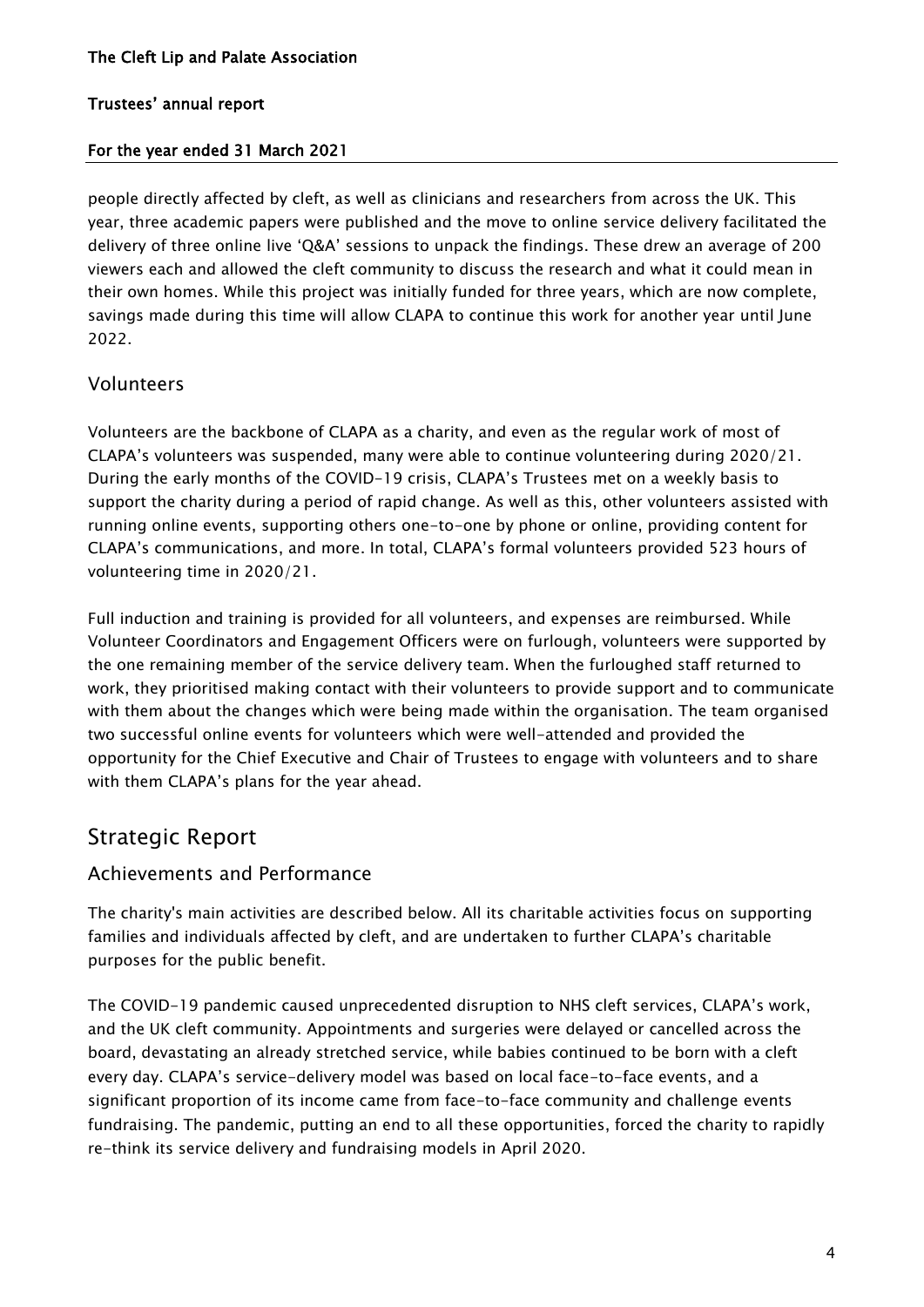# For the year ended 31 March 2021

Although this was extremely challenging, it also led to innovation in many areas of work. As a result of the need to adapt to on-going restrictions, a bold new digital-first, service-focused strategy was put in place to take CLAPA up to March 2022 which will ensure the charity will not just survive the coming years, but will thrive.

# Innovations in 2020/21 Include:

# Feeding Service

Many babies born with a cleft are unable to breastfeed or use regular feeding equipment. For 30 years, CLAPA's feeding service has supplied specialist bottles and teats to new parents and carers so they can feed their baby. During the COVID-19 pandemic, this service became more vital than ever before as these bottles and teats allowed babies to quickly establish a feeding routine and leave hospital faster after birth.

CLAPA worked quickly to bring the telephone-based aspects of this service online, and to update the NHS Cleft Teams as to the changes in operations. 2 staff members have travelled into the office twice a week since the beginning of the COVID-19 pandemic to deliver the vital in-person elements of this service, and have kept it fully operational throughout all lockdown periods.

703 free Welcome Packs of specialist bottles and teats were sent to new families in 2020/21. In total, 12,571 specialist bottles and teats were sent from CLAPA's small office to families affected by cleft in 2020/21.

CLAPA remains in regular contact with NHS Cleft Teams and Cleft Nurse Specialists in particular with regards to this service to ensure it continues to meet the needs of the UK cleft community.

"Can I just send my thanks to [the CLAPA team] who have continued to provide a service for our families, ensuring feeding equipment sent on request. I know it's been a difficult time for everyone but knowing we can count on CLAPA has made it less stressful." (Lead Cleft Nurse Specialist)

"I have received the Welcome Pack and the squeeze bottle from CLAPA during the lockdown and it has helped us enormously. […]The bottle we received from CLAPA was a lifesaver and we couldn't have survived without it. Also the information pack in the welcome pack was very useful and I felt I wasn't alone, especially we couldn't go to see and talk with other parents with cleft babies during the lockdown." (Mother of a baby born during the COVID-19 lockdown)

### Information Service

CLAPA's website was already a hub of accredited, community-led information, and the charity acted quickly to bring this in line with the new realities of the COVID-19 pandemic. This included publishing answers to common questions and concerns around cleft and COVID-19, as well as cleft service delivery.

The Information Service provides tailored information and reassurance to those getting in touch with complex enquiries. Responding to these often involves in-depth information about everything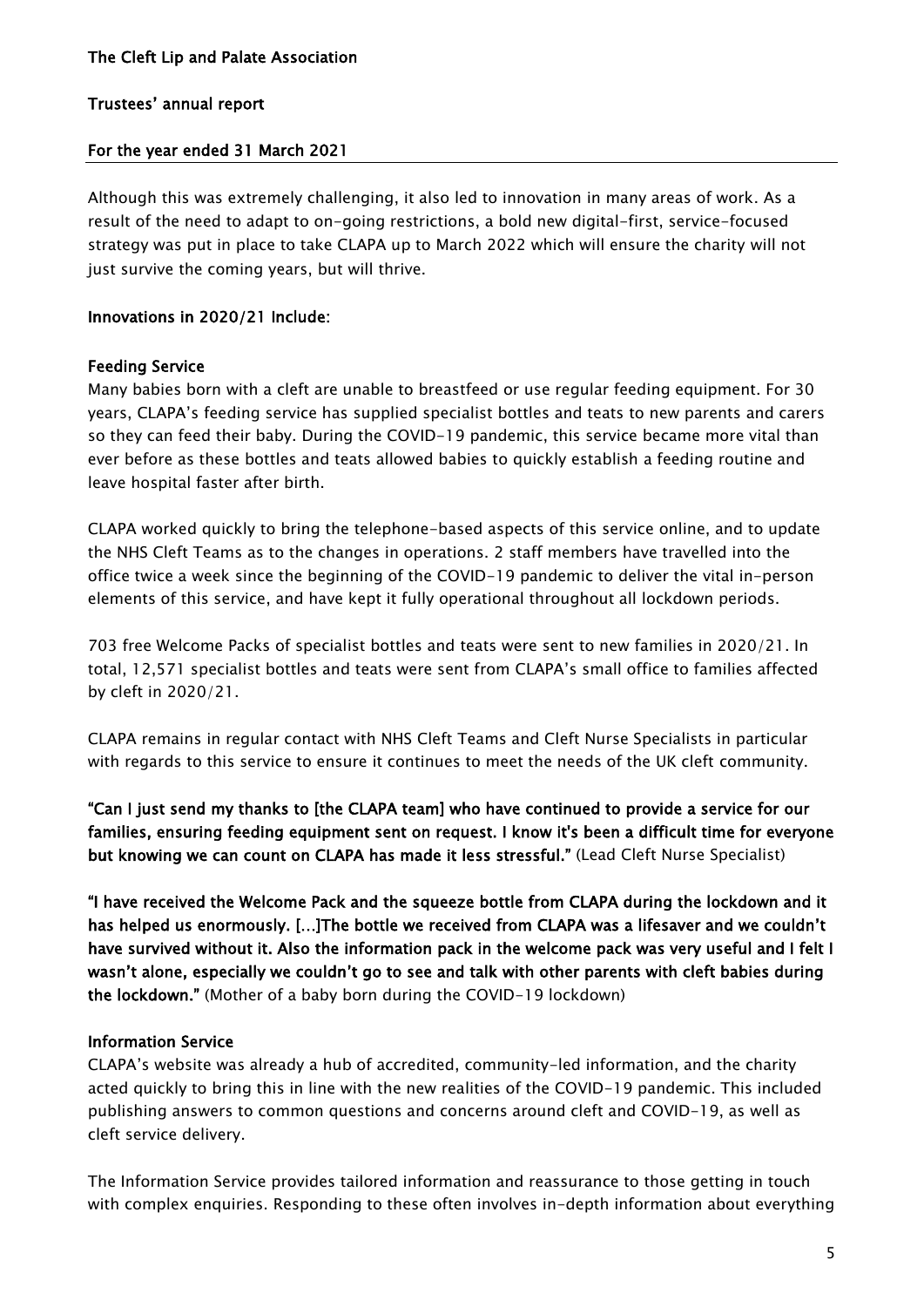#### For the year ended 31 March 2021

from cleft genetics to supporting siblings to perceived inequalities in NHS service provision. As people affected by cleft sought support for all the brand new concerns raised by the COVID pandemic, demand for this service doubled to 353 enquiries in the past year. In recognition its importance and to streamline the management of this service, the responsibility for overseeing delivery has been assigned to the new Advocacy Coordinator as part of the restructure completed in March 2021.

#### Social Media

With the rapid move to online-only service delivery, CLAPA's social media pages became more important than ever before. At an extremely difficult, uncertain and isolating time for people affected by cleft, CLAPA's posts provided positivity, optimism, and a warm, welcoming community. This started with the #DailySmile initiative which saw a new photograph of people with and affected by cleft posted every day on Facebook, Instagram and Twitter. The result was an instant boost in engagement, with reach doubling across all platforms in the first quarter to around 200k people each week before settling into an average of 130k for the rest of the year. 293 #DailySmile posts were posted before these changed to less regular but more sustainable #ShareASmile posts in January 2021.

CLAPA also published a number of video interviews over the course of this year with different people with and affected by cleft. These include the #BehindEverySmile series created as part of Cleft Lip and Palate Awareness Week 2020 featuring the Children and Young People's Council.

#### Online Events

Isolation in the UK cleft community is a key issue CLAPA seeks to tackle in its work, and with faceto-face events cancelled, the COVID-19 pandemic left patients and families more isolated than ever. To combat this, CLAPA started to run regular online events in a variety of formats to engage the cleft community.

Monthly 'Coffee Clubs' provided facilitated but informal discussions on topics including diagnosis, surgery, feeding, and more. With the support of CLAPA staff, volunteers hosted these events wherever possible, using their personal experiences and the training they received to steer the conversation and support attendees. These helped families (particularly new and expectant parents) share their concerns in a safe environment, get emotional support and practical advice from others, and feel connected to others in the same situation. CLAPA ran 9 Coffee Clubs in 2020/21, with 265 attendees in total.

In the latter half of 2020, CLAPA ran 13 events for children and young people, from workshops with celebrity ambassador Naomi Battrick to Christmas 'Elf Training' sessions with external entertainers. These welcomed 348 attendees, including parents and carers.

6 informal, family-friendly quizzes welcomed 289 viewers on Facebook Live to answer questions, chat with each other, and feel more connected.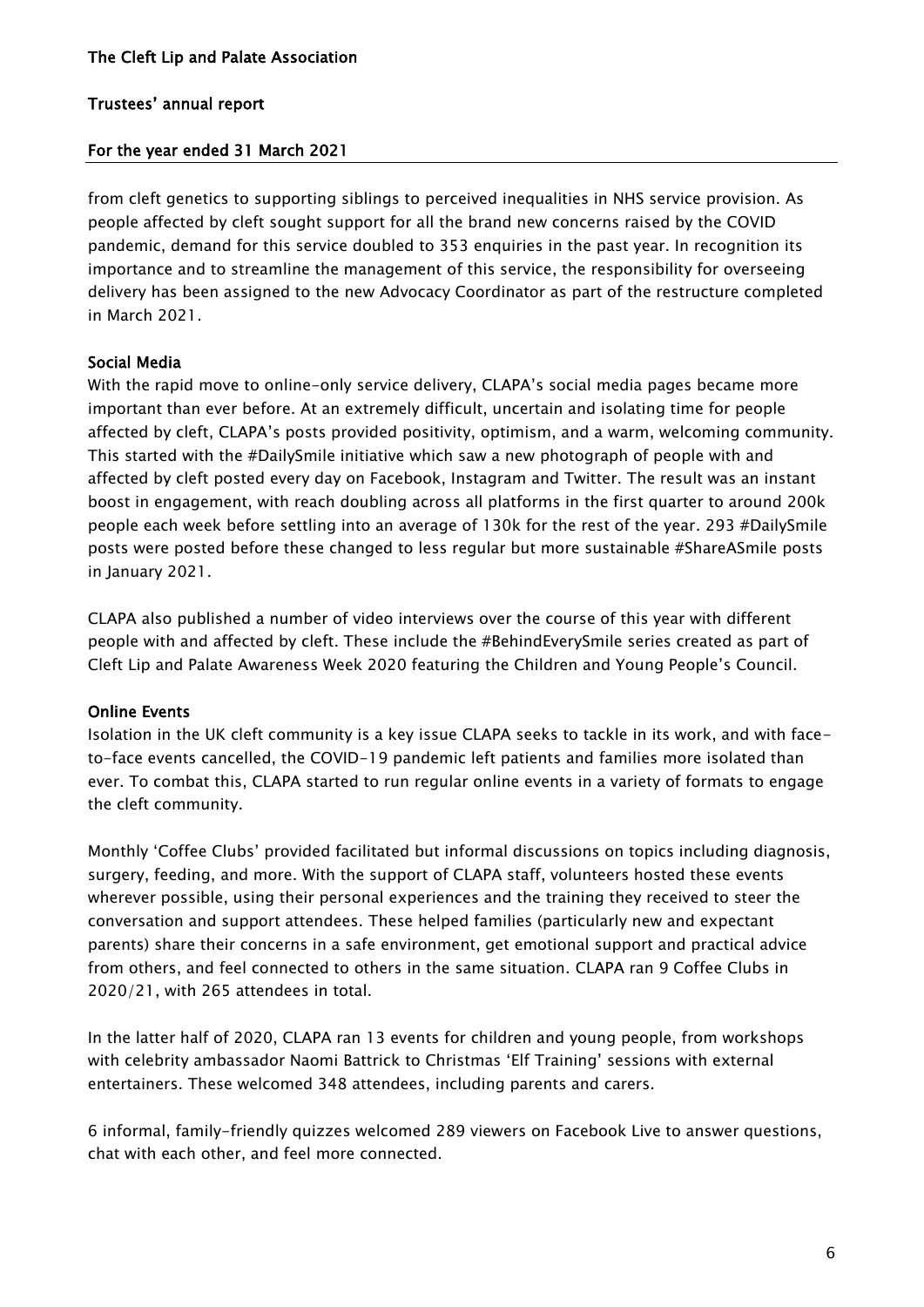### For the year ended 31 March 2021

CLAPA ran 5 'Q&A' sessions in this period on Facebook Live, which welcomed 1,153 viewers both during and after the event. 3 of these Q&As concerned the research papers published as part of the Adult Services Project, covered later in this report. The remaining 2 Q&As were with NHS clinicians and covered topics which CLAPA's 2020 Summer Survey indicated were of particular interest to the cleft community, namely 'Dental Health' and 'Cleft Surgery in a COVID world.'

CLAPA's own analysis of attendee data as well as direct feedback indicates that these events reached a new audience made up of those who had not previously attended any of the charity's events or used support services. The relative ease of attending these events, as well as the facility to listen to discussions without taking part, have made them a more accessible option for many people, particularly those in areas of the UK where there has been little local CLAPA activity in recent years. It is not an ideal solution for all of the charity's beneficiaries, but given the unique circumstances of the previous year and the one ahead, the new Digital First Strategy provides an opportunity to really grow and develop CLAPA's online provision.

Feedback for these events has been positive, and suggestions have fed directly into plans for future events. Quotes from feedback forms from parents and carers attending these events included:

"Thank you for today. [My daughter] is lacking in confidence but it was so nice for me that she participated. I'm hoping the more she participates the more her confidence will grow. Thank you for creating a safe non-judgemental place where there was no pressure for anything."

"Thank you for organising this kind of event under the difficult situation. I feel less anxious knowing where I can go to get some advice if needed. It means a lot to me"

"Thank you so much for organising this event. It was our first time at a CLAPA party and we all had a lovely time. We'll definitely be looking out for more things to join in with in the future!"

### One-to-one support

CLAPA's Parent and Peer Supporter Service provides confidential one-to-one support to people affected by cleft. The trained volunteer supporters are parents and grandparents of people born with a cleft, as well as adults born with a cleft themselves. They are experts by experience who use their knowledge of the cleft care pathway to reassure those in need that they can cope with whatever lies ahead. The people using this service are often those with the most acute concerns who don't feel able to share them with the wider community. This service gives them a way to express these worries safe in the knowledge that they'll find empathy and understanding.

Responses from parents and carers who have accessed the service show that afterwards:

- o 90% felt less isolated
- o 95% felt more confident in dealing with the issue they got in touch about
- o 100% felt more positive about the issue they got in touch about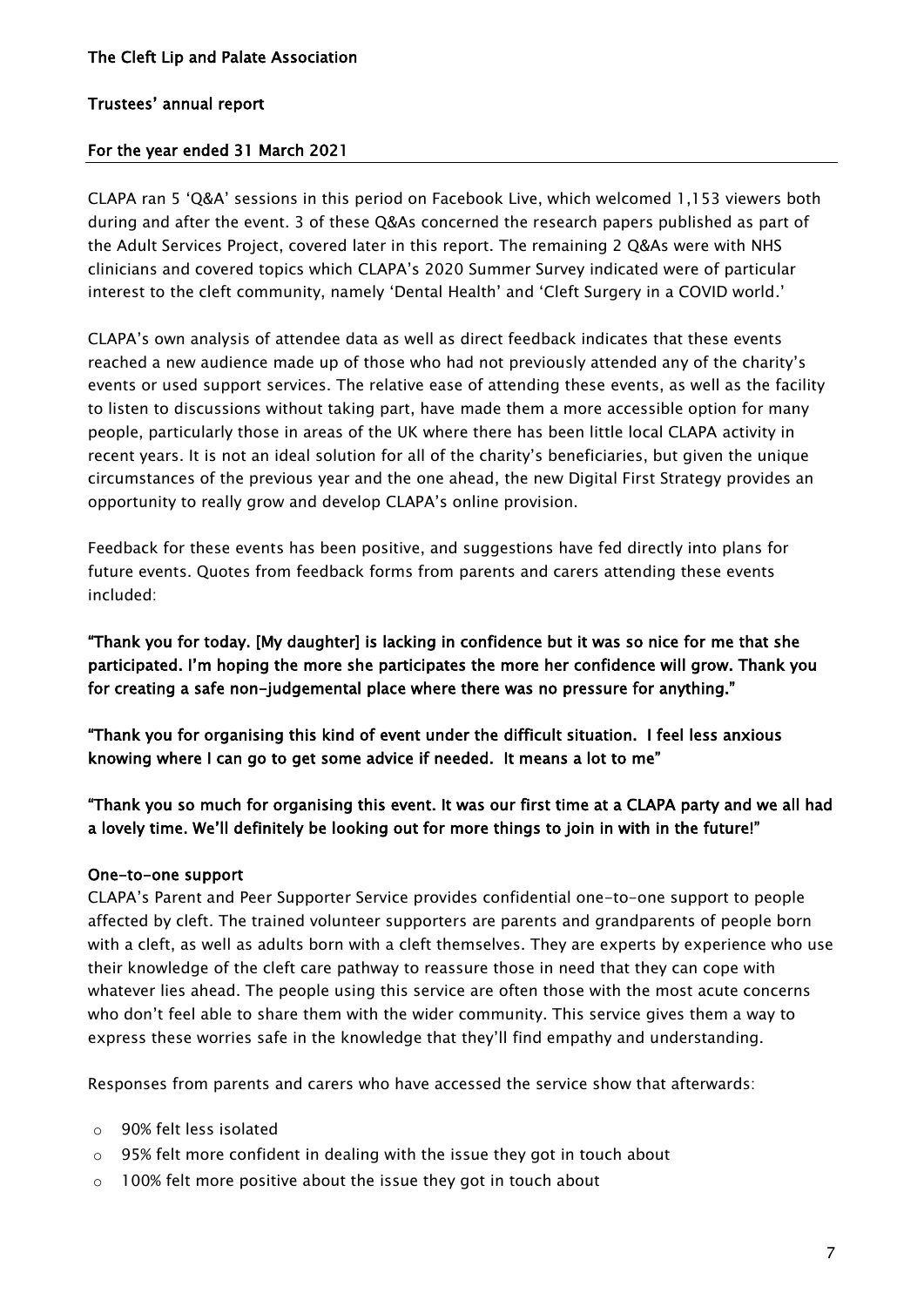### Trustees' annual report

### For the year ended 31 March 2021

Quotes from these feedback forms include:

"The talk with [my supporter] was amazing. Very helpful and so nice to be able to hear of similar experiences from a parent that meant I didn't feel as isolated or as helpless to help my child, so thank you."

"Even though the condition of our children's cleft was quite different we could share similar experiences which I couldn't share with other parents which I found very useful. Also it was really helpful to hear someone's experiences who had older children so that I could expect what to come in the future."

During the COVID-19 pandemic, the demand on this service increased steadily, not just in terms of numbers of enquiries, but in the complex nature of the knowledge needed given the changes to NHS cleft service delivery.

In 2020/21, this service supported 93 people. To keep up with the increasing number and complexity of enquiries, following the 2021 restructure, the aforementioned Advocacy Coordinator will focus on managing this service.

### Summer Survey

CLAPA's plans to start an annual 'pulse check' survey in the summer of 2020 were put on hold during the COVID-19 pandemic in favour of a survey focused purely on the impact of the pandemic on families and individuals affected by cleft.

This survey revealed that the top concerns of parents and carers included their child's surgery, appointments and/or other treatments being cancelled or postponed, and their child's emotional wellbeing and mental health. Parents and carers of children under 12 months were particularly concerned about their partner's emotional wellbeing and mental health, and about the relative effectiveness of online appointments. The survey also revealed a worrying drop in parents and carers agreeing that they had access to a cleft support network, from 71% in 2019 to 53% in 2020. For those who said they didn't feel they had a cleft support network, lockdown was identified as the main barrier as parents didn't know what services were available or how to access them, especially for those new to the cleft community.

The results of this survey fed directly into CLAPA's service delivery plans, and were also shared with NHS Cleft Teams. CLAPA published the results of this survey online, and used this opportunity to lay out what support was available to address different concerns raised, as well as the plans being made to provide support for concerns in the future.

### Changes to Staff Working Habits

For the entire 2020/21 period, CLAPA staff have worked remotely with the exception of 2 members of staff who supported the delivery of the feeding service. Thanks to CLAPA's move to a cloud-based system in the previous year, as well as the charity's experience with Zoom to meet with regional staff, this was fairly straightforward to implement.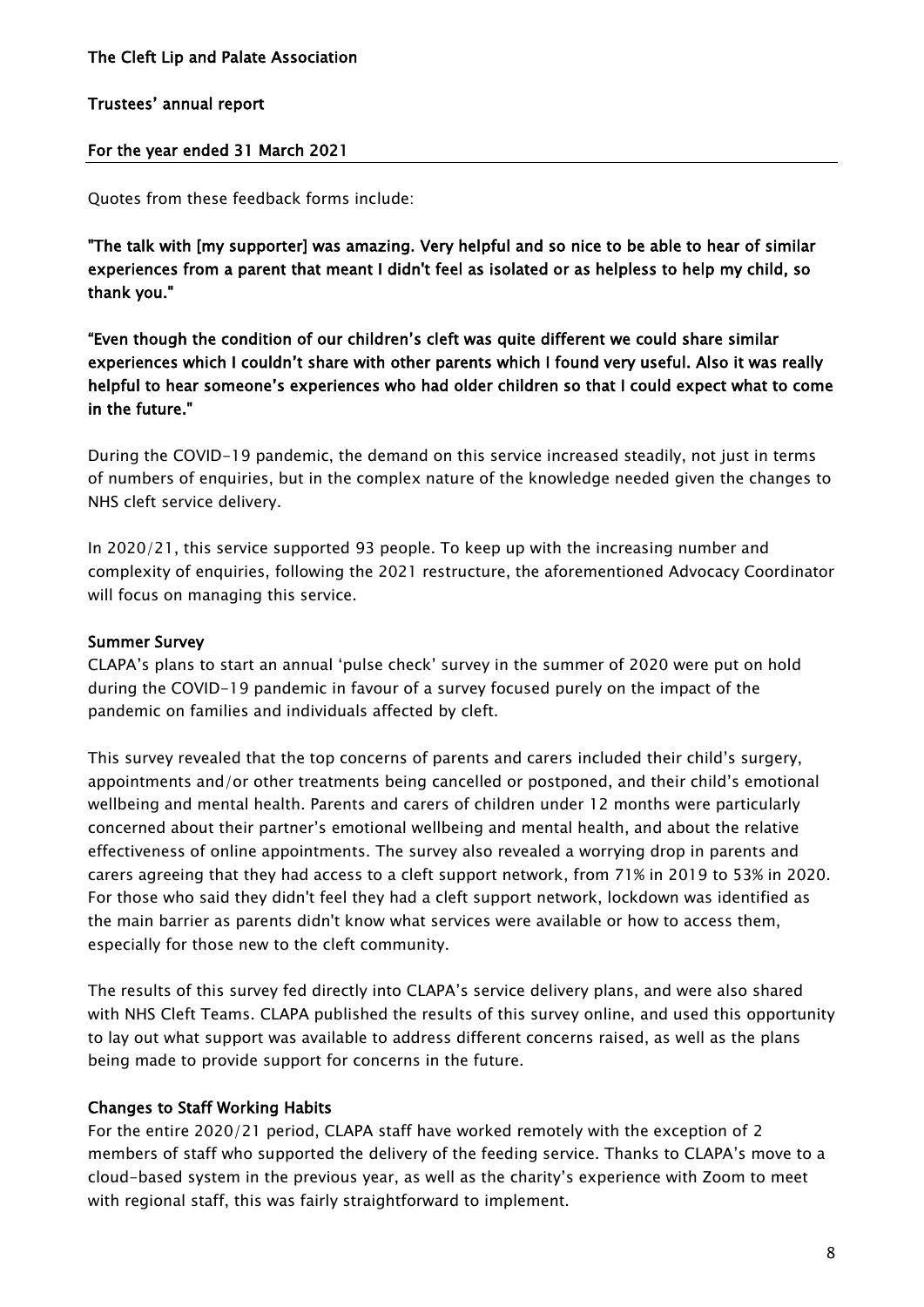### For the year ended 31 March 2021

In late 2020, CLAPA took the decision to give up one of its offices and move into one room in the same building. This was partly driven by financial considerations. It was also as a result of the charity adapting successfully to the majority of its staff working remotely which meant that for the first time a hybrid model of working could be considered. This move was completed in March 2021. The new CLAPA office contains both the feeding service equipment as well as desks and equipment for desk-based staff. The costs of this move were minimal, and will result in significant ongoing savings for the charity.

#### **Subcommittees**

CLAPA has three staff-led committees: the Diversity, Wellbeing and Safeguarding Committees. These are comprised of staff members and Trustees who volunteer to sit on these groups in addition to their usual roles. In September 2020, following a review of staff capacity and the function of these committees, CLAPA took the decision to reduce and restructure their memberships. This allowed the committees to meet more regularly and with greater focus, and to act faster. Since then, the committees have made substantial steps towards planning and implementing changes at CLAPA.

CLAPA also has 3 Sub-Committees of the Trustee Board – communications, Finance and Human Resources (HR), all of which are chaired by a Trustee and include Trustees and members of the Senior Management Team (SMT). The committees meet regularly and report back to the whole Trustee Board via quarterly board meetings.

### Adult Services

This three-year project, funded in full by the VTCT Foundation, seeks to research and understand the experiences, challenges and unmet needs of adults in the UK who were born with a cleft.

Highlights of the third year included the publication of three academic papers on topics concerning adults born with a cleft; namely emotional wellbeing, physical wellbeing, and interpersonal relationships. 6 new episodes of the monthly podcast 'Cleft Talk' were released, where guest speakers from the cleft community and expert clinicians were invited to discuss a range of topics adults have told us are important to them, from emotional wellbeing to success in the workplace.

Following a year of feedback and in consultation with specialist Clinical Psychologists, the 'Leavers' Pack' was redrafted, and an updated version will be published to be distributed to NHS Cleft Teams around the UK.

#### Research

For many cleft researchers, CLAPA is the gateway to the cleft community. As such, the charity is involved in a number of projects each year to help recruit people affected by cleft to act in an advisory capacity or to participate in the research itself. In 2020/21, CLAPA worked with 16 different research projects, both behind the scenes and publicly to bring their work to the attention of the cleft community.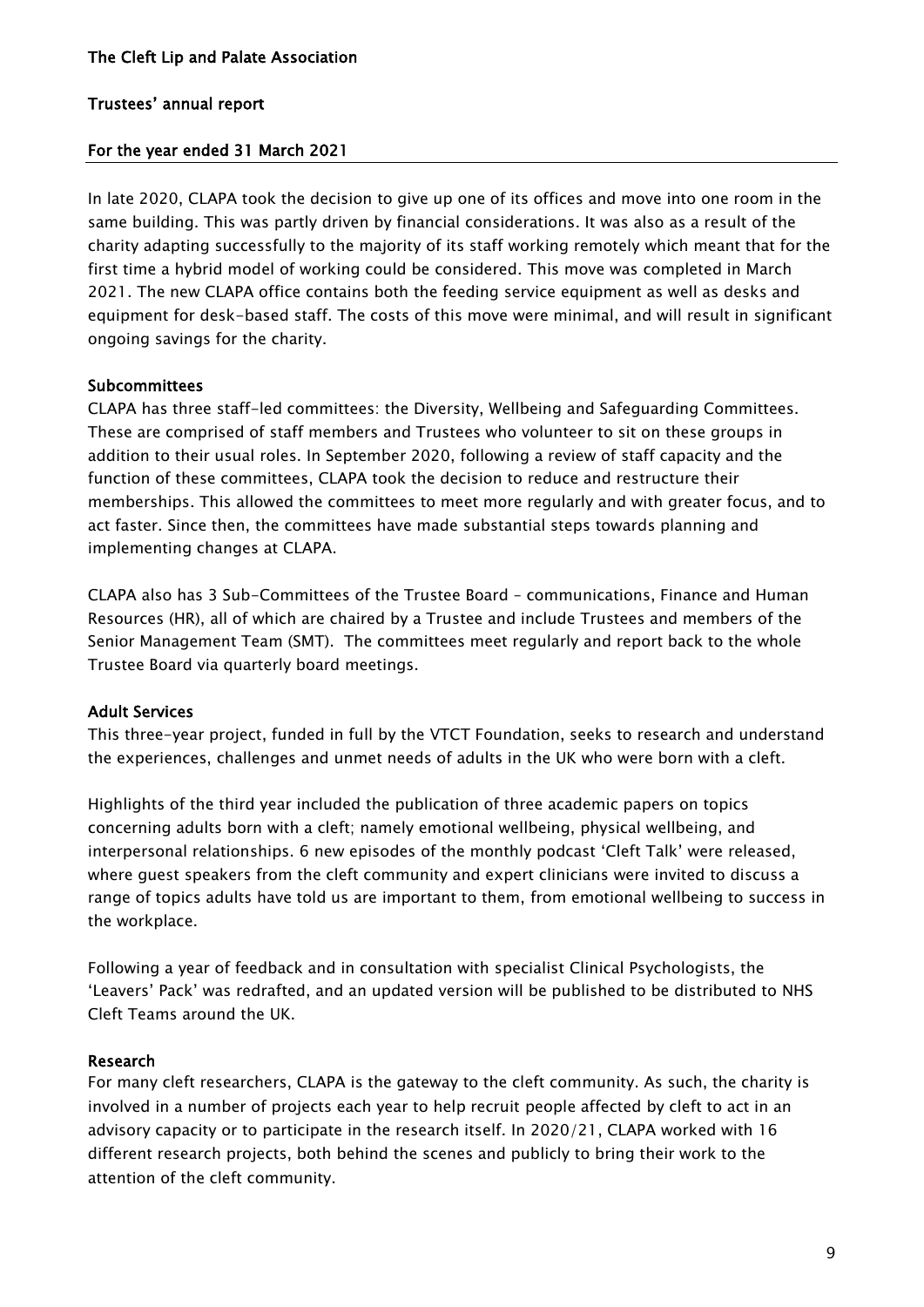#### For the year ended 31 March 2021

CLAPA continues to work with the Cleft Collective, one of the largest cleft research programmes in the world. The programme has recruited 9,145 participants from 3,263 families to submit biological samples and answer detailed questionnaires at key points in their child's life. The CLAPA Cleft Collective Consultation Group gives people affected by cleft a chance to feed in their own ideas and experiences directly to the project. Their interest in research together with their personal experience gives a unique perspective to the researchers. The Group meets three times a year, all of which were online this year, giving participants the opportunity to listen to presentations and discussions around the next phase of the initiative. In 2020/21, 4 new participants joined this group.

As part of the Adults Services Programme, in 2018 CLAPA launched the 'Whole of Life' Survey, a comprehensive questionnaire for adults in the UK born with a cleft, to look at their experiences of being born with a cleft and the impact that this has had on various areas of their lives. Working with the Centre for Appearance Research and NHS professionals, CLAPA has co-authored four papers which were submitted to the Cleft Palate Craniofacial Journal (CPCJ) in late 2019. The papers aim to summarise the key themes identified in the survey data, which include Emotional Wellbeing, Relationships with Others, Physical Health and Treatment Decision Making. Additionally, the aim is to then use the data to develop new evidence-based interventions within CLAPA, the NHS and the wider charity sector. The work has been recognised internationally, including at the ECPA conference in Utrecht in 2019, and was due to be showcased at the ACLAPA conference in Australia in May 2020. The Emotional Wellbeing paper was published by the CPCJ in January 2020 and a summary of the findings can be found on the CLAPA [website.](https://www.clapa.com/news-item/research-summary-emotional-wellbeing-in-adults-born-with-a-cleft/)

### Cleft Lip and Palate Awareness Week 2020

With previous Cleft Lip and Palate Awareness Weeks relying on in-person events to drive fundraising and engagements, the COVID-19 pandemic forced CLAPA to pivot instead to online content to deliver 2020's Awareness Week on the theme of 'Behind Every Smile'. The focus was on emotional wellbeing in people affected by cleft, spurred by the recent publication of a research paper on this topic concerning adults born with a cleft as part of the Adult Services Project. As well as sharing infographics and further information on the findings of this paper and what they meant, CLAPA worked with a number of young volunteers to put together a series of videos exploring the psychological impact of a cleft. Photos and case studies were also published from all sectors of the cleft community with a focus on promoting positivity.

During Awareness Week, CLAPA's social media posts on Facebook, Instagram and Twitter were seen over 420,000 times, well above the average weekly reach at the time of 100,000.

Awareness Week was a big driver for fundraising following the emergency messaging put out by the charity at the start of the pandemic. During this time, the 2.6 Challenge and other virtual event fundraising saw great success, raising £31,429 during May 2020.

#### Scotland

In March 2020, CLAPA was awarded a grant from the VTCT Foundation to run a feasibility study to look at the potential for collaborative working amongst charities working in the field of visible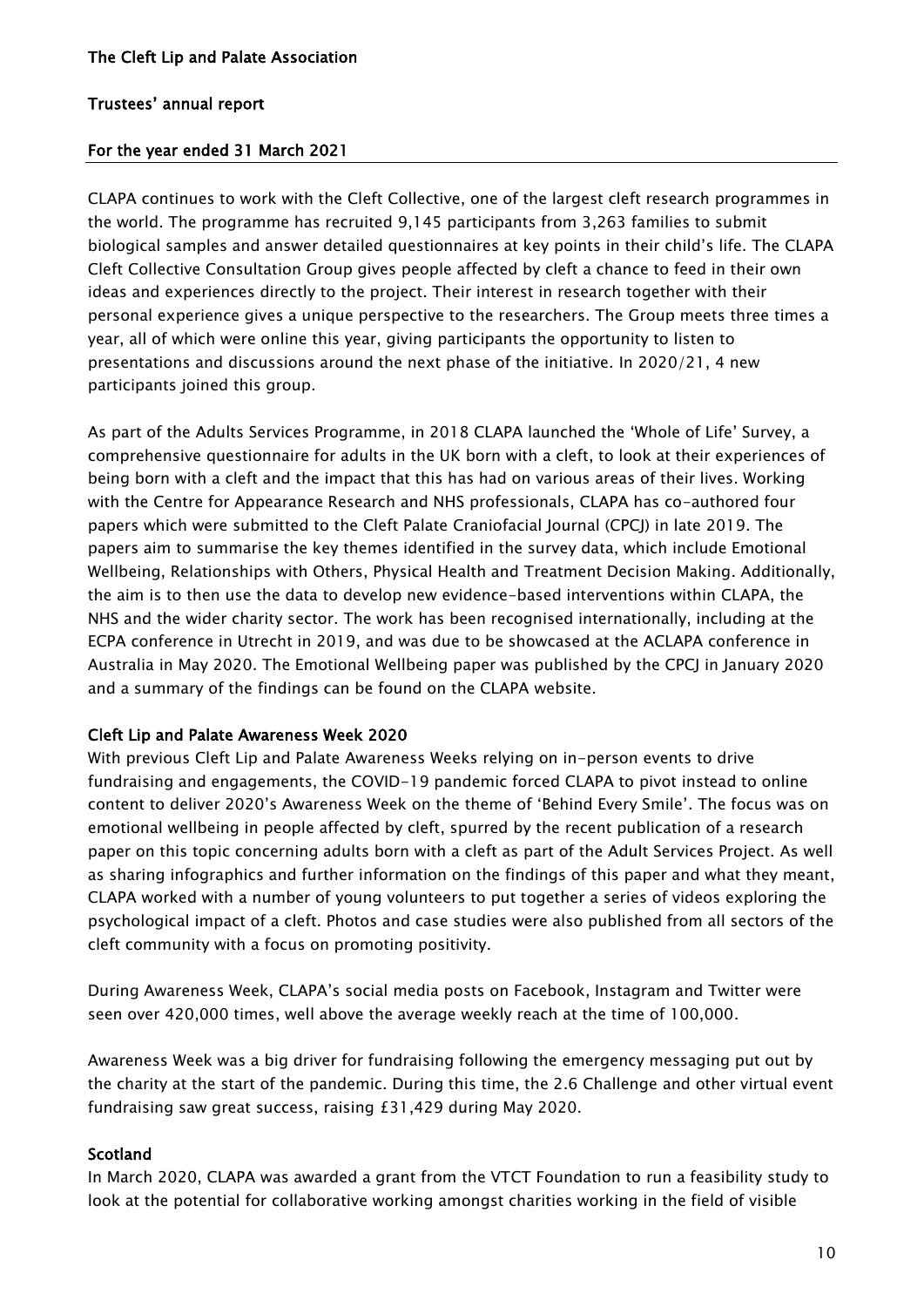### For the year ended 31 March 2021

difference in Scotland. Four charities have signed up to the collaborative alongside CLAPA: Changing Faces, Headlines, MACS, and Microtia UK.

The project officially got underway on the  $26<sup>th</sup>$  March 2020 when the first meeting was held via Zoom due to the COVID-19 restrictions. All the members were able to send representatives. Subsequently a series of meetings have been held across the year with sessions facilitated by Inspiring Scotland. Members of the collaborative have looked at the similarities/differences in their delivery models, explored gaps in provision and potential opportunities for joint working, and what they might all bring to an eventual pilot model. After sharing, it was established there were several offerings each partner is currently delivering which they believed could be offered to the collaborative. These included activities such as school workshops, family support, peer support, conferences, research, volunteering and more.

The charities have surveyed their beneficiaries to help establish their views on the feasibility and helpfulness of a jointly delivered activity. Following which planning is underway to run a joint family day type activity in 4 different geographical areas of Scotland in 2021/22.

CLAPA has also been working closely with Cleft Care Scotland to provide patient and parents representatives to support the development of patient services in Scotland.

### Children & Young People's Services

CLAPA's plans for children and young people's services were severely hampered by the COVID-19 pandemic, however a move to the online delivery of activities ensured that children and young people continued to be supported. During the summer, the charity ran online activities for children and young people, such as Boogie Beats, parties and scavenger hunts, all hosted and supported by volunteers. Two 'Youth Forward' newsletters were also produced which provide young people with content created by others like them.

# Children & Young People's Council (CYPC)

In the past year, the CYPC have met virtually. Following feedback from the group, social events were added to give the young people the opportunity to get together in an informal way with fun activities. The CYPC have also planned and hosted online events for other young people with support from CLAPA's Children & Young People's Coordinator and young adult volunteers. These have included quizzes, virtual games using various online platforms such as Mural and Kahoot and a Christmas film night. Following consultation with the Council, their 'work' sessions have focused on subjects like children's rights, and on project work such as updating content for the website, production of the quarterly electronic 'Youth Forward' magazine for young people born with a cleft, and making videos for CLAPA's social media channels.

# **Other Achievements**

### Communications

Social media remains one of CLAPA's greatest tools as a charity. With just under 18,000 'Likes' on Facebook, and around 20,000 people active in online support groups, CLAPA continues to have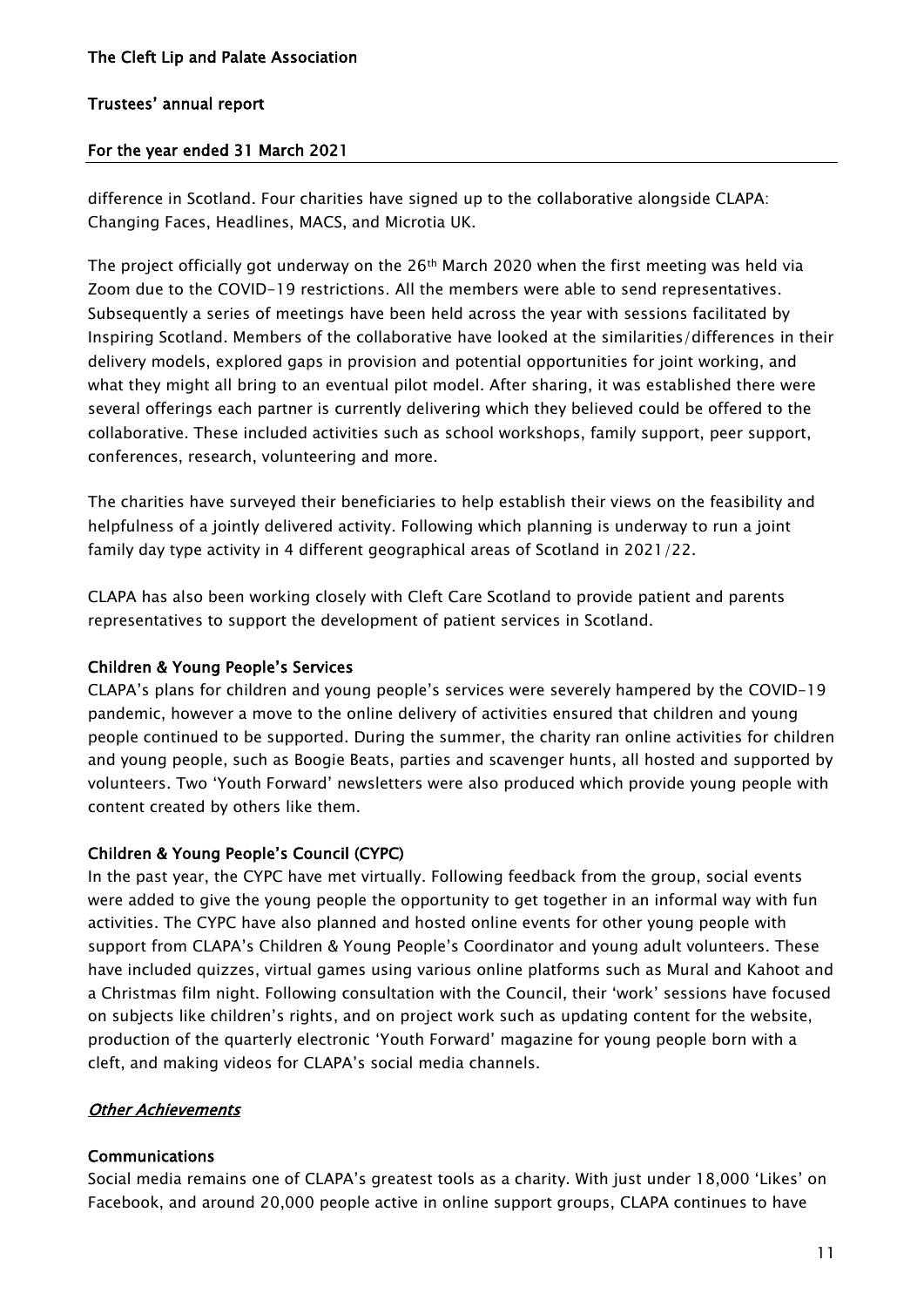#### For the year ended 31 March 2021

the largest social media presence for a cleft support charity in the world. CLAPA's primary Twitter account grew to 4,481 followers, with an average reach of nearly 90,000 people each month. Instagram has been a particular focus for the past year, and CLAPA's following on this platform has more than doubled from 1,475 to 3,275. Given the demographics of CLAPA's community, social media remains a vital tool for people affected by cleft to share their stories, and for CLAPA as a charity to inspire, encourage and educate the UK public.

The charity's 'CLAPA Connect' e-newsletters were sent to around 3,500 people each month, with an average 32% open rate.

While new regulations surrounding cookies make tracking visitors to the CLAPA website extremely difficult, the charity is confident that visitor numbers remain high. A point of particular pride is the NHS-approved, community-focused information pages around cleft lip and palate. These have been a lifeline for many families and individuals struggling with uncertainty over the COVID-19 pandemic, and a number of people have been in touch to express their thanks. One adult who received cleft treatment in the 1970s said the following:

"I recently had a problem with my teeth and it was only by finding the CLAPA website that I realised I could get expert help through my local unit. I also really valued the case study that helped me understand more about bone grafts. It is amazing that very few dentists seem to know what our options are, or where to go for help so I am so grateful for what I found on the CLAPA website. […] I can't stress enough how helpful it was. I was facing a confusing and uncertain search and possibly making wrong choices and felt very alone in that. Coming across the website not only clarified things for me, there was an extremely helpful link to someone I could contact who would know what my options were and who to speak to. The fact that there is support for adults post the childhood treatment time was very reassuring and not something that would have occurred to me. Knowing there is a community I can be in touch with if I need to and a resource I can come to as well as the helpful accounts of other people's experience alleviated a great deal of anxiety for me. Psychologically and practically I found the website so helpful."

#### Fundraising activities

It was a challenging year for the Fundraising Team, the COVID-19 pandemic and its associated restrictions resulted in severe disruption to in person fundraising. As a result two members of the fundraising team were placed on furlough for several months. This meant that fundraising capacity was much lower than in a typical year. Nevertheless, there were some notable highlights across the year:

In response to the pandemic, CLAPA launched an emergency fundraising campaign in the spring of 2020. The community rallied in response, and one of the ways in which they showed their support was by taking on the 2.6 Challenge in aid of CLAPA. The 2.6 Challenge was a charity sector wide initiative aiming to support the UK's charities by helping them to replace income which had been lost through the cancellation of fundraising events such as the London Marathon. Through these and other initiatives, at a time when community and challenge events fundraising was almost impossible, CLAPA's supporters raised a tremendous £66,776.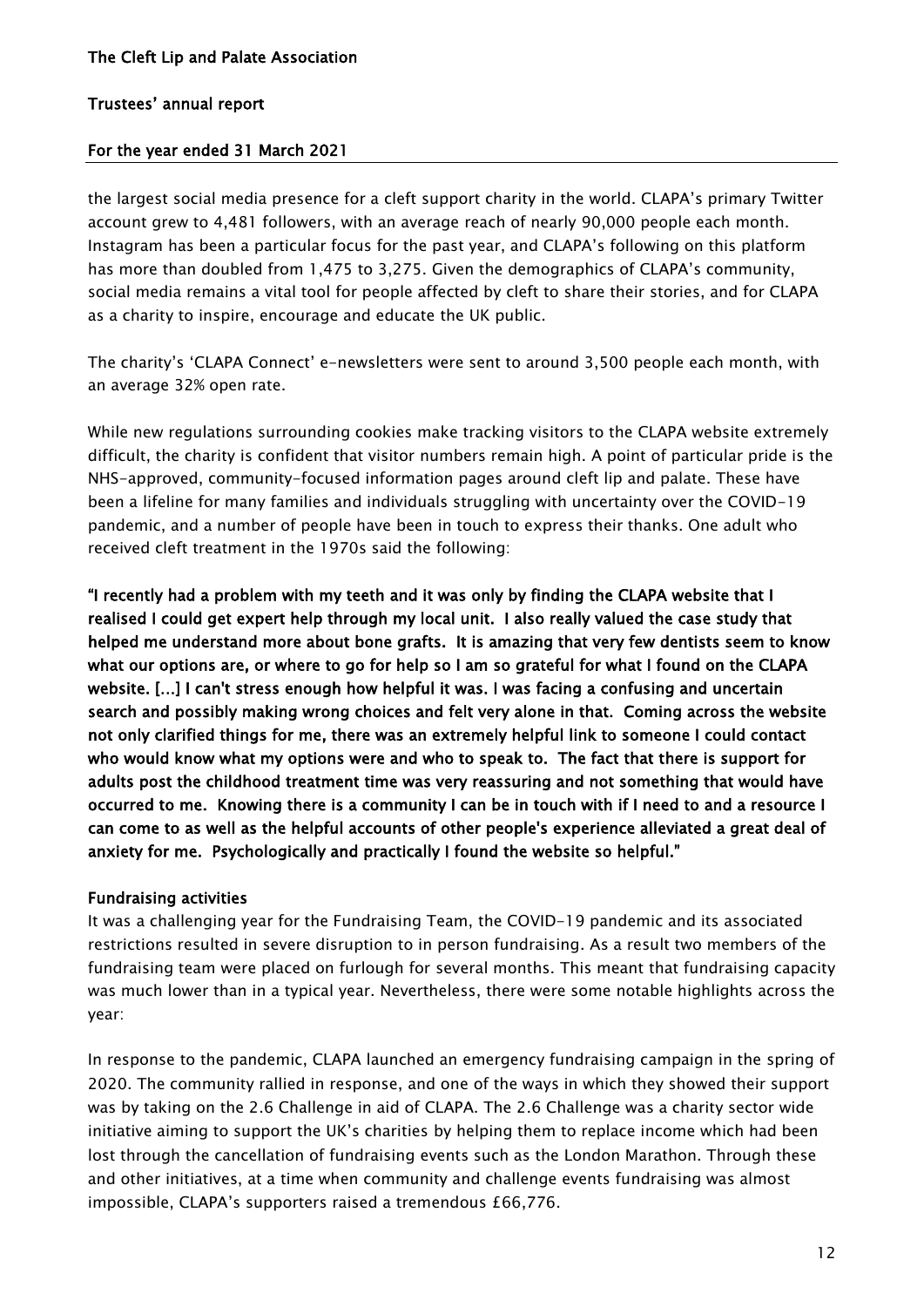# For the year ended 31 March 2021

In Celebration Giving continues to be a cost-effective source of income, the majority of which is raised by supporters running their own fundraisers through Facebook Giving. CLAPA's supporters raised and donated £36,570 in this way during the year.

CLAPA Champions was launched in July; a campaign which encourages supporters to sign up to become regular givers. As a result, the number of supporters giving regularly to CLAPA increased from 169 to 358, equating to an extra £20,000 annually.

Support from Trusts and Foundations continued to make a significant contribution to CLAPA's work, with £295,099 donated in this period. This included emergency grants totalling £148,000 from the National Lottery Community Fund, The VTCT Foundation, CAF, The Edward Gosling Foundation and the Government Furlough Grant.

# Beneficiaries and Services

CLAPA exists to support anyone affected by cleft lip and/or palate in the United Kingdom. The charity's resources and services support affected families from the moment of diagnosis and help them through any difficulties they have before and after the birth of their child. Welcoming new and expectant parents into the 'CLAPA Community' is the start of lifelong support of children born with a cleft and their families, from infancy through to adulthood.

CLAPA works closely with the nine specialist Cleft Teams in the UK as well as generic health professionals to ensure that people born with a cleft receive the best possible care.

# Services include:

- $\circ$  Vibrant social Facebook, Twitter and Instagram profiles which promote positivity, bust myths and celebrate differences with regular content created by and for the cleft community.
- $\circ$  Online support groups moderated by trained volunteers provide an instant connection for those looking for an informal support network.
- o Regular events give people the chance to talk about their experiences and worries and hear from others at all stages of the cleft journey.
- $\circ$  Confidential one-to-one support provided by trained volunteer patients and parents who reassure those most in need that they can cope with whatever lies ahead.
- $\circ$  Accredited information on cleft led by the cleft community, reflecting their experiences and emotional needs as well as medical facts.
- o An Advocacy Service that provides tailored information and signposting to those with complex enquiries.
- $\circ$  Services for children and young people born with a cleft. These include events, a regular 'Youth Forward' newsletter, and a Children and Young People's Council made up of 9-17 year olds who meet to share their experiences and help CLAPA to improve services.
- $\circ$  A consultancy service for researchers which connects their work with the cleft community and promotes the patient voice at all levels.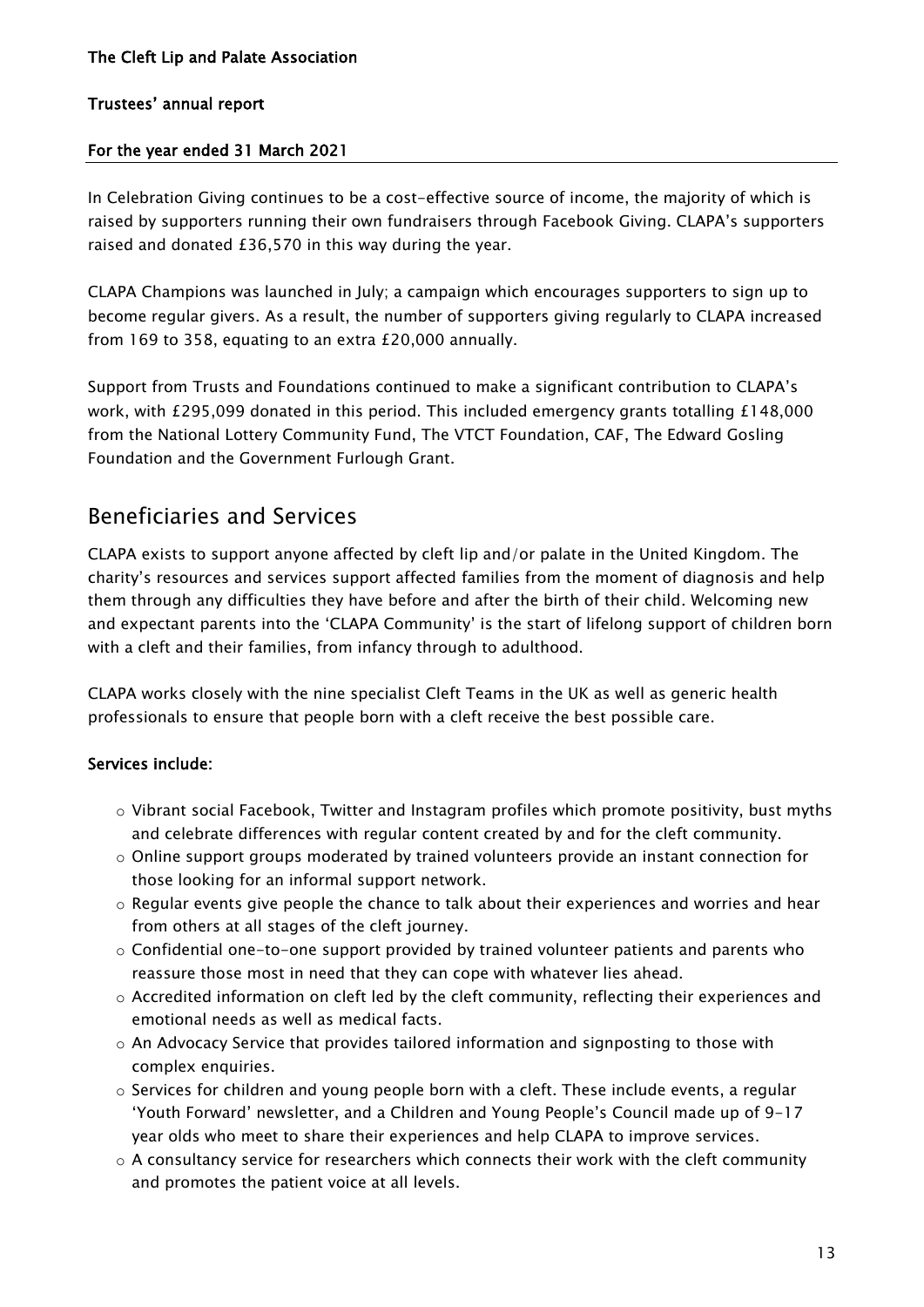### For the year ended 31 March 2021

 $\circ$  A feeding service that supplies 15,000 subsidised items of specialist equipment for babies born with a cleft each year, including free of charge items for new and vulnerable families.

# Financial Review

Total income for the year 2020/21 was £707,068, compared to the 2019/20 figure of £699,683; an increase of 1%. Total expenditure for the year was £593,411; a decrease of 18 % on the 2019/20 figure of £725,177.

The surplus for the year 2020/21 is £113,657, an increase from the 2019/20 deficit of £25,494. This increase from last year's deficit position is largely due to the actions taken by the Senior Management Team to reduce costs when the income was unpredictable. The receipt of emergency grant funding totalling £148,000 helped the charity to maintain its expected level of income. Supporters also gave generously in response to emergency fundraising messages in the first quarter of the financial year, with funding of £49,842 raised through virtual challenges including the 2.6 Challenge.

CLAPA continues to generate unrestricted income from a range of sources including Facebook, Just Giving and Virgin Money Giving. Unrestricted income increased against the prior year and was 74.5% of total income in 2020/21, compared with 67.4% of total income in 2019/20.

The total reserves including restricted funding were £248,889, compared to the 2019/20 figure of £135,232. The total reserves for 2020/21 represent 35.2% of total income, compared to 19.3% of total income in 2019/20. This is equivalent to 5.03 months of total reserves, up from 2019/20's figure of 2.24. The unrestricted free reserves for this year are £148,353, which equates to 3.00 months, compared to 2019/20 unrestricted free reserves of £29,916, equating to 0.50 months.

Although the last 12 months have seen income levels increase by 1% from the previous year, there has also been a significant reduction in costs by 18%. This is in part due to the charity having to suspend all face-to-face and residential activities. In addition, staff costs were offset by the receipt of funds from the Coronavirus Job Retention Scheme. Given the ongoing uncertainty caused by the COVID-19 pandemic, cost reduction and expenditure control continue to be a priority and the Senior Management Team are closely monitoring the cash flow. These measures will continue for the foreseeable future even whilst charity reserves levels are in line with the Reserves Policy.

The Trustees remain optimistic that CLAPA will remain a going concern and continue to closely monitor the financial performance of CLAPA on an ongoing basis.

# Approach to Fundraising

CLAPA relies on the generosity of the cleft community to raise funds to support its work. This ranges from individual donations to supporters taking on challenge events or holding small scale events themselves such as coffee mornings and bake sales, though this activity was much reduced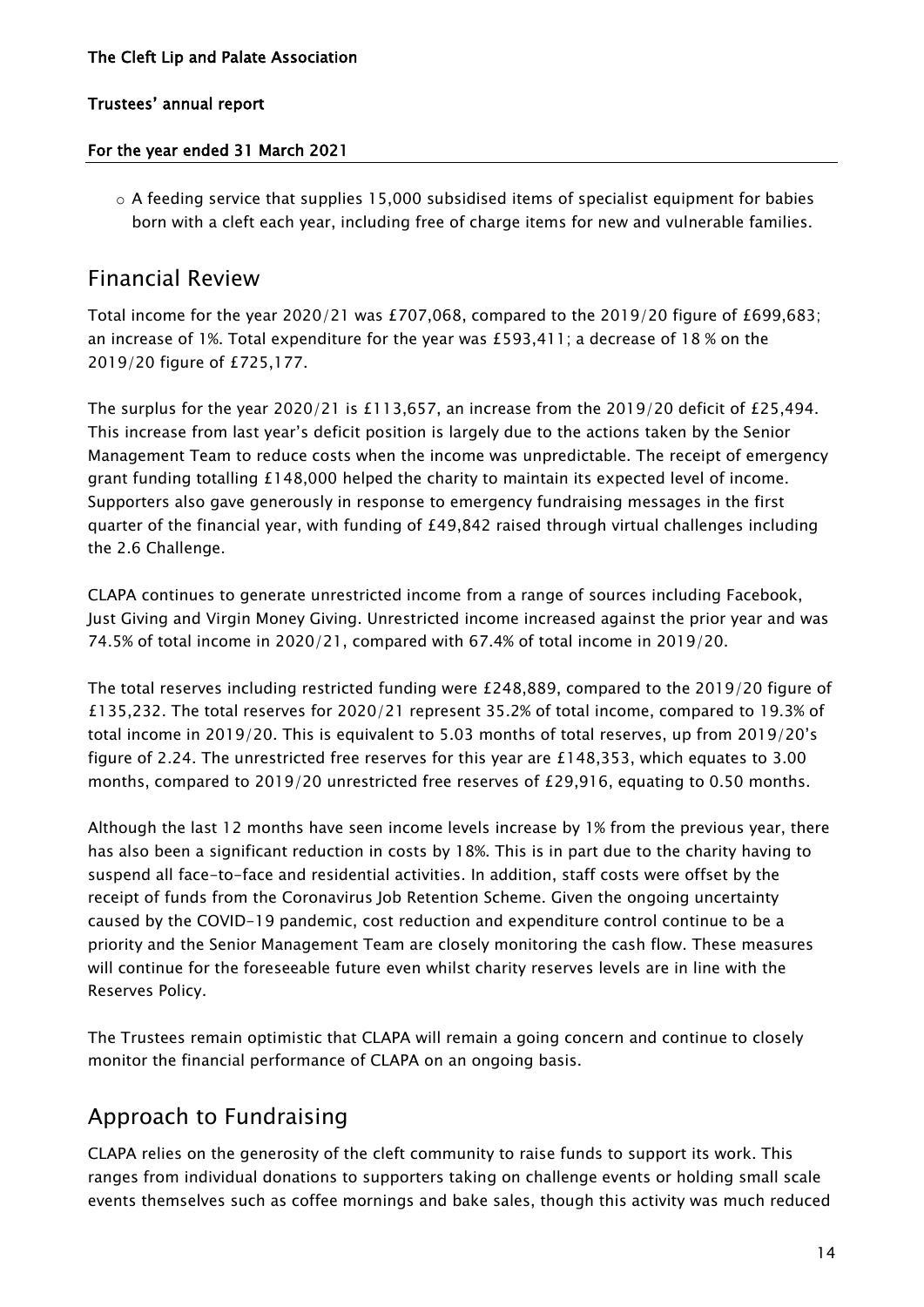# For the year ended 31 March 2021

in 2020-21 due to the pandemic. CLAPA also receives funding from grant-making trusts and foundations as well as one-off support from a small number of companies.

There is a great deal of overlap between CLAPA's beneficiaries and its supporter base. As such, CLAPA is deeply committed to transparent, ethical fundraising practices and to ensuring the trust that fundraisers and donors give to the charity is well placed. The charity is a member of both the Fundraising Regulator and the Chartered Institute of Fundraising.

As part of its membership of the Fundraising Regulator CLAPA is signed up to the Fundraising Promise which ensures that it is clear, honest, open, respectful, fair, responsible and accountable in its fundraising. The charity complies with the relevant areas of Fundraising Regulator Codes of Practice.

CLAPA has a robust complaints procedure in place which is easily accessible on its website. During the financial year 2020/21, there were no complaints received about the charity's fundraising practices.

As part of CLAPA's commitment to ensuring that its fundraising practices are fair and respectful, the Fundraising Team regularly reviews the Fundraising Regulator's guidance to ensure that the charity's practices protect all groups of donors and, in particular, those who are vulnerable.

CLAPA does not undertake fundraising activities such as face-to-face or door-to-door fundraising. No third parties or professional fundraisers undertake fundraising activities on CLAPA's behalf.

Where CLAPA works with commercial organisations or suppliers (for instance, when purchasing places for its supporters at third party running or cycling events) it has contracts in place which ensure compliance with the relevant legislation.

CLAPA takes data protection extremely seriously. Personal information is never shared, unless it is with the explicit permission of the data subject and where it is necessary to fulfil their instructions, e,g. providing information necessary to register a participant on to a third party event. In addition to its own processes for updating communications preferences, CLAPA is registered with the Fundraising Preference Service (FPS) and receives weekly updates, though to date has only received one suppression request since 2017. Staff attend mandatory annual Data Protection training to ensure on-going compliance with GDRP.

# Safeguarding

CLAPA is committed to safeguarding and ensuring the welfare of children, young people and adults at risk, and expects all Trustees, employees and volunteers to share this commitment. As such, the charity has robust safeguarding policies and procedures in place. This includes carrying out disclosure and barring checks as appropriate on those staff members whose roles involve working directly with children, young people and/or vulnerable adults. All members of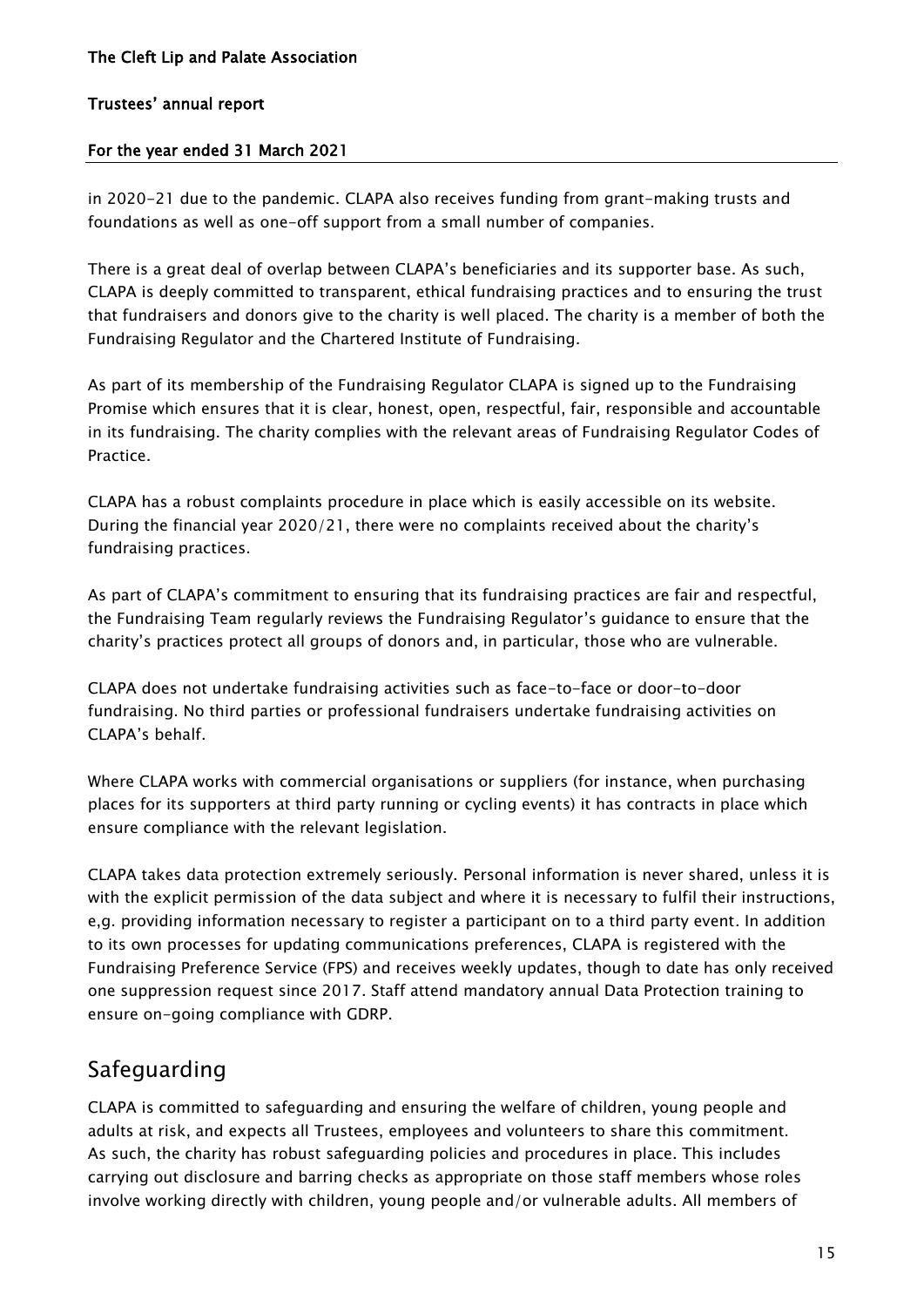# For the year ended 31 March 2021

staff receive annual safeguarding training as well as regular updates from the CLAPA Safeguarding Team throughout the year. The charity regularly reviews its safeguarding policies to ensure compliance with appropriate legislation and aims to meet best practice guidance from relevant bodies.

During the reporting period, five safeguarding concerns were reported to the Safeguarding Team and escalated to the CLAPA Trustee with safeguarding responsibility. Appropriate action was taken for each. None of the concerns met the threshold which would require a report to the local authority Multi Agency Safeguarding Hub (MASH), and are therefore considered closed.

# Principal Risks and Uncertainties

The Trustees have approved a Risk Assessment for the charity and are satisfied that systems are in place to mitigate exposure to the major risks. At each Board meeting, the risk register is reviewed along with a sample of the risk management policies and procedures produced by the charity.

CLAPA's main risks arise from the ongoing difficulties affecting many charities of less than £1m; namely, rising demand for services, increasing overhead costs and increased competition for grants. There also continues to be significant uncertainty about income levels as a result of the pandemic. To manage this risk, costs continue to be closely monitored and controlled on an ongoing basis and the charity has strategies in place to further reduce costs if necessary.

# Reserves Policy

CLAPA's policy is that unrestricted funds should be maintained at a level equivalent to between three and six month's expenditure. The Trustees consider that reserves at this level will ensure that, in the event of a significant drop in funding, they will be able to continue the charity's current activities while looking at ways to raise additional funds. This level is monitored at each Board meeting. At the year-end total reserves were the equivalent to 5.03 months and reserves based on unrestricted funds were 3.0 months.

Whilst reserves are at healthy levels, it is expected that the COVID-19 pandemic will continue to have an impact on income in the year ahead. As a result of this uncertainty, CLAPA continues to monitor cash flow on a weekly basis. Across the year, costs will be controlled in line with income so that reserves do not fall below unsustainable levels.

# Plans for the Future

# Strategy

CLAPA's three-year strategy runs until the end of March 2021, and so in the latter half of 2020, the Senior Management Team and Trustee Board developed a new short-term strategy to take the charity through to the end of March 2022. This has focused on developing digital service delivery to allow CLAPA to deliver services sustainably through an uncertain future.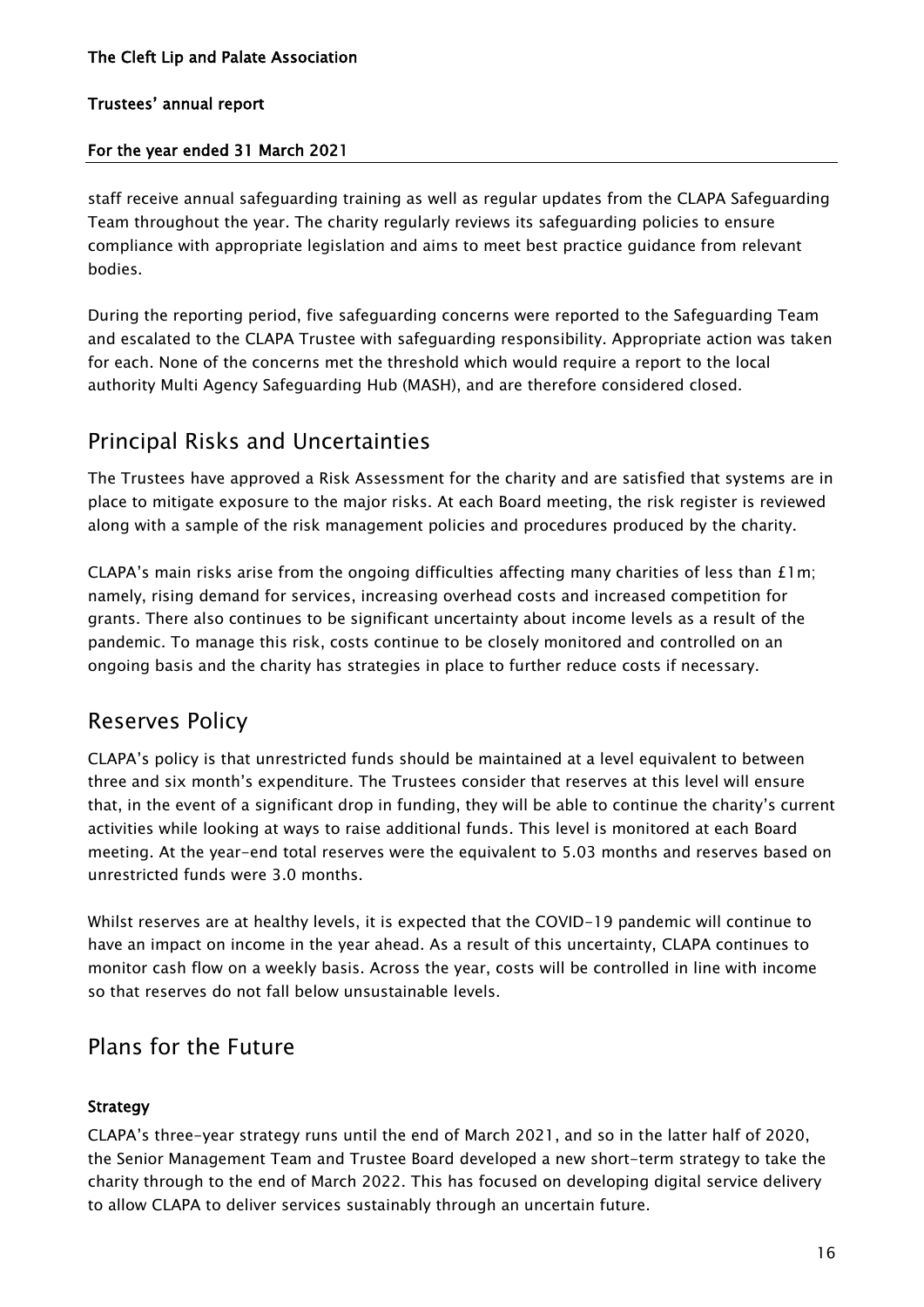# For the year ended 31 March 2021

The new strategy is built on 4 key aims: Inform, Connect, Reassure and Empower and all work delivered by the charity within the year covered by the strategy must meet at least 2 of these aims. Work is also guided by 4 underlying principles: Sustainability, Safeguarding, Community-Led, and Accessibility and Inclusivity.

# Fundraising

As a result of the pandemic, during 2020-21 the focus of the fundraising team shifted to emergency fundraising. This delayed the review of the charity's legacy giving information which will now be completed during 2021-22. Two new community fundraising campaigns will also be developed, the first of which (Step Up for CLAPA) was launched during Awareness Week in May 2021.

# Structure, Governance and Management

The charity became a company limited by guarantee in 2005, and its governing documents are the Memorandum and Articles of Association. In 2009, the Trustees passed a resolution agreeing to change the Memorandum and Articles of Association so that CLAPA could be registered as a charity in Scotland (SC041034).

All Trustees give their time voluntarily and receive no benefits from the charity. Any expenses reclaimed from the charity are set out in note 7 of the accounts.

# Appointment of Trustees

The Trustees hold full responsibility for the activities of the charity, and the power to appoint new Trustees lies with the Trustees in office at the time. The Trustee Board regularly reviews its membership to ensure that it has a balance of health professionals and people affected by cleft, and that it has the necessary skills to fulfil its duties.

Trustees are recruited through open competition. Role descriptions are advertised widely through the charity and volunteer websites. Applicants are shortlisted and interviewed by a panel of existing Trustees alongside the Chief Executive Officer. Once a suitable candidate is selected, an offer of appointment is made.

In November 2020, Trustee Nick Astor was appointed as Chair of Trustees. Former Chair of Trustees, Rona Slator, who had agreed to remain in post as Chair after the end of her term of office to see the charity through a period of great uncertainty, has remained on the Board. Nick is a communications and marketing professional and the parent of a child born with a cleft. The charity thanks Rona for her excellent leadership in her role as Chair, and welcomes Nick as her successor.

In March 2014, the Board agreed to introduce a maximum term of office of two terms of three years. If, during their second term, a Trustee is appointed as Chair or Treasurer of CLAPA, they can remain a Trustee until they have served a maximum of three years in that office.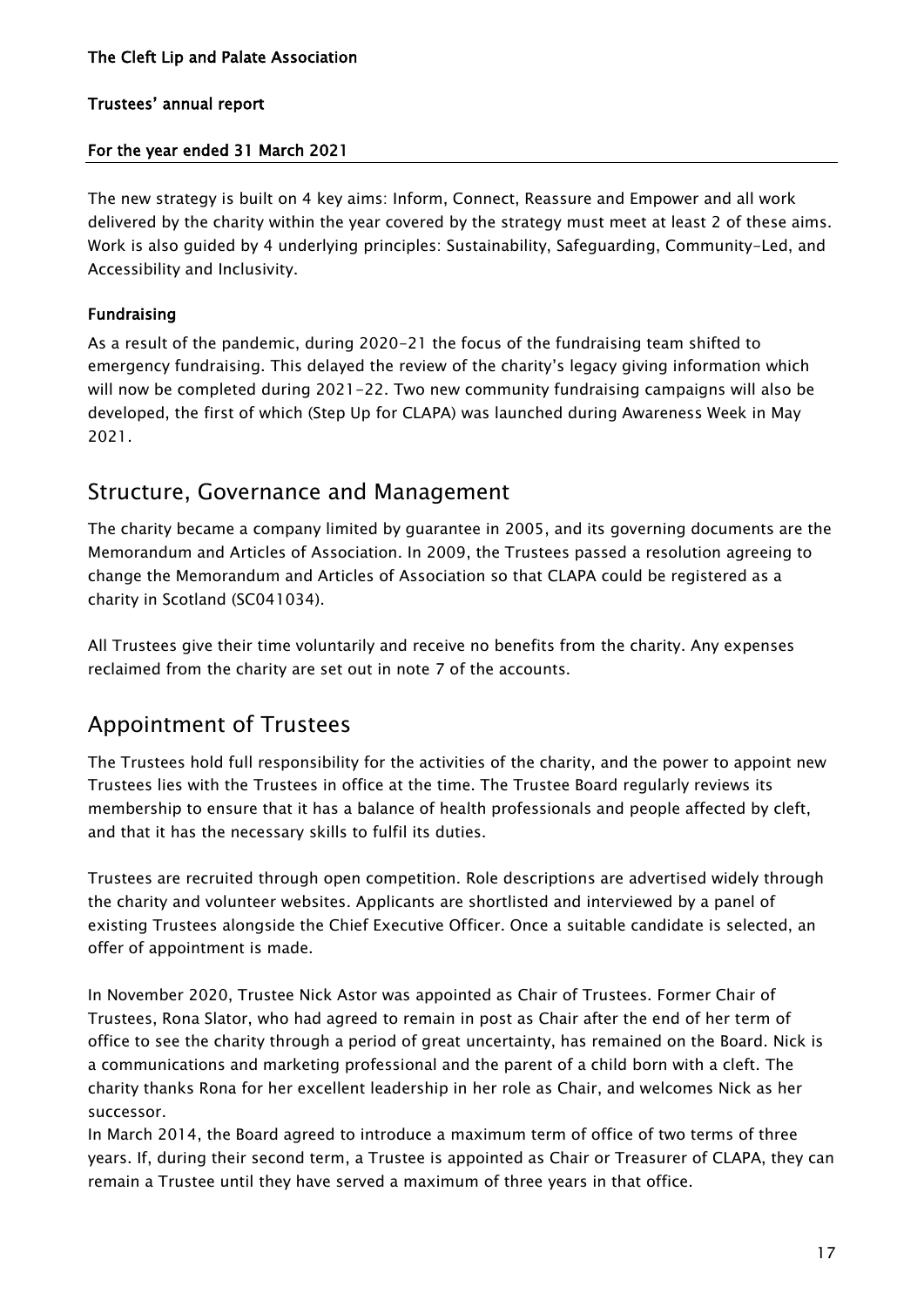### For the year ended 31 March 2021

Each year in September, the Trustees hold an 'Away Day' which includes the Annual General Meeting (AGM). This is an opportunity for the Trustees and staff team to review the strategy and the activities of the last year and to start to plan for the next year.

CLAPA's Community are invited to contribute to CLAPA's strategy through online surveys, direct communication, and the CLAPA Adult Representation Committee and Children and Young People's Council.

# Related Parties and Relationships with Other Organisations

CLAPA works with a wide variety of strategic partnerships with other charities and organisations to broaden its range of stakeholders and increase its impact.

Partners include:

- Third sector partnership groups such as the Appearance Collective and the Shared Learning Group for Patient Involvement
- Health related collectives and organisations such as the Royal College of Speech and Language Therapists.
- Related research groups such as SLUMBRS2, Cleft Care UK, the Cleft Collective, and the Centre for Appearance Research.
- NHS/EU related groups such as Cleft Development Group (CDG) and Clinical Studies Group (CSG).
- Other charities, such as the Scar Free Foundation, Changing Faces, and Headlines.
- Commercial partners, such as Crown Worldwide, MAM, Central Medical, and Handi-Craft.

# Remuneration Policy for Key Management Personal

CLAPA's HR Committee is responsible for advising the Board of Trustees on the appropriate levels of pay for members of the Senior Management Team. When the budget for the financial year ahead is being drafted, the Chief Executive makes recommendations to the Chair of the HR Committee on any inflationary increases or salary changes. Any recommendations for salary increases are benchmarked against similar posts at similar sized organisations in the voluntary sector using published salary services and publicly advertised positions. If a recommendation for an inflationary / cost of living increase is made, only staff who have been in post for 6 months or more at the start of the next financial year will be eligible for this increase. The Chief Executive's salary is set and reviewed by the Board of Trustees.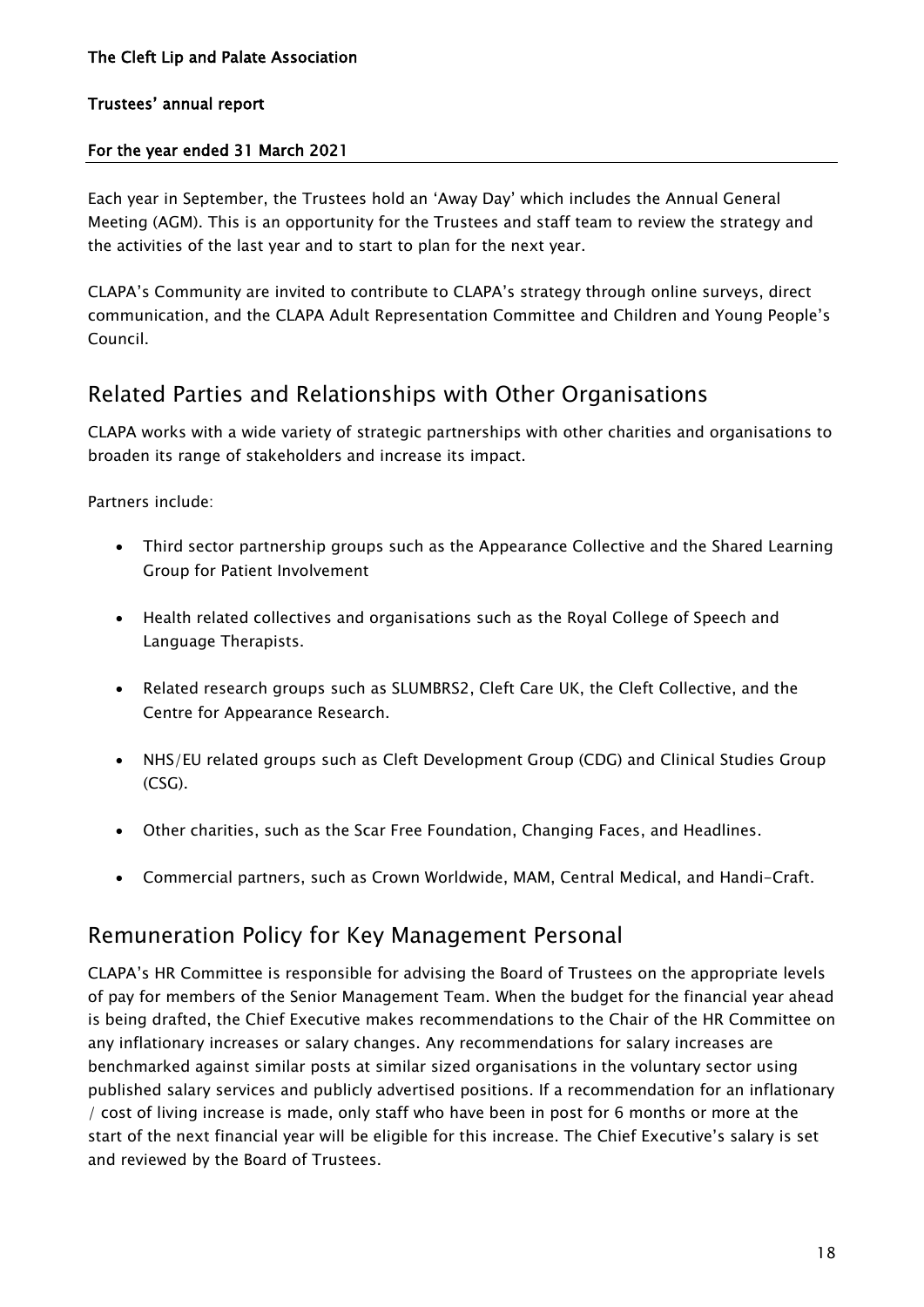### For the year ended 31 March 2021

# Statement of Responsibilities of the Trustees

The Trustees (who are also directors of The Cleft Lip and Palate Association for the purposes of company law) are responsible for preparing the Trustees' annual report and the financial statements in accordance with applicable law and United Kingdom Accounting Standards (United Kingdom Generally Accepted Accounting Practice).

Company law requires the Trustees to prepare financial statements for each financial year which give a true and fair view of the state of affairs of the charitable company and of the incoming resources and application of resources, including the income and expenditure, of the charitable company for that period. In preparing these financial statements, the Trustees are required to:

- Select suitable accounting policies and then apply them consistently
- Observe the methods and principles in the Charities SORP
- Make judgements and estimates that are reasonable and prudent
- State whether applicable UK Accounting Standards and statements of recommended practice have been followed, subject to any material departures disclosed and explained in the financial statements
- Prepare the financial statements on the going concern basis unless it is inappropriate to presume that the charity will continue in operation

The Trustees are responsible for keeping adequate accounting records that disclose with reasonable accuracy at any time the financial position of the charitable company and enable them to ensure that the financial statements comply with the Companies Act 2006. They are also responsible for safeguarding the assets of the charitable company and hence for taking reasonable steps for the prevention and detection of fraud and other irregularities.

In so far as the Trustees are aware:

- There is no relevant audit information of which the charitable company's auditor is unaware
- The Trustees have taken all steps that they ought to have taken to make themselves aware of any relevant audit information and to establish that the auditor is aware of that information

The Trustees are responsible for the maintenance and integrity of the corporate and financial information included on the charitable company's website. Legislation in the United Kingdom governing the preparation and dissemination of financial statements may differ from legislation in other jurisdictions.

Members of the charity guarantee to contribute an amount not exceeding  $f_1$  to the assets of the charity in the event of winding up. The Trustees are members of the charity but this entitles them only to voting rights. The Trustees have no beneficial interest in the charity.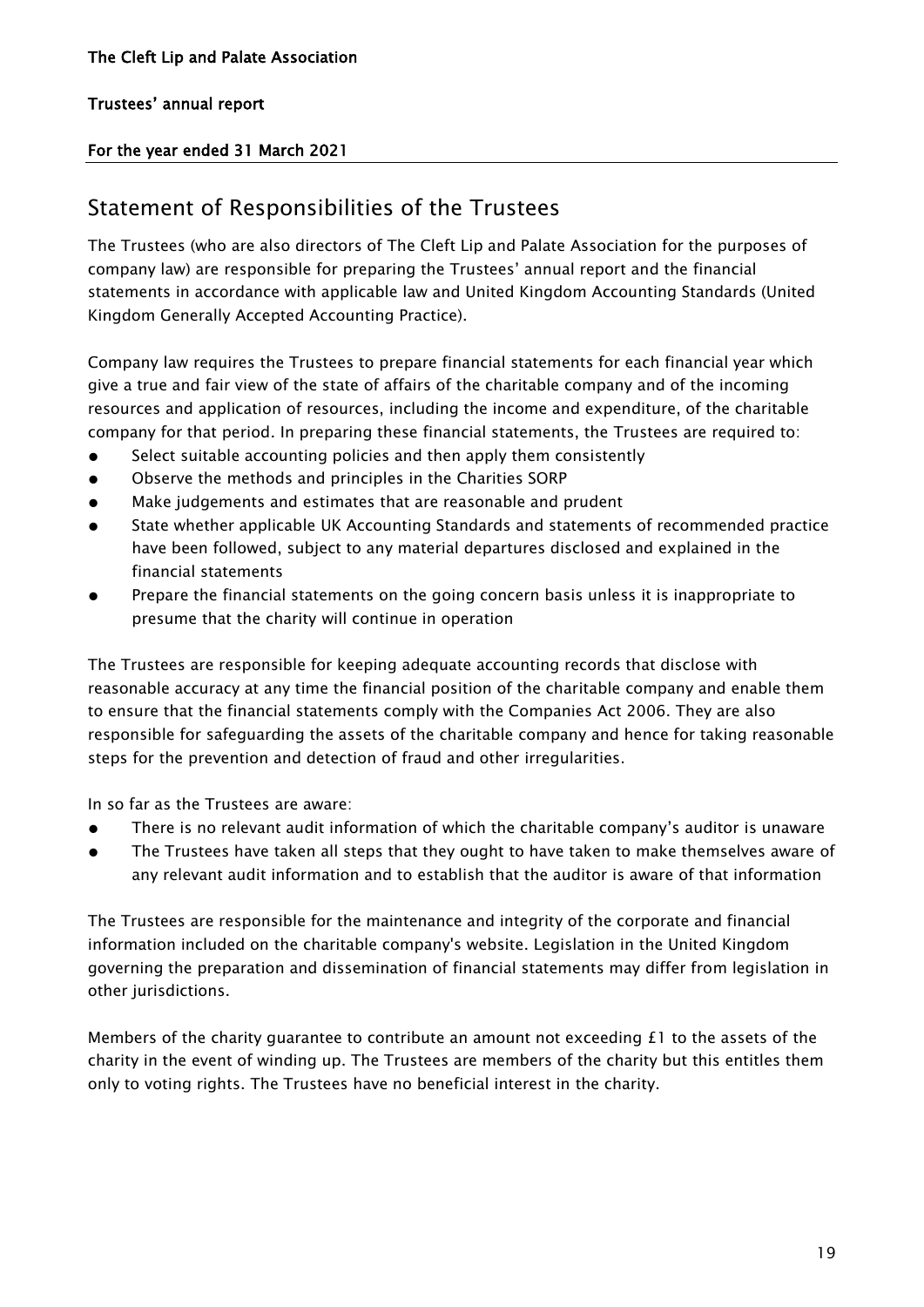Trustees' annual report

For the year ended 31 March 2021

# Auditor

Sayer Vincent LLP was appointed as the charitable company's auditor during the year and has expressed its willingness to continue in that capacity.

The annual report has been approved by the Trustees on 30<sup>th</sup> September 2021 and signed on their behalf by

Jasvinder Bhachu Trustee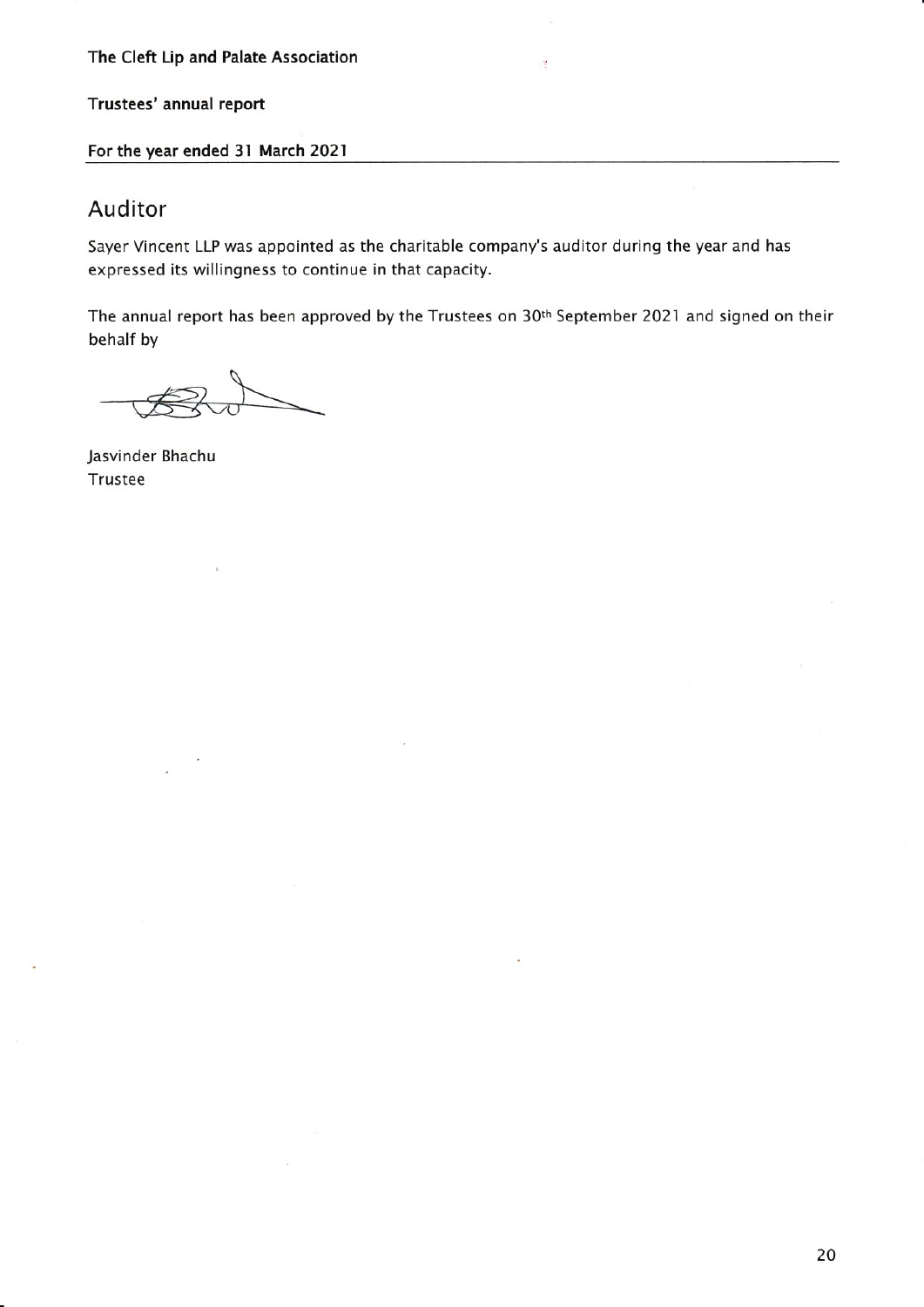# The Cleft Lip and Palate Association

# Opinion

We have audited the financial statements of The Cleft Lip and Palate Association (the 'charitable company') for the year ended 31 March 2021 which comprise the statement of financial activities, balance sheet, statement of cash flows and notes to the financial statements, including significant accounting policies. The financial reporting framework that has been applied in their preparation is applicable law and United Kingdom Accounting Standards, including FRS 102 The Financial Reporting Standard applicable in the UK and Republic of Ireland (United Kingdom Generally Accepted Accounting Practice).

In our opinion, the financial statements:

- Give a true and fair view of the state of the charitable company's affairs as at 31 March 2021 and of its incoming resources and application of resources, including its income and expenditure, for the year then ended
- Have been properly prepared in accordance with United Kingdom Generally Accepted Accounting Practice
- Have been prepared in accordance with the requirements of the Companies Act 2006, the Charities and Trustee Investment (Scotland) Act 2005 and regulation 8 of the Charities Accounts (Scotland) Regulations 2006 (as amended)

# Basis for opinion

We conducted our audit in accordance with International Standards on Auditing (UK) (ISAs (UK)) and applicable law. Our responsibilities under those standards are further described in the Auditor's responsibilities for the audit of the financial statements section of our report. We are independent of the charitable company in accordance with the ethical requirements that are relevant to our audit of the financial statements in the UK, including the FRC's Ethical Standard and we have fulfilled our other ethical responsibilities in accordance with these requirements. We believe that the audit evidence we have obtained is sufficient and appropriate to provide a basis for our opinion.

# Conclusions relating to going concern

In auditing the financial statements, we have concluded that the trustees' use of the going concern basis of accounting in the preparation of the financial statements is appropriate.

Based on the work we have performed, we have not identified any material uncertainties relating to events or conditions that, individually or collectively, may cast significant doubt on The Cleft Lip and Palate Association's ability to continue as a going concern for a period of at least twelve months from when the financial statements are authorised for issue.

Our responsibilities and the responsibilities of the trustees with respect to going concern are described in the relevant sections of this report.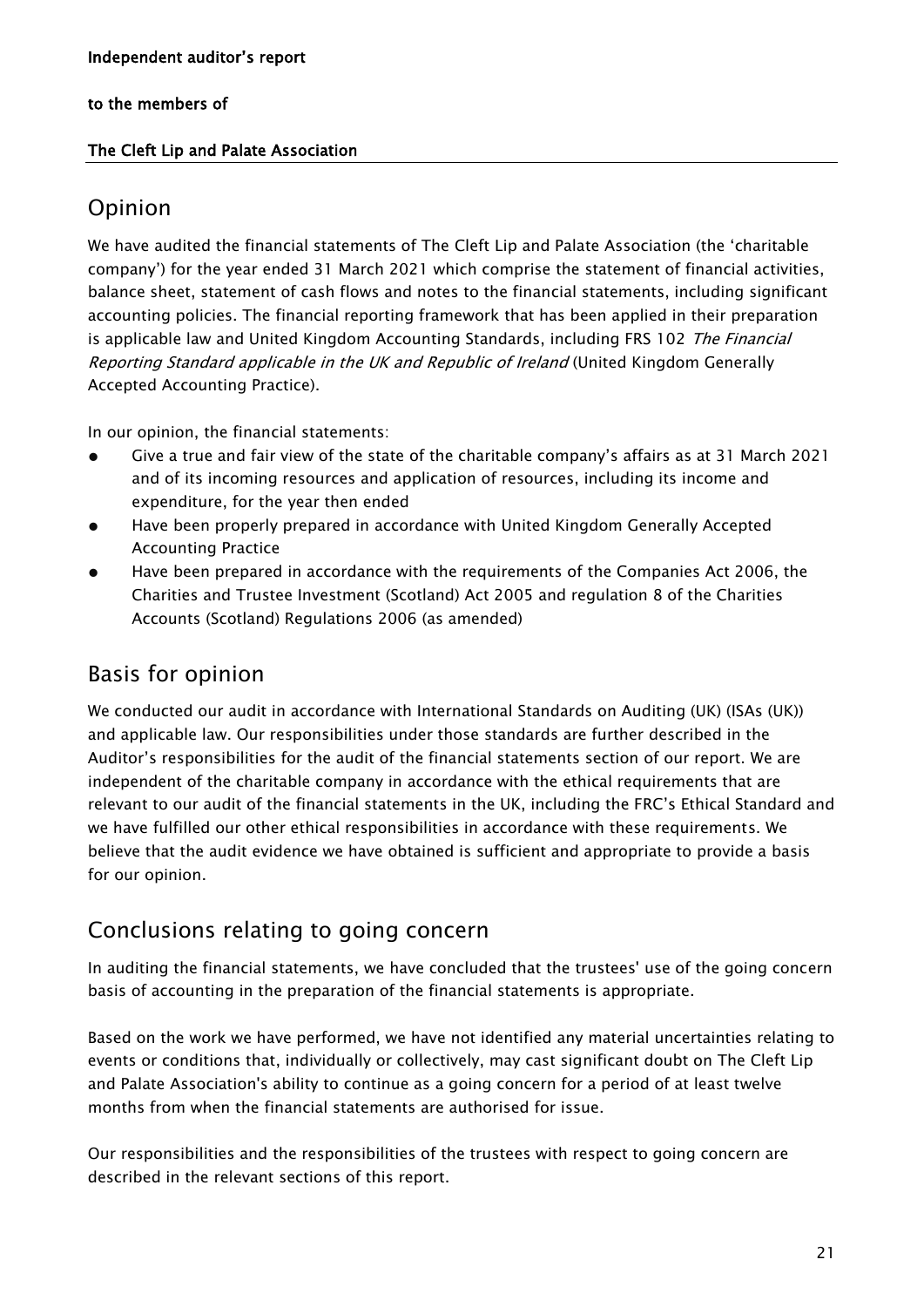# The Cleft Lip and Palate Association

# Other Information

The other information comprises the information included in the trustees' annual report other than the financial statements and our auditor's report thereon. The trustees are responsible for the other information contained within the annual report. Our opinion on the financial statements does not cover the other information and, except to the extent otherwise explicitly stated in our report, we do not express any form of assurance conclusion thereon. Our responsibility is to read the other information and, in doing so, consider whether the other information is materially inconsistent with the financial statements or our knowledge obtained in the course of the audit, or otherwise appears to be materially misstated. If we identify such material inconsistencies or apparent material misstatements, we are required to determine whether this gives rise to a material misstatement in the financial statements themselves. If, based on the work we have performed, we conclude that there is a material misstatement of this other information, we are required to report that fact.

We have nothing to report in this regard.

# Opinions on other matters prescribed by the Companies Act 2006

In our opinion, based on the work undertaken in the course of the audit:

- The information given in the trustees' annual report for the financial year for which the financial statements are prepared is consistent with the financial statements; and
- The trustees' annual report, including the strategic report has been prepared in accordance with applicable legal requirements

# Matters on which we are required to report by exception

In the light of the knowledge and understanding of the charitable company and its environment obtained in the course of the audit, we have not identified material misstatements in the trustees' annual report.

We have nothing to report in respect of the following matters in relation to which the Companies Act 2006 and the Charities Accounts (Scotland) Regulations 2006 (as amended) require us to report to you if, in our opinion:

- Adequate accounting records have not been kept, or returns adequate for our audit have not been received from branches not visited by us; or
- The financial statements are not in agreement with the accounting records and returns; or
- Certain disclosures of trustees' remuneration specified by law are not made; or
- We have not received all the information and explanations we require for our audit; or
- The directors were not entitled to prepare the financial statements in accordance with the small companies regime and take advantage of the small companies' exemptions in preparing the trustees' annual report and from the requirement to prepare a strategic report.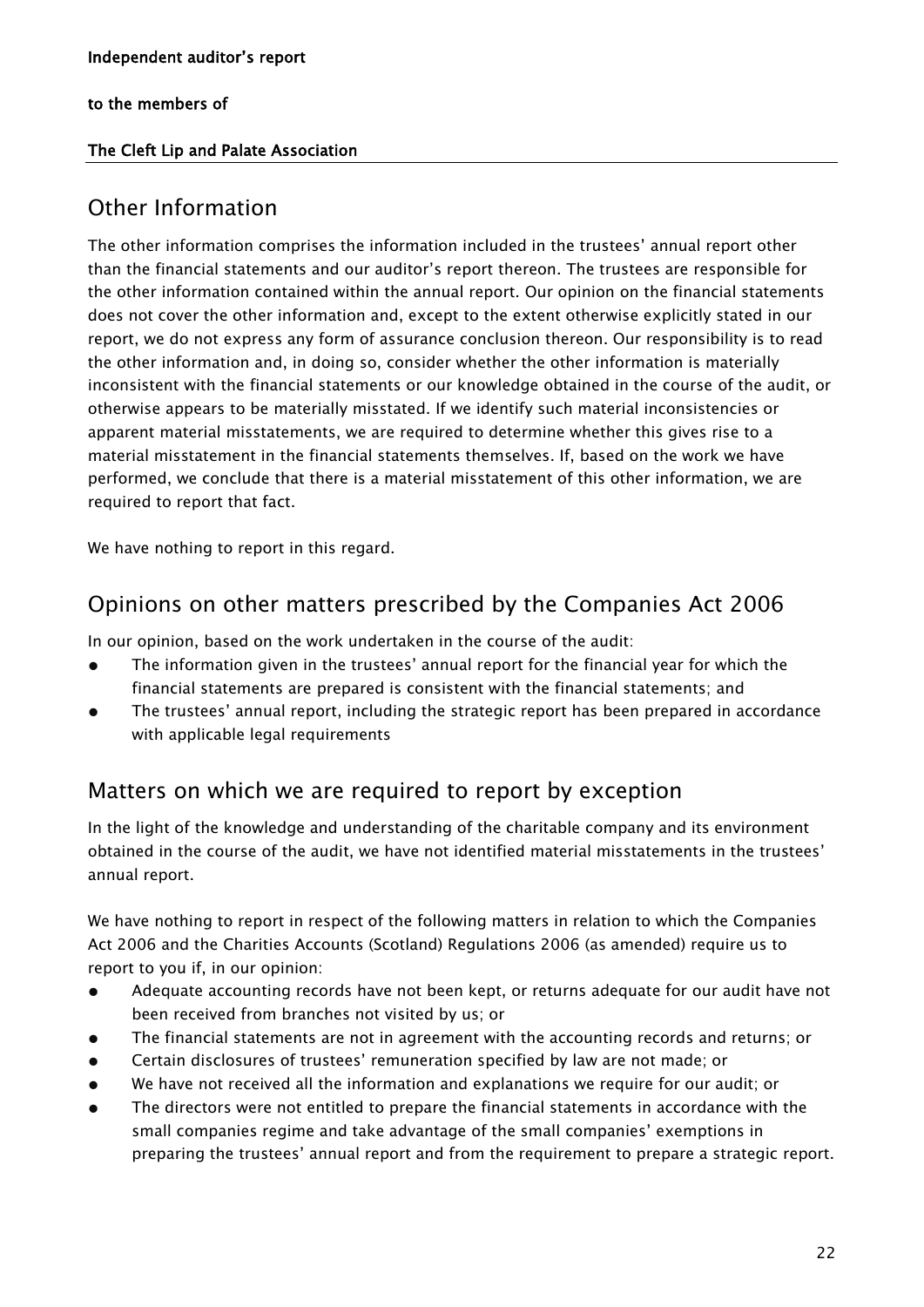# The Cleft Lip and Palate Association

# Responsibilities of trustees

As explained more fully in the statement of trustees' responsibilities set out in the trustees' annual report, the trustees (who are also the directors of the charitable company for the purposes of company law) are responsible for the preparation of the financial statements and for being satisfied that they give a true and fair view, and for such internal control as the trustees determine is necessary to enable the preparation of financial statements that are free from material misstatement, whether due to fraud or error.

In preparing the financial statements, the trustees are responsible for assessing the charitable company's ability to continue as a going concern, disclosing, as applicable, matters related to going concern and using the going concern basis of accounting unless the trustees either intend to liquidate the charitable company or to cease operations, or have no realistic alternative but to do so.

# Auditor's responsibilities for the audit of the financial statements

We have been appointed as auditor under section 44(1)(c) of the Charities and Trustee Investment (Scotland) Act 2005 and under the Companies Act 2006 and report in accordance with regulations made under those Acts.

Our objectives are to obtain reasonable assurance about whether the financial statements as a whole are free from material misstatement, whether due to fraud or error, and to issue an auditor's report that includes our opinion. Reasonable assurance is a high level of assurance, but is not a guarantee that an audit conducted in accordance with ISAs (UK) will always detect a material misstatement when it exists. Misstatements can arise from fraud or error and are considered material if, individually or in the aggregate, they could reasonably be expected to influence the economic decisions of users taken on the basis of these financial statements.

Irregularities, including fraud, are instances of non-compliance with laws and regulations. We design procedures in line with our responsibilities, outlined above, to detect material misstatements in respect of irregularities, including fraud. The extent to which our procedures are capable of detecting irregularities, including fraud are set out below.

# Capability of the audit in detecting irregularities

In identifying and assessing risks of material misstatement in respect of irregularities, including fraud and non-compliance with laws and regulations, our procedures included the following:

- We enquired of management, which included obtaining and reviewing supporting documentation, concerning the charity's policies and procedures relating to:
	- Identifying, evaluating, and complying with laws and regulations and whether they were aware of any instances of non-compliance;
	- Detecting and responding to the risks of fraud and whether they have knowledge of any actual, suspected, or alleged fraud;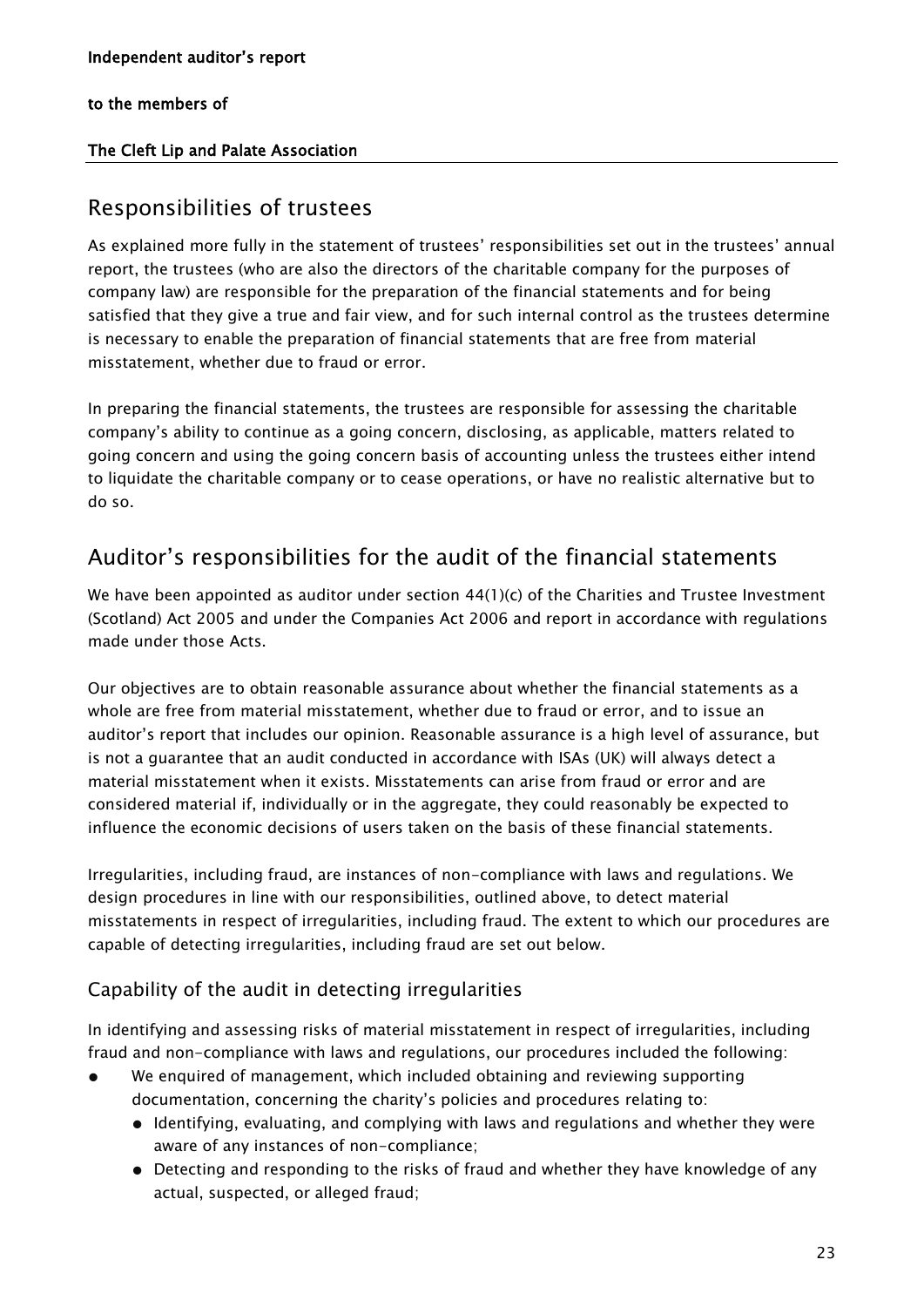### The Cleft Lip and Palate Association

- The internal controls established to mitigate risks related to fraud or non-compliance with laws and regulations.
- We inspected the minutes of meetings of those charged with governance.
- We obtained an understanding of the legal and regulatory framework that the charity operates in, focusing on those laws and regulations that had a material effect on the financial statements or that had a fundamental effect on the operations of the charity from our professional and sector experience.
- We communicated applicable laws and regulations throughout the audit team and remained alert to any indications of non-compliance throughout the audit.
- We reviewed any reports made to regulators.
- We reviewed the financial statement disclosures and tested these to supporting documentation to assess compliance with applicable laws and regulations.
- We performed analytical procedures to identify any unusual or unexpected relationships that may indicate risks of material misstatement due to fraud.
- In addressing the risk of fraud through management override of controls, we tested the appropriateness of journal entries and other adjustments, assessed whether the judgements made in making accounting estimates are indicative of a potential bias and tested significant transactions that are unusual or those outside the normal course of business.

Because of the inherent limitations of an audit, there is a risk that we will not detect all irregularities, including those leading to a material misstatement in the financial statements or non-compliance with regulation. This risk increases the more that compliance with a law or regulation is removed from the events and transactions reflected in the financial statements, as we will be less likely to become aware of instances of non-compliance. The risk is also greater regarding irregularities occurring due to fraud rather than error, as fraud involves intentional concealment, forgery, collusion, omission or misrepresentation.

A further description of our responsibilities is available on the Financial Reporting Council's website at: [www.frc.org.uk/auditorsresponsibilities](http://www.frc.org.uk/auditorsresponsibilities). This description forms part of our auditor's report.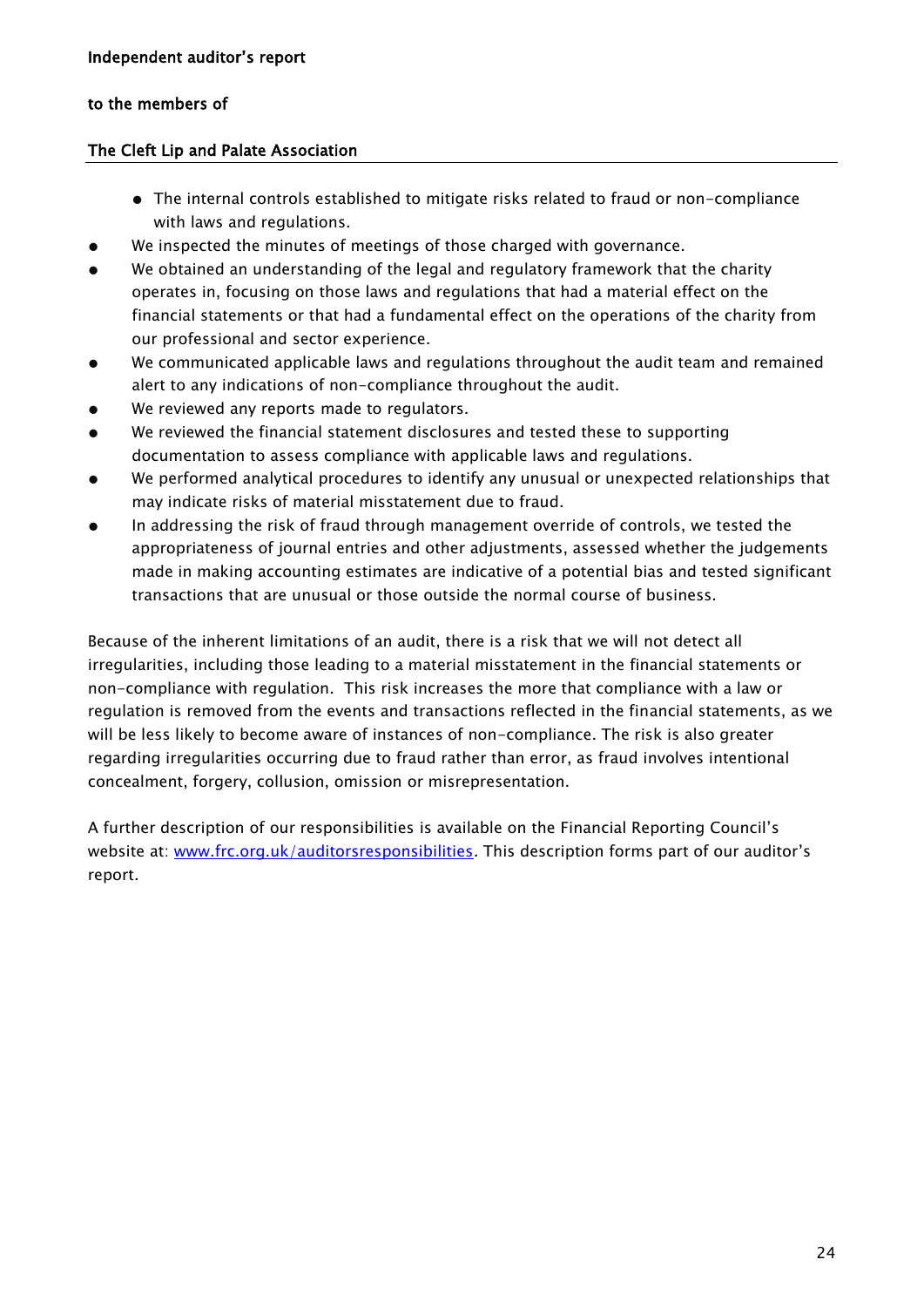# The Cleft Lip and Palate Association

# Use of our report

This report is made solely to the charitable company's members as a body, in accordance with Chapter 3 of Part 16 of the Companies Act 2006 and section  $44(1)(c)$  of the Charities and Trustee Investment (Scotland) Act 2005. Our audit work has been undertaken so that we might state to the charitable company's members those matters we are required to state to them in an auditor's report and for no other purpose. To the fullest extent permitted by law, we do not accept or assume responsibility to anyone other than the charitable company and the charitable company's members as a body, for our audit work, for this report, or for the opinions we have formed.

Seyer Virat UP

Noelia Serrano (Senior statutory auditor) 12 October 2021 for and on behalf of Sayer Vincent LLP, Statutory Auditor Invicta House, 108-114 Golden Lane, LONDON, EC1Y 0TL

Sayer Vincent LLP is eligible to act as auditor in terms of section 1212 of the Companies Act 2006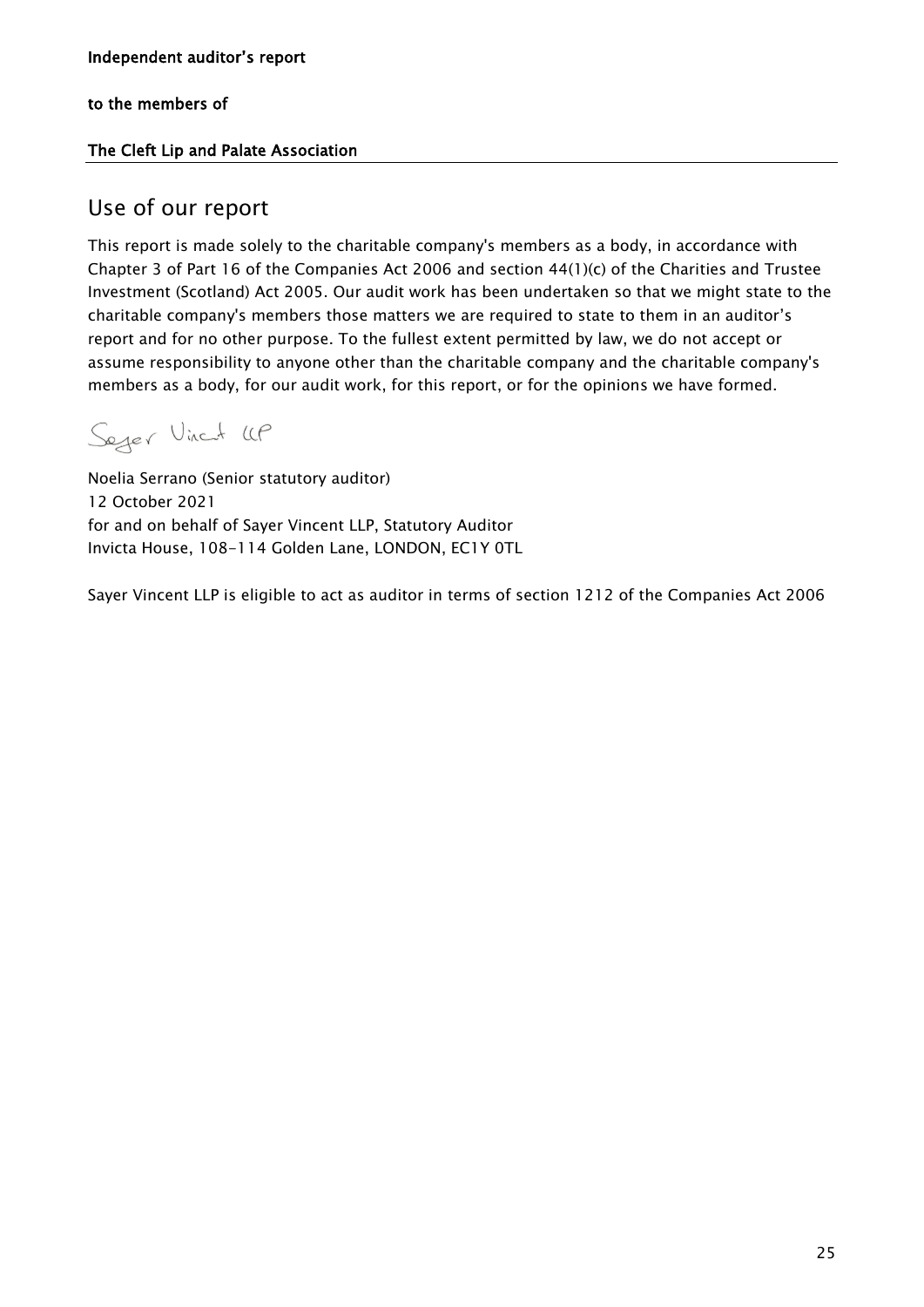Statement of financial activities (incorporating an income and expenditure account)

#### For the year ended 31 March 2021

|                                                                                             | <b>Note</b> | Unrestricted<br>£            | Restricted<br>£ | 2021<br>Total<br>£           | Unrestricted<br>£            | Restricted<br>£ | 2020<br>Total<br>£           |
|---------------------------------------------------------------------------------------------|-------------|------------------------------|-----------------|------------------------------|------------------------------|-----------------|------------------------------|
| Income from:<br>Donations and legacies<br>Charitable activities<br>Other trading activities | 2<br>3<br>4 | 323,358<br>132,373<br>70,895 | 180,442         | 503,800<br>132,373<br>70,895 | 220,186<br>169,729<br>81,322 | 228,446         | 448,632<br>169,729<br>81,322 |
| Total income                                                                                |             | 526,626                      | 180,442         | 707,068                      | 471,237                      | 228,446         | 699,683                      |
| <b>Expenditure on:</b><br>Raising funds<br>Charitable activities                            | 5a<br>5a    | 219,925<br>194,230           | 179,256         | 219,925<br>373,486           | 220,305<br>263,187           | 241,685         | 220,305<br>504,872           |
| Total expenditure                                                                           |             | 414,155                      | 179,256         | 593,411                      | 483,492                      | 241,685         | 725,177                      |
| Net income / (expenditure) for the<br>year                                                  | 6           | 112,471                      | 1,186           | 113,657                      | (12, 255)                    | (13, 239)       | (25, 494)                    |
| Transfers between funds                                                                     |             | (36)                         | 36              |                              | (2, 977)                     | 2,977           |                              |
| Net movement in funds                                                                       |             | 112,435                      | 1,222           | 113,657                      | (15, 232)                    | (10, 262)       | (25, 494)                    |
| <b>Reconciliation of funds:</b><br>Total funds brought forward                              | 17          | 45,182                       | 90,050          | 135,232                      | 60,414                       | 100,312         | 160,726                      |
| <b>Total funds carried forward</b>                                                          |             | 157,617                      | 91,272          | 248,889                      | 45,182                       | 90,050          | 135,232                      |

All of the above results are derived from continuing activities. There were no other recognised gains or losses other than those stated above. Movements in funds are disclosed in Note 17a to the financial statements.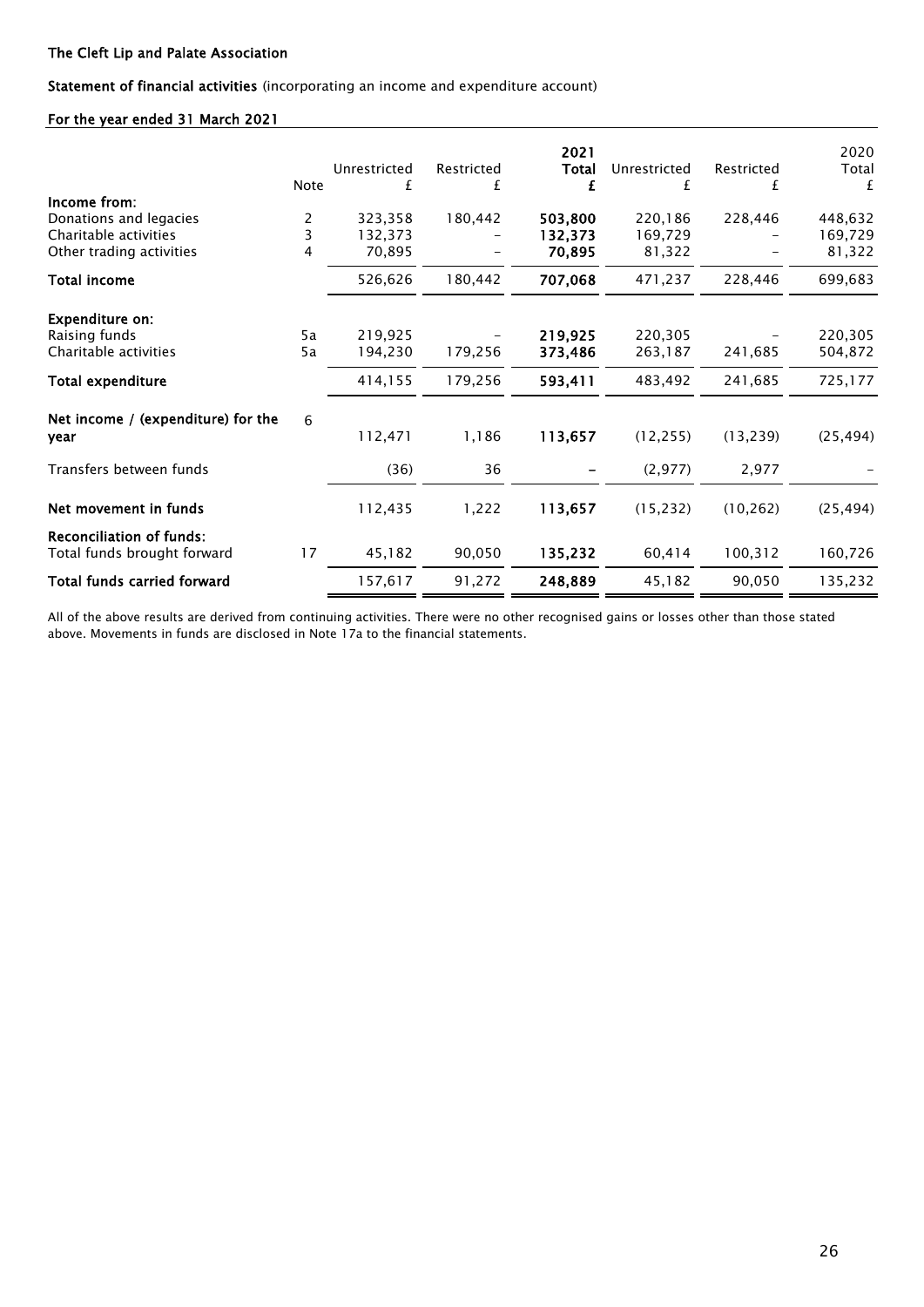**Balance sheet** 

| Company no. 05206298                                                                                |          |                             |           |                            |           |
|-----------------------------------------------------------------------------------------------------|----------|-----------------------------|-----------|----------------------------|-----------|
| As at 31 March 2021                                                                                 |          |                             |           |                            |           |
|                                                                                                     | Note     | £                           | 2021<br>£ | £                          | 2020<br>£ |
| <b>Fixed assets:</b><br>Tangible assets                                                             | 11       |                             | 9,264     |                            | 15,266    |
|                                                                                                     |          |                             | 9,264     |                            | 15,266    |
| <b>Current assets:</b><br>Stock<br><b>Debtors</b><br>Cash at bank and in hand                       | 12<br>13 | 12,335<br>20,978<br>259,817 |           | 16,217<br>40,322<br>87,995 |           |
| Liabilities:<br>Creditors: amounts falling due within one year                                      | 14       | 293,130<br>(53, 504)        |           | 144,534<br>(24, 569)       |           |
| Net current assets                                                                                  |          |                             | 239,625   |                            | 119,966   |
| <b>Total net assets</b>                                                                             |          |                             | 248,889   |                            | 135,232   |
| The funds of the charity:<br>Restricted income funds<br>Unrestricted income funds:<br>General funds | 17a      | 157,617                     | 91,272    | 45,182                     | 90,050    |
| <b>Total unrestricted funds</b>                                                                     |          |                             | 157,617   |                            | 45,182    |
| Total charity funds                                                                                 |          |                             | 248,889   |                            | 135,232   |

 $\frac{1}{2}$ 

Approved by the trustees on 30 September 2021 and signed on their behalf by

 $\overline{\phantom{0}}$ 

Jasvinder Bhachu Trustee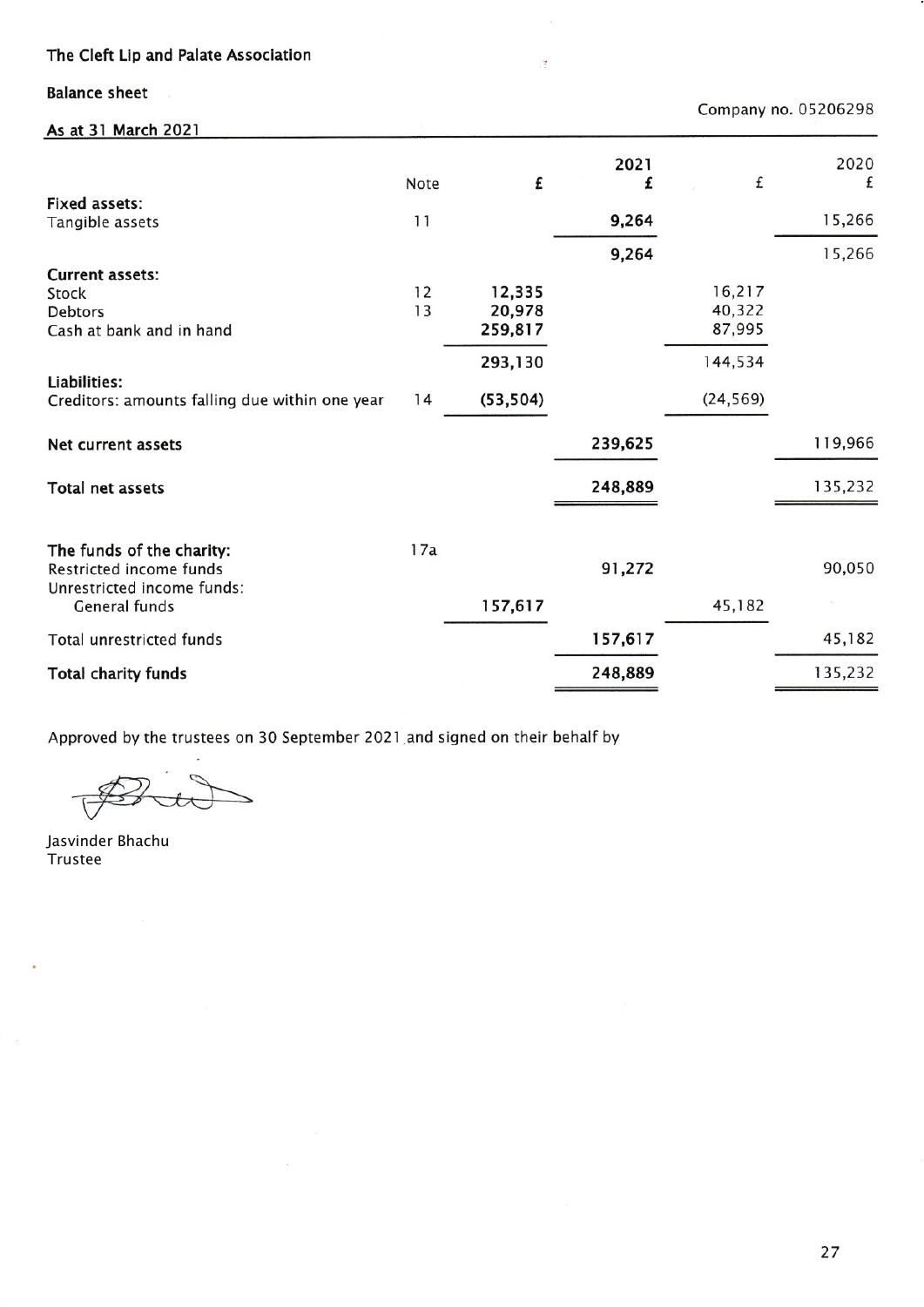# Statement of cash flows

# For the year ended 31 March 2021

# Reconciliation of net income / (expenditure) to net cash flow from operating activities

|                                                                              |         |         | 2021     | 2020      |
|------------------------------------------------------------------------------|---------|---------|----------|-----------|
|                                                                              |         |         | £        | £         |
| Net (expenditure) / income for the reporting period (as per the statement of |         |         |          |           |
| financial activities)                                                        |         |         | 113,657  | (25, 494) |
| Depreciation charges                                                         |         |         | 3,439    | 8,065     |
| Loss on disposal                                                             |         |         | 4,291    | 5,767     |
| Decrease in stocks                                                           |         |         | 3,883    |           |
| Decrease in debtors                                                          |         |         | 19,345   | 758       |
| Increase / (decrease) in creditors                                           |         |         | 28,935   | (3,503)   |
| Net cash used in operating activities                                        |         |         | 173,550  | (14, 407) |
|                                                                              |         |         |          |           |
|                                                                              | 2021    |         | 2020     |           |
|                                                                              | £       | £       | £        | £         |
| Cash flows from operating activities                                         |         |         |          |           |
| Net cash used in operating activities                                        |         | 173,550 |          | (14, 407) |
| Cash flows from investing activities:                                        |         |         |          |           |
| Purchase of fixed assets                                                     | (1,728) |         | (12,010) |           |
| Net cash (used in) investing activities                                      |         | (1,728) |          | (12,010)  |
| Change in cash and cash equivalents in the year                              |         | 171,822 |          | (26, 417) |
| Cash and cash equivalents at the beginning of the year                       |         | 87,995  |          | 114,412   |
| Cash and cash equivalents at the end of the year                             |         | 259,817 |          | 87,995    |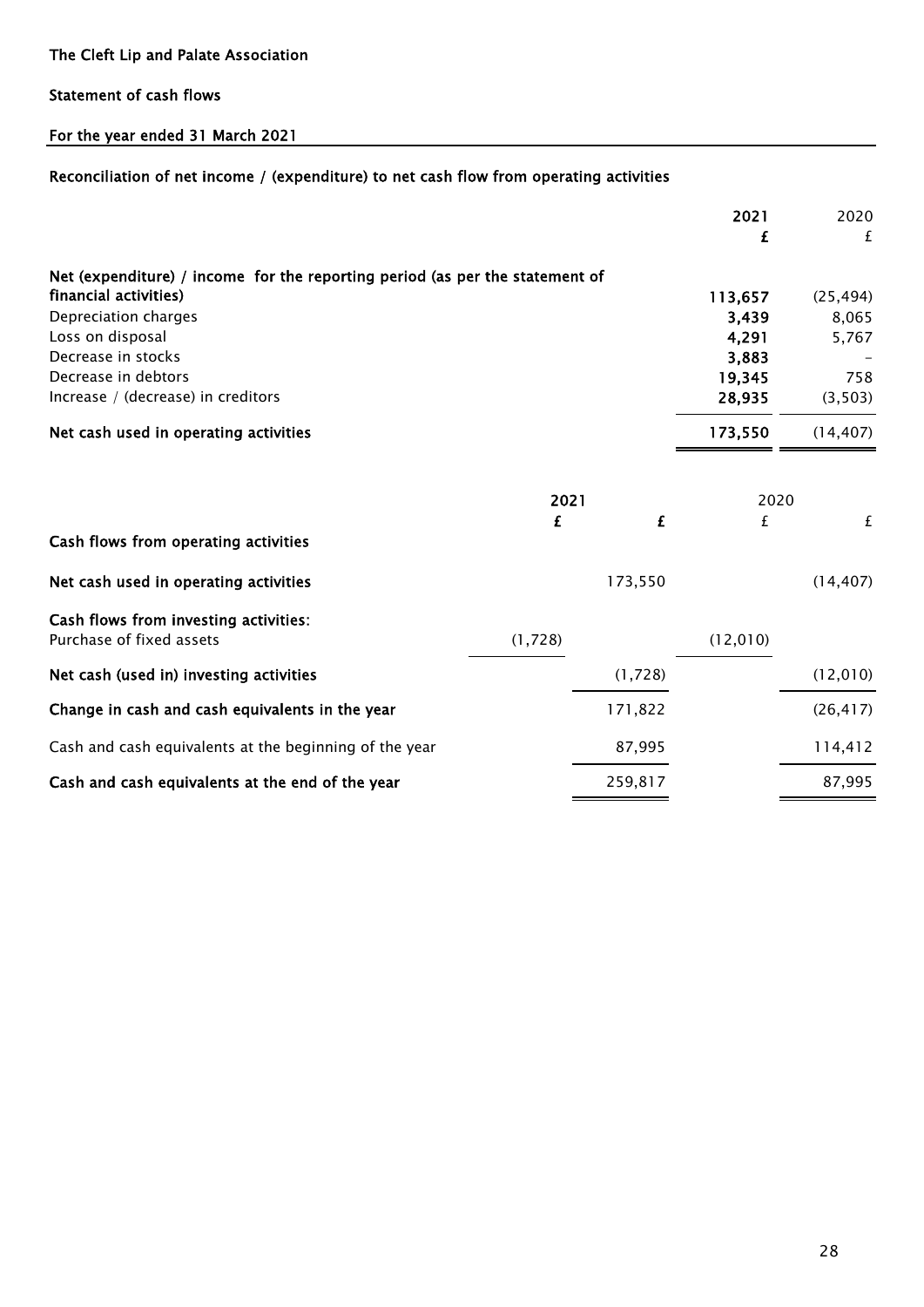#### Notes to the financial statements

#### For the year ended 31 March 2021

#### 1 Accounting policies

#### a) Statutory information

The Cleft Lip and Palate Association is a charitable company limited by guarantee and is incorporated in England and Wales.

The registered office address and principal place of business is Green House, 244-254 Cambridge Heath Road, London, E2 9DA.

#### b) Basis of preparation

The financial statements have been prepared in accordance with Accounting and Reporting by Charities: Statement of Recommended Practice applicable to charities preparing their accounts in accordance with the Financial Reporting Standard applicable in the UK and Republic of Ireland (FRS 102) - (Charities SORP FRS 102), The Financial Reporting Standard applicable in the UK and Republic of Ireland (FRS 102) and the Companies Act 2006.

Assets and liabilities are initially recognised at historical cost or transaction value unless otherwise stated in the relevant accounting policy or note.

In applying the financial reporting framework, the trustees have made a number of subjective judgements, for example in respect of significant accounting estimates. Estimates and judgements are continually evaluated and are based on historical experience and other factors, including expectations of future events that are believed to be reasonable under the circumstances.The nature of the estimation means the actual outcomes could differ from those estimates. Any significant estimates and judgements affecting these financial statements are detailed within the relevant accounting policy below.

#### c) Public benefit entity

The charitable company meets the definition of a public benefit entity under FRS 102.

#### d) Going concern

The 12 months to 31st March 2021 had been a challenging period with the year end result affected by the fall in income due to the impact of Covid-19 on fundraising activities.

The Emergency fundraising appeal undertook in this financial year resulted in the receipt of funds from a number of funders including The National Lottery Community Fund through their government funded Coronavirus Community Support Fund. These grants were pivotal in supporting the Charity during this difficult year. The effective use of these funds alongside good cost control, resulted in increasing the level of free reserves to an average of 3 months.

Trustees and the Senior Management Team have worked together to develop a new strategy & have restructured the team to adapt the charity's delivery model in light of the Covid-19 crisis, with a more focused and streamlined Digital First approach to service delivery.

As a result of the actions taken by the Trustee Board and Senior Management Team, since the year end, the reserves position has remained stable. At the end of July, total reserves including restricted funding were £290,336 equivalent to 6.54 months of expenditure and the unrestricted reserves were £149,960 equating to 3.38 months.

Although the results since year end have been positive, the Trustees continue to closely monitor the financial performance of CLAPA on an ongoing basis. Trustees and the Senior Management Team remain focused on monitoring and controlling the unrestricted costs. The Trustees, therefore, believe that adequate measures are in place to ensure that the Charity continues as a going concern. Please see the Trustee Report for further details.

#### e) Income

All incoming resources are included in the statement of financial activities when the charity becomes entitled to the income and the amounts can be measured reliably.

Donations are recognised upon receipt and income tax recoverable in relation to donations received under Gift Aid is recognised at the time of the donation.

Grant income is recognised upon receipt or, if earlier, at the time the charity becomes entitled to it.

Income from government and other grants, whether 'capital' grants or 'revenue' grants, is recognised when the charity has entitlement to the funds, any performance conditions attached to the grants have been met, it is probable that the income will be received and the amount can be measured reliably and is not deferred.

Legacies are recognised on receipt or otherwise if the charity has been notified of an impending distribution, the amount is known, and receipt is expected.

#### f) Interest receivable

Interest on funds held on deposit is included when receivable and the amount can be measured reliably by the charity; this is normally upon notification of the interest paid or payable by the bank.

#### g) Fund accounting

Restricted funds are to be used for specific purposes as laid down by the donor. Expenditure which meets these criteria is charged to the fund.

Unrestricted funds are donations and other incoming resources received or generated for the charitable purposes.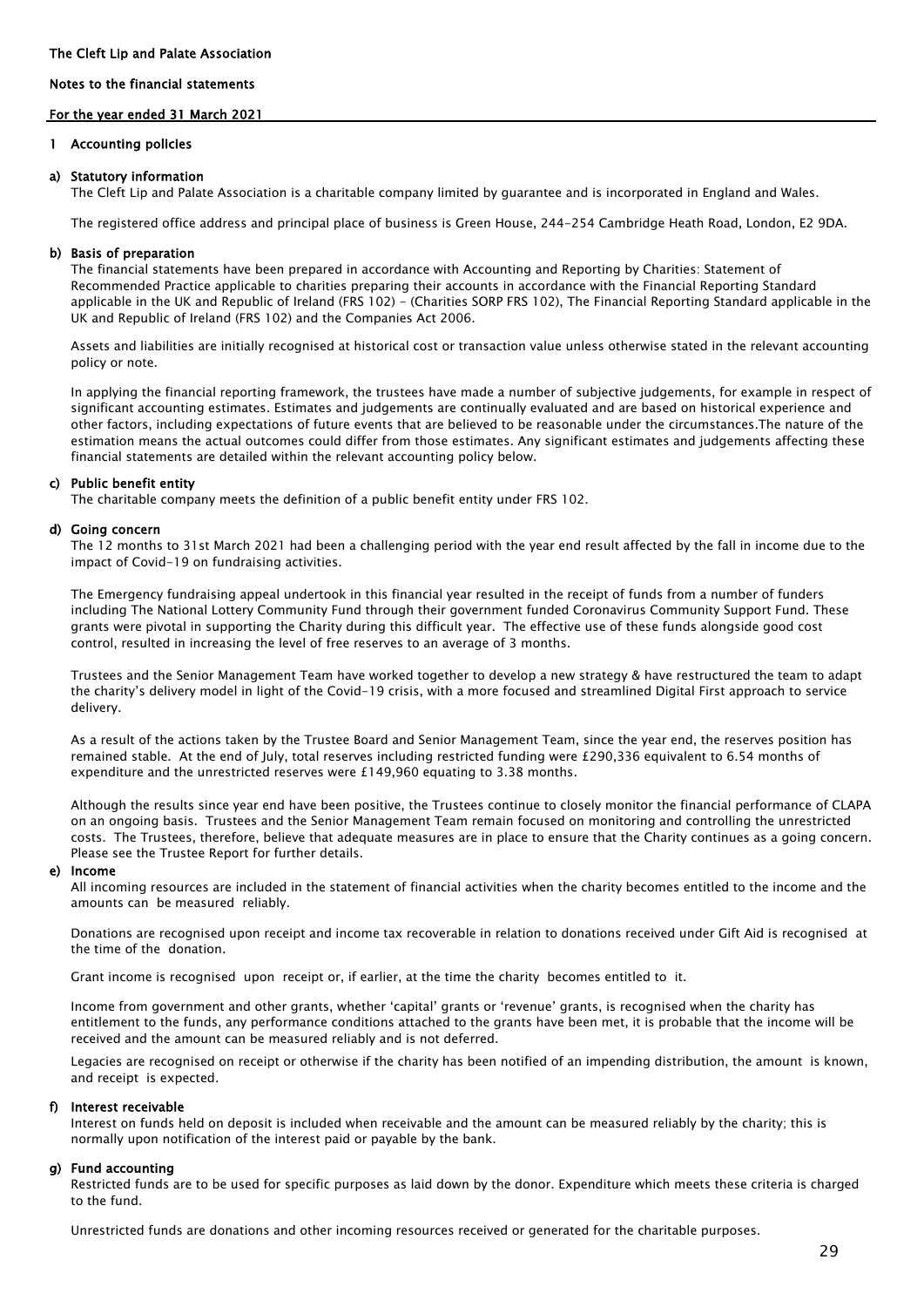#### Notes to the financial statements

#### For the year ended 31 March 2021

#### 1 Accounting policies (continued)

#### h) Expenditure and irrecoverable VAT

Resources expended are recognised in the period to which they relate.

Direct charitable expenditure comprises all the expenditure relating to the activities carried out to achieve the charitable objectives.

A proportion of Support costs is allocated to fundraising and to Charitable activities involving and supporting people affected by clefts and improving services.

Governance includes the costs of compliance with constitutional and statutory requirements. A proportion of governance costs is allocated to fundraising and to Charitable activities.

Staff costs have been allocated on the basis of time spent.

#### i) Operating leases

Rental charges are charged on a straight line basis over the term of the lease.

#### j) Tangible fixed assets

Tangible fixed assets are initially measured at cost and subsequently measured at cost less depreciation. Items costing less than £500 are not capitalised. Depreciation is provided at rates calculated to write off the cost less estimated value of each asset over its expected useful life, as follows:

- $\bullet$ 33.33% straight line Website development costs 25% reducing balance
- $\bullet$ Fixtures and fittings

The gain or loss arising on the disposal of an asset is determined as the difference between the sale proceeds and the carrying value of the asset, and is recognised in net income/(expenditure) for the year.

#### k) Stocks

Stocks are stated at the lower of cost and net realisable value. In general, cost is determined on a first in first out basis and includes transport and handling costs. Net realisable value is the price at which stocks can be sold in the normal course of business after allowing for the costs of realisation. Provision is made where necessary for obsolete, slow moving and defective stocks.

#### l) Debtors

Trade and other debtors are recognised at the settlement amount due after any trade discount offered. Prepayments are valued at the amount prepaid net of any trade discounts due.

#### m) Cash at bank and in hand

Cash at bank and cash in hand includes cash and short term highly liquid investments with a short maturity of three months or less from the date of acquisition or opening of the deposit or similar account.

#### n) Creditors and provisions

Creditors and provisions are recognised where the charity has a present obligation resulting from a past event that will probably result in the transfer of funds to a third party and the amount due to settle the obligation can be measured or estimated reliably. Creditors and provisions are normally recognised at their settlement amount after allowing for any trade discounts due.

#### o) Financial instruments

The charity only has financial assets and financial liabilities of a kind that qualify as basic financial instruments. Basic financial instruments are initially recognised at transaction value and subsequently measured at their settlement value with the exception of bank loans which are subsequently measured at amortised cost using the effective interest method.

#### p) Pensions

The charity operates a defined contribution pension scheme. Contributions are charged in the accounts as they become payable in accordance with the rules of the scheme.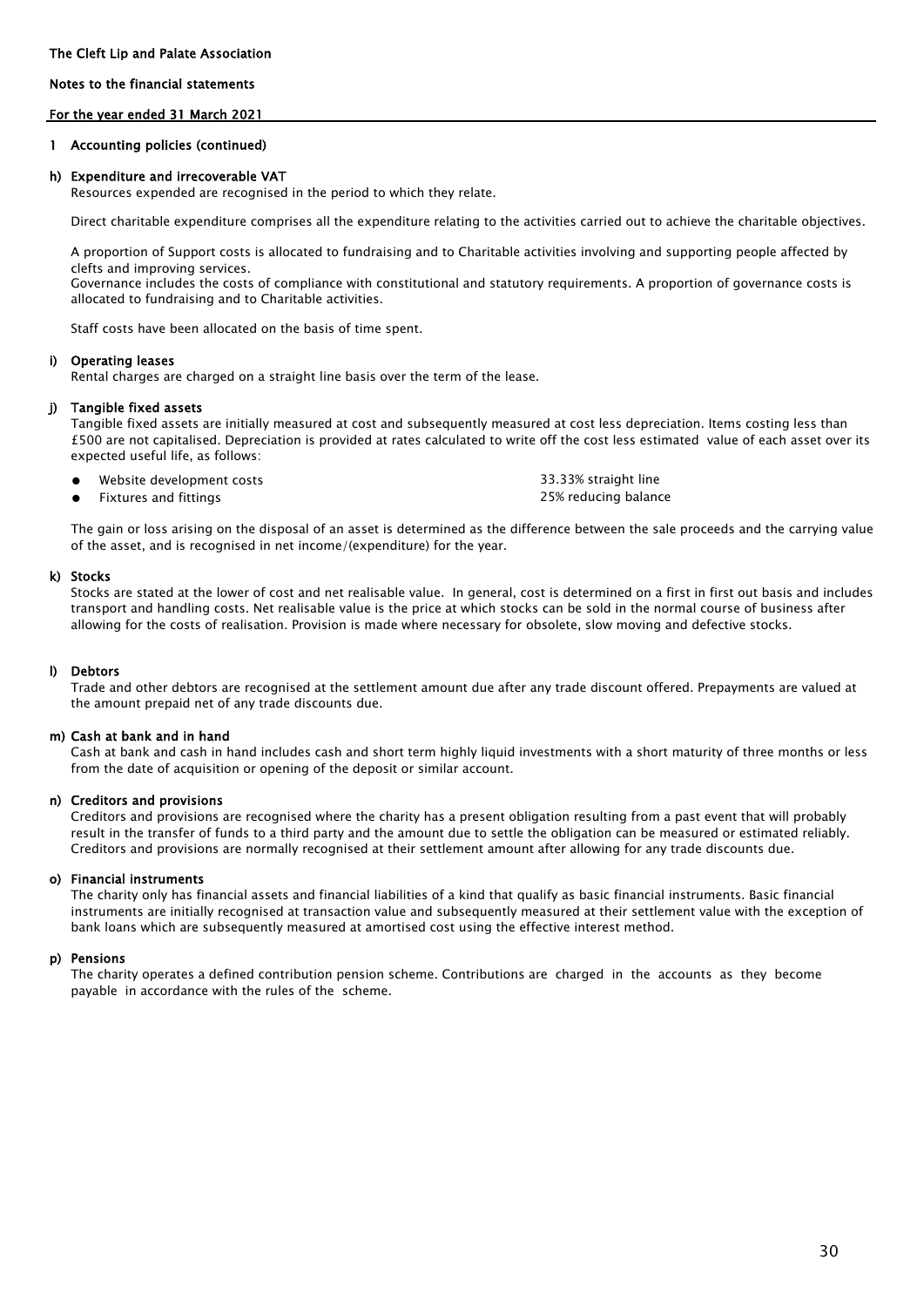#### Notes to the financial statements

#### For the year ended 31 March 2021

#### 2 Income from donations and legacies

|                            | Unrestricted      | Restricted                   | 2021<br>Total      | Unrestricted                        | Restricted                   | 2020<br>Total<br>£ |
|----------------------------|-------------------|------------------------------|--------------------|-------------------------------------|------------------------------|--------------------|
| Gifts<br>Grants receivable | 278,395<br>44.963 | $\qquad \qquad -$<br>180.442 | 278,395<br>225,405 | 220,186<br>$\overline{\phantom{m}}$ | $\qquad \qquad -$<br>228.446 | 220,186<br>228,446 |
|                            | 323.358           | 180.442                      | 503.800            | 220,186                             | 228.446                      | 448,632            |

#### 3 Income from charitable activities

|                                                 |              |            | 2021    |              |                          | 2020    |
|-------------------------------------------------|--------------|------------|---------|--------------|--------------------------|---------|
|                                                 | Unrestricted | Restricted | Total   | Unrestricted | Restricted               | Total   |
|                                                 |              |            |         |              | £                        | £       |
| Groups, Clubs, Other                            | 43,881       |            | 43.881  | 90,449       | $\overline{\phantom{m}}$ | 90.449  |
| <b>Branches</b>                                 | 563          |            | 563     | 4.728        | -                        | 4.728   |
| Sub-total for Groups, Clubs, Other and Branches | 44.444       |            | 44.444  | 95,177       | $\overline{\phantom{a}}$ | 95,177  |
| <b>Feeding Service</b>                          | 74.801       |            | 74,801  | 63.926       | $\overline{\phantom{a}}$ | 63,926  |
| Other Merchandise/Literature sales              | 4,962        |            | 4.962   | 3.308        | $\qquad \qquad$          | 3,308   |
| Postage                                         | 8,166        |            | 8.166   | 7,318        | $\overline{\phantom{m}}$ | 7,318   |
| Sub-total for Feeding Service and other sales   | 87.929       |            | 87.929  | 74.552       |                          | 74,552  |
| Total income from charitable activities         | 132,373      |            | 132.373 | 169.729      | $\overline{\phantom{0}}$ | 169.729 |

#### 4 Income from other trading activities

|                    | Unrestricted | Restricted | 2021<br>Total | Unrestricted | Restricted<br>ı          | 2020<br>Total |
|--------------------|--------------|------------|---------------|--------------|--------------------------|---------------|
| Income from events | 70,895       | $-$        | 70,895        | 81.322       | $\overline{\phantom{m}}$ | 81,322        |
|                    | 70,895       | $-$        | 70.895        | 81,322       | $\overline{\phantom{m}}$ | 81,322        |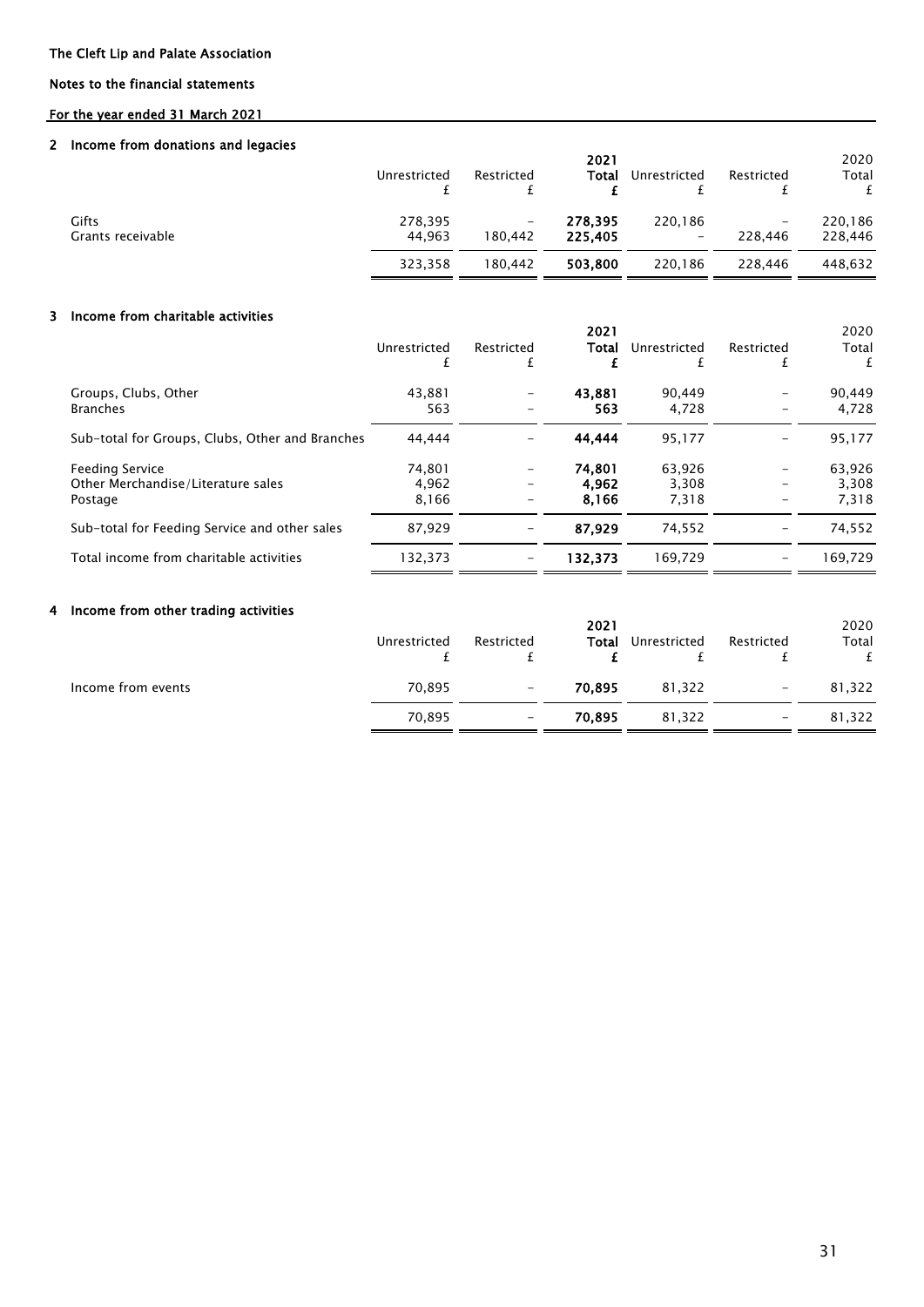# Notes to the financial statements

# For the year ended 31 March 2021

#### 5a Analysis of expenditure (current year)

|                              | Raising | Charitable | Governance | Support    | 2021         |
|------------------------------|---------|------------|------------|------------|--------------|
|                              | funds   | activities | costs      | costs      | <b>Total</b> |
|                              |         | £          |            |            | £            |
| Staff costs (Note 7)         | 121,213 | 160,303    | 15,367     | 90,760     | 387,643      |
| Depreciation                 |         |            |            | 3,438      | 3,438        |
| Feeding equipment            |         | 42,242     |            |            | 42,242       |
| Outreach services            |         | 1,609      |            |            | 1,609        |
| Meeting and conference costs |         |            |            |            |              |
| Information services         |         | 5,129      |            |            | 5,129        |
| Other services               |         | 34,760     | 2,085      | 6,268      | 43,113       |
| Office costs                 | 8,026   | 12,290     | 752        | 57,028     | 78,096       |
| Audit fees                   |         |            | 10,440     |            | 10,440       |
| <b>Fundraising costs</b>     | 21,701  |            |            |            | 21,701       |
|                              | 150,940 | 256,333    | 28,644     | 157,494    | 593,411      |
| Support costs                | 58,369  | 99,125     |            | (157, 494) |              |
| Governance costs             | 10,616  | 18,028     | (28, 644)  |            |              |
| Total expenditure 2021       | 219,925 | 373,486    |            |            | 593,411      |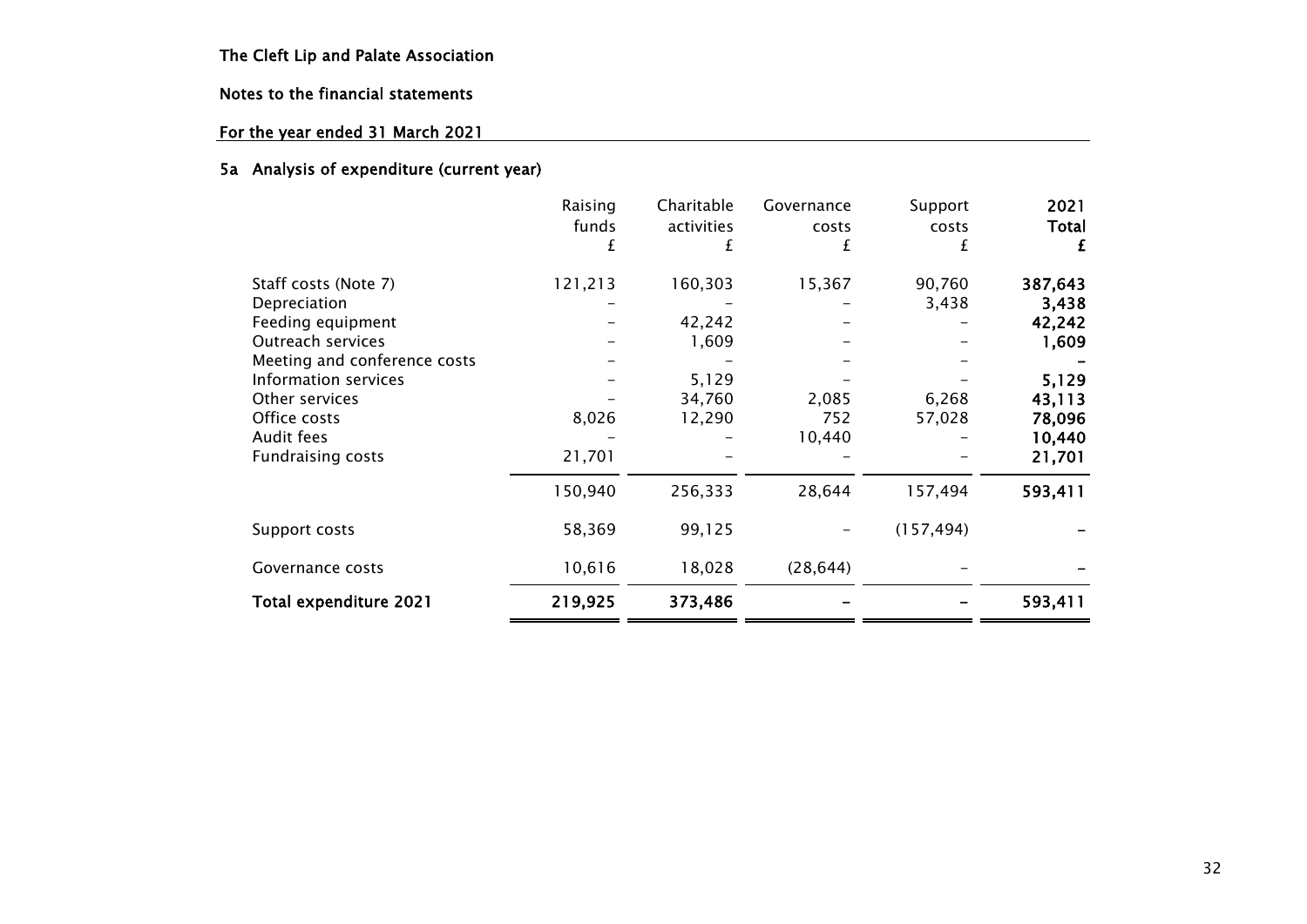# Notes to the financial statements

# For the year ended 31 March 2021

#### 5b Analysis of expenditure (prior year)

|                              | Raising | Charitable | Governance | Support    | 2020         |
|------------------------------|---------|------------|------------|------------|--------------|
|                              | funds   | activities | costs      | costs      | <b>Total</b> |
|                              |         | £          |            |            | £            |
| Staff costs (Note 7)         | 92,966  | 160,480    | 70,548     | 98,495     | 422,489      |
| Depreciation                 |         |            |            | 8,065      | 8,065        |
| Feeding equipment            |         | 47,016     |            |            | 47,016       |
| Outreach services            |         | 16,783     |            |            | 16,783       |
| Meeting and conference costs |         |            | 25         |            | 25           |
| Information services         |         | 23,220     |            |            | 23,220       |
| Other services               |         | 57,255     | 8,554      | 14,282     | 80,091       |
| Office costs                 | 5,294   | 9,342      | 1,557      | 59,721     | 75,914       |
| Audit fees                   |         |            | 8,400      |            | 8,400        |
| <b>Fundraising costs</b>     | 43,174  |            |            |            | 43,174       |
|                              | 141,434 | 314,096    | 89,084     | 180,563    | 725,177      |
| Support costs                | 51,278  | 129,285    |            | (180, 563) |              |
| Governance costs             | 27,593  | 61,491     | (89,084)   |            |              |
| Total expenditure 2020       | 220,305 | 504,872    |            |            | 725,177      |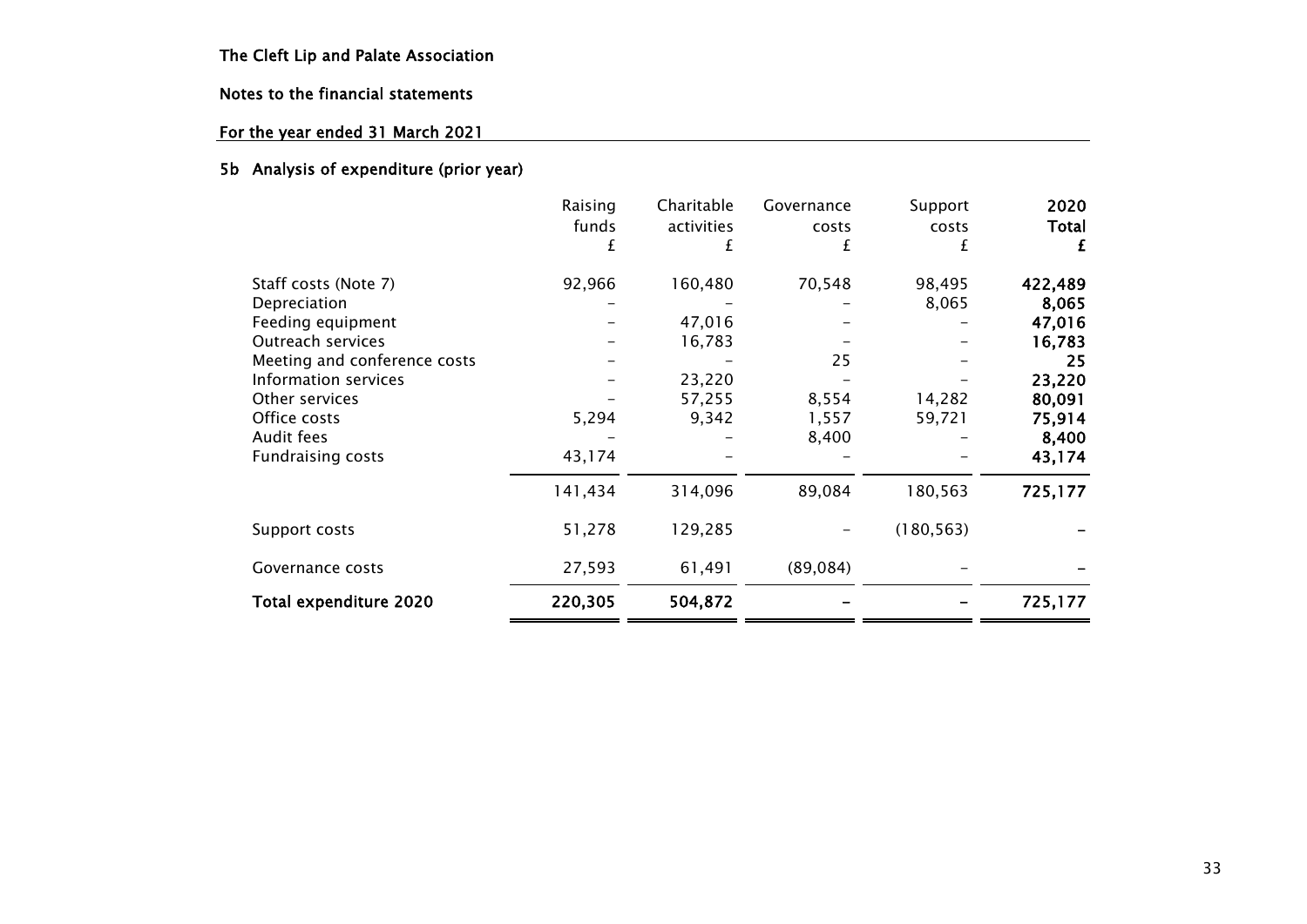#### Notes to the financial statements

#### For the year ended 31 March 2021

#### 6 Net (expenditure) / income for the year

This is stated after charging / (crediting):

|                                                  | 2021           | 2020           |
|--------------------------------------------------|----------------|----------------|
| Depreciation<br>Loss on disposal of fixed assets | 3.439<br>4,291 | 8.065<br>5,767 |
| Operating lease rentals:<br>Property             | 29,944         | 29,499         |
| Auditor's remuneration (excluding VAT):<br>Audit | 8.050          | 7.650          |
|                                                  |                |                |

#### 7 Analysis of staff costs, trustee remuneration and expenses, and the cost of key management personnel

Staff costs were as follows:

|                                                                 | 2021    | 2020<br>f |
|-----------------------------------------------------------------|---------|-----------|
| Salaries and wages                                              | 349.364 | 370,658   |
| Redundancy costs                                                | 351     |           |
| Social security costs                                           | 26.363  | 33,443    |
| Employer's contribution to defined contribution pension schemes | 11.564  | 18,388    |
|                                                                 | 387,643 | 422.489   |

No employee earned between £60,000 and £70,000 during the year (2020: nil). There were redundancy costs of £351 (2020: nil).

The charity's key management personnel comprises of the Board of Trustees and the Senior Management Team.

Included within the Senior Management Team are the following: Chief Executive, Communications and Information Manager, Finance and Operations Manager, and Head of Fundraising.

Total remuneration (Salary, NI, Allowances, Pension) paid to the Senior Management Team in the year amounted to £152,231 (2020: £155,635).

None of the Trustees received any remuneration in the year.

None of the Trustees (or any persons connected with them) received any remuneration during the year. No trustees were reimbursed travel expenses (2020: Nil).

#### 8 Staff numbers

The average number of employees (head count based on number of staff employed) during the year was 16 (2020: 18).

|                           | 2021<br>No. | 2020<br>No. |
|---------------------------|-------------|-------------|
| Raising funds             | 3.9         | 4.0         |
| Sale of feeding equipment | 1.3         | 2.0         |
| Support                   | 7.3         | 9.0         |
| Administrative            | 4.6         | 3.0         |
|                           | 17.0        | 18.0        |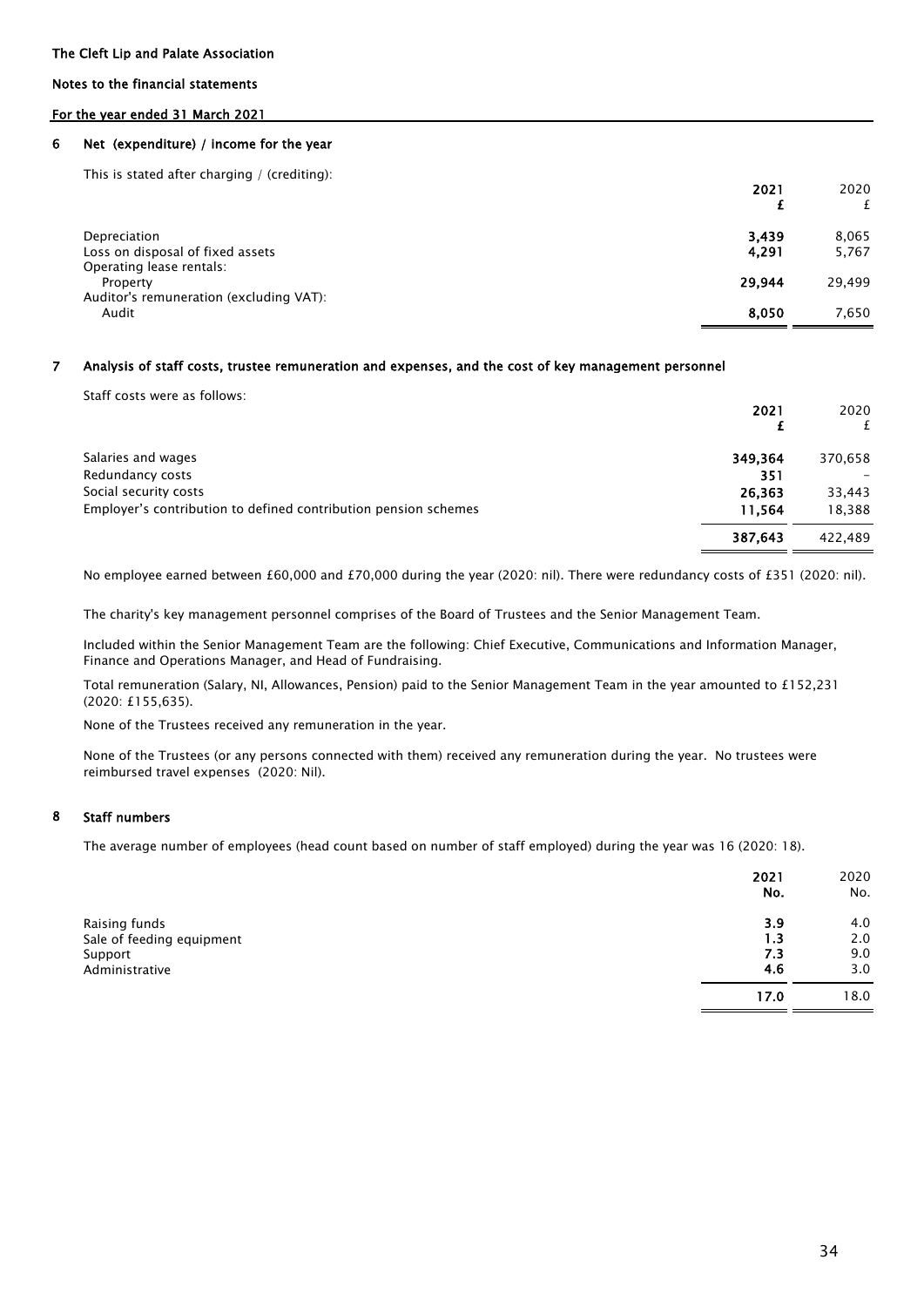#### Notes to the financial statements

#### For the year ended 31 March 2021

#### 9 Related party transactions

There is 1 related party transactions to disclose for 2021: Communication Managers' partner was contracted to assist in the office move in March 2021 due to COVID restrictions making hiring external contractors difficult. The partner was paid £450 for 3 days' work.(2020: none).

#### 10 Taxation

The charitable company is exempt from corporation tax as all its income is charitable and is applied for charitable purposes.

#### 11 Tangible fixed assets

|                                                                                           | Fixtures and<br>fittings<br>£ | Website<br>development<br>£ | <b>Total</b><br>£           |
|-------------------------------------------------------------------------------------------|-------------------------------|-----------------------------|-----------------------------|
| Cost or valuation<br>At the start of the year<br>Additions in year<br>Disposals in year   | 2,879<br>1,008<br>(589)       | 37,684<br>720<br>(5,940)    | 40,563<br>1,728<br>(6, 529) |
| At the end of the year                                                                    | 3,298                         | 32,464                      | 35,762                      |
| Depreciation<br>At the start of the year<br>Charge for the year<br>Eliminated on disposal | 1,117<br>693<br>(258)         | 24,180<br>2,746<br>(1,980)  | 25,297<br>3,439<br>(2, 238) |
| At the end of the year                                                                    | 1,552                         | 24,946                      | 26,498                      |
| Net book value<br>At the end of the year                                                  | 1,746                         | 7,518                       | 9,264                       |
| At the start of the year                                                                  | 1,762                         | 13,504                      | 15,266                      |

All of the above assets are used for charitable purposes.

#### 12 Stock

|    |                                               | 2021<br>£               | 2020<br>£                |
|----|-----------------------------------------------|-------------------------|--------------------------|
|    | Finished goods                                | 12,335                  | 16,217                   |
|    |                                               | 12,335                  | 16,217                   |
| 13 | <b>Debtors</b>                                | 2021<br>£               | 2020<br>£                |
|    | Trade debtors<br>Other debtors<br>Prepayments | 5,813<br>8,962<br>6,202 | 5,101<br>27,851<br>7,370 |
|    |                                               | 20,978                  | 40,322                   |

All of the charity's financial instruments, both assets and liabilities, are measured at amortised cost. The carrying values of these are shown above.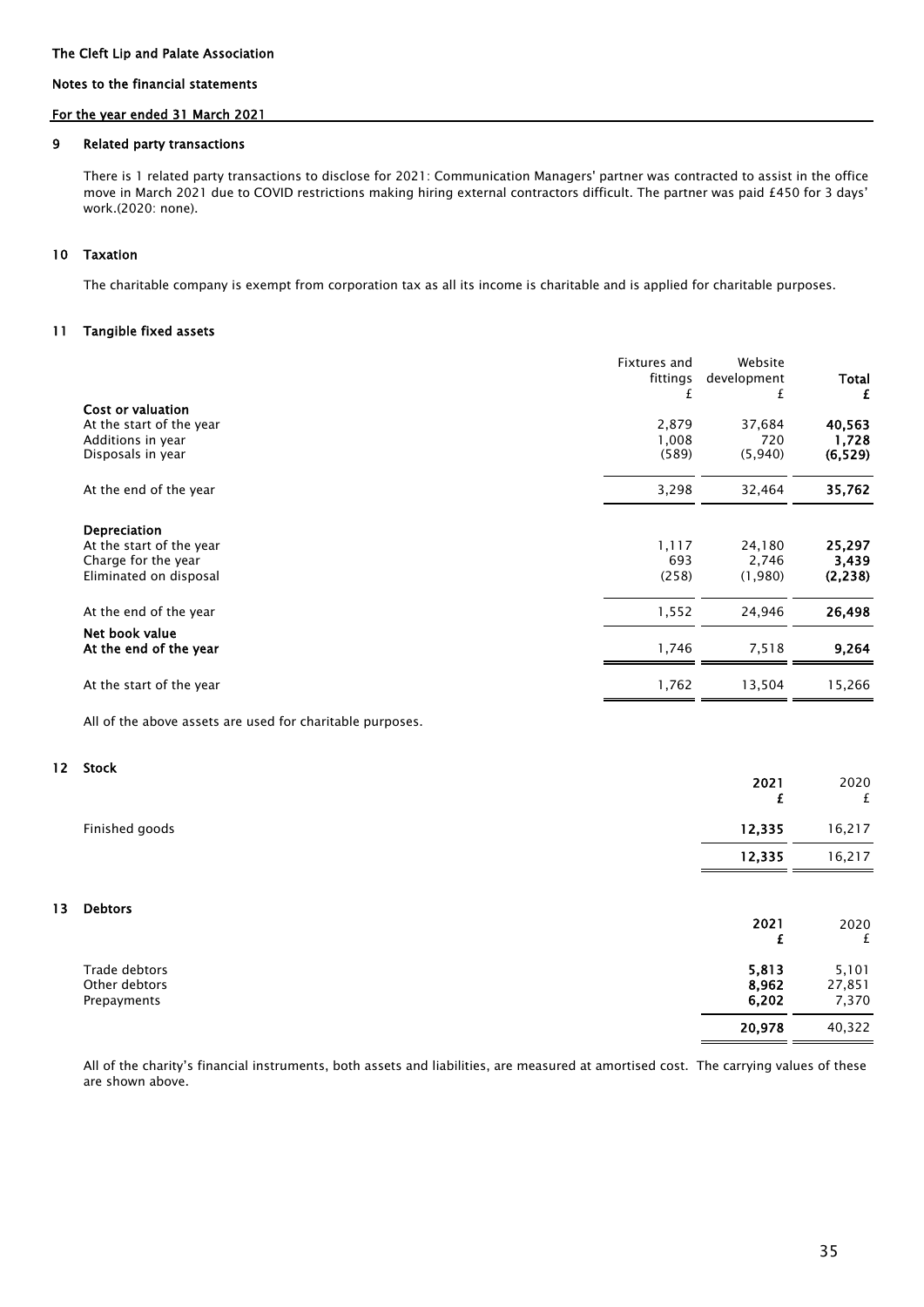#### Notes to the financial statements

#### For the year ended 31 March 2021

#### 14 Creditors: amounts falling due within one year

| <u>ordandisi annoanid rannig aad munii ond joar</u> | 2021   | 2020<br>£ |
|-----------------------------------------------------|--------|-----------|
| Trade creditors                                     | 10,999 | 7,455     |
| Taxation and social security                        |        | 6,906     |
| Other creditors -barclaycard                        | 10     | 52        |
| Accruals                                            | 22,835 | 10,156    |
| Deferred income                                     | 19,660 |           |
|                                                     | 53,504 | 24,569    |
|                                                     |        |           |

Deferred income relates to project funds where the funder has specified expenditure should take place in the next financial year.

#### 15 Pension scheme

The charity operates a defined contribution pension scheme for all qualifying employees. The assets of the scheme are held separately from those of the charity in an independently administered fund.

The charge to profit or loss in respect of defined contribution schemes was £7,699 to CLAPA scheme (2020: £15,008), £3,390 to private (2020: £3,390).

#### 16a Analysis of net assets between funds (current year)

|                                             | General<br>unrestricted | Restricted  | <b>Total funds</b> |
|---------------------------------------------|-------------------------|-------------|--------------------|
| Tangible fixed assets<br>Net current assets | 9.264<br>148.353        | -<br>91.272 | 9,264<br>239.625   |
| Net assets at 31 March 2021                 | 157.617                 | 91.272      | 248,889            |

#### 16b Analysis of net assets between funds (prior year)

|                                             | General<br>unrestricted | Restricted | <b>Total funds</b> |
|---------------------------------------------|-------------------------|------------|--------------------|
| Tangible fixed assets<br>Net current assets | 15,266<br>29.916        | 90.050     | 15,266<br>119,966  |
| Net assets at 31 March 2020                 | 45.182                  | 90.050     | 135.232            |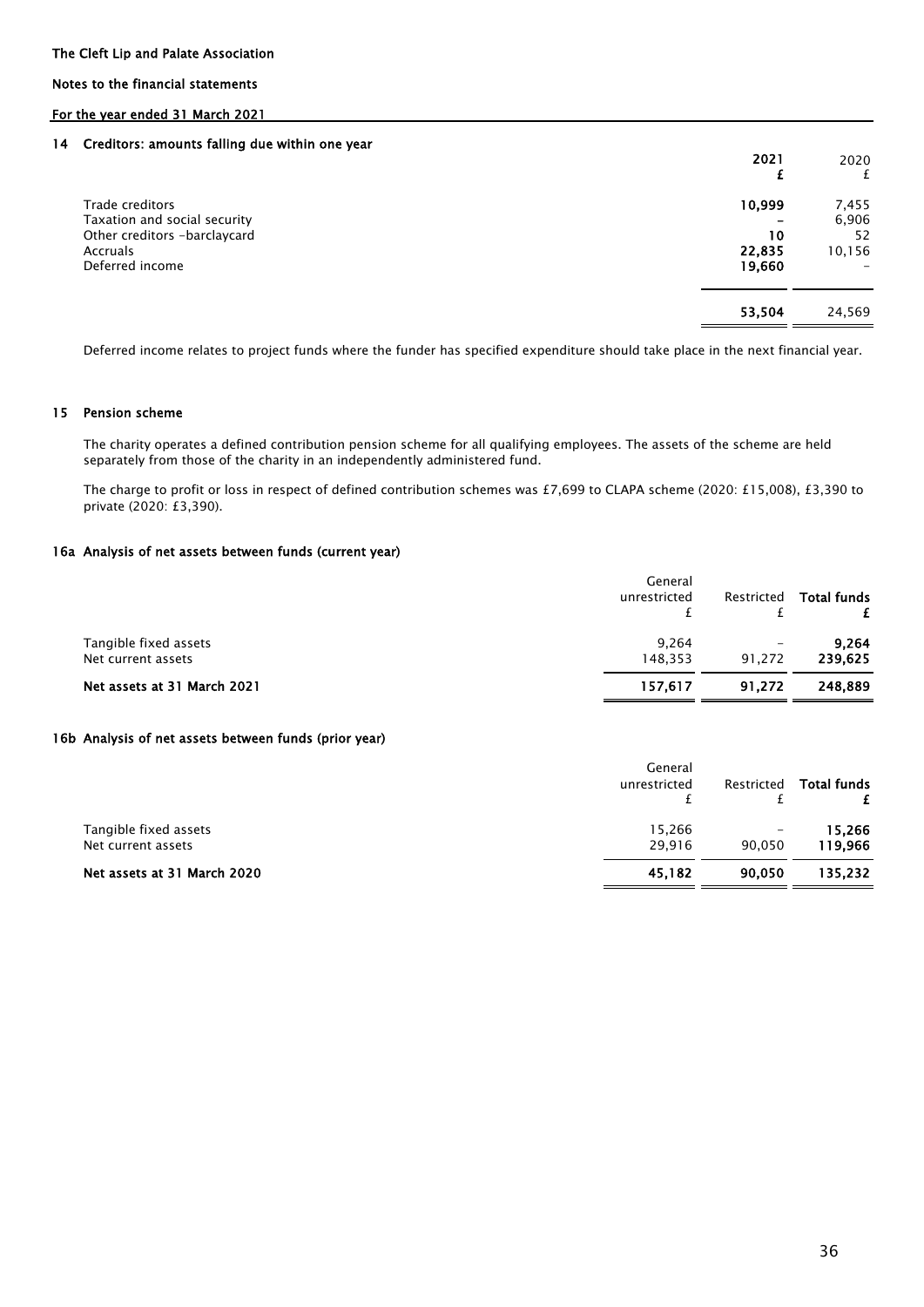#### Notes to the financial statements

#### For the year ended 31 March 2021

#### 17a Movements in funds (current year)

|                                                     | At 1 April<br>2020<br>£ | gains<br>£ | Income & Expenditure &<br>losses<br>£ |         | At 31<br>Transfers March 2021<br>£ |
|-----------------------------------------------------|-------------------------|------------|---------------------------------------|---------|------------------------------------|
| <b>Restricted funds:</b>                            |                         |            |                                       |         |                                    |
| Northern Ireland                                    |                         |            |                                       |         |                                    |
| The James McGowan Scholarship Fund                  | 7,043                   |            | (316)                                 | 941     | 7,668                              |
| <b>Scotland Region</b>                              |                         |            |                                       |         |                                    |
| The Robertson Trust                                 |                         | 11,500     | (8,625)                               |         | 2,875                              |
| BBC Children in Need (Scotland)                     | 9,500                   |            | (9, 965)                              | 3,794   | 3,329                              |
| Smile Train (Scotland)                              |                         |            |                                       |         |                                    |
| The VTCT Foundation (Scotland)                      |                         |            |                                       |         |                                    |
| The VTCT Foundation (Collaborative programme        |                         |            |                                       |         |                                    |
| Scotland)                                           | 34,791                  |            | (7, 891)                              |         | 26,900                             |
| The Nimar Charitable Trust                          |                         |            |                                       |         |                                    |
| The Hugh Fraser Foundation                          |                         |            |                                       |         |                                    |
| <b>England Region</b>                               |                         |            |                                       |         |                                    |
| The Big Lottery Fund's Reaching Communities         |                         |            |                                       |         |                                    |
| Programme (England)                                 |                         |            |                                       |         |                                    |
| The Roger & Douglas Turner Charitable Trust         |                         |            |                                       |         |                                    |
| Smile Train (England)                               |                         |            |                                       |         |                                    |
| BBC Children in Need (England)                      |                         |            |                                       |         |                                    |
| The Eveson Charitable Trust                         | 2,000                   |            |                                       | (2,000) |                                    |
| The Reuben Foundation                               |                         |            |                                       |         |                                    |
| St James's Place Charitable Foundation              |                         |            |                                       |         |                                    |
| The Edward Gosling foundation                       |                         | 8,000      | (8,000)                               |         |                                    |
| The Charities Aid Foundation (CAF)                  |                         | 10,000     | (10,000)                              |         |                                    |
| The National Lottery Community Fund - Coronavirus   |                         |            |                                       |         |                                    |
| <b>Community Support Fund</b>                       |                         | 99,997     | (99, 997)                             |         |                                    |
| BBC Children in Need Bridging Grant                 |                         |            |                                       |         |                                    |
|                                                     |                         | 5,224      | (7, 421)                              | 2,197   |                                    |
| <b>Other Restricted Funds</b>                       |                         |            |                                       |         |                                    |
| UK Wide                                             |                         |            |                                       |         |                                    |
| The Craniofacial Society of Great Britain & Ireland |                         |            |                                       |         |                                    |
| The VTCT Foundation (Adult Services project)        | 36,716                  | 45,721     | (27, 041)                             | (4,896) | 50,500                             |
| <b>Total restricted funds</b>                       | 90,050                  | 180,442    | (179, 256)                            | 36      | 91,272                             |
| <b>General funds</b>                                | 45,182                  | 526,626    | (414, 155)                            | (36)    | 157,617                            |
| <b>Total unrestricted funds</b>                     | 45,182                  | 526,626    | (414, 155)                            | (36)    | 157,617                            |
| <b>Total funds</b>                                  | 135,232                 | 707,068    | (593, 411)                            |         | 248,889                            |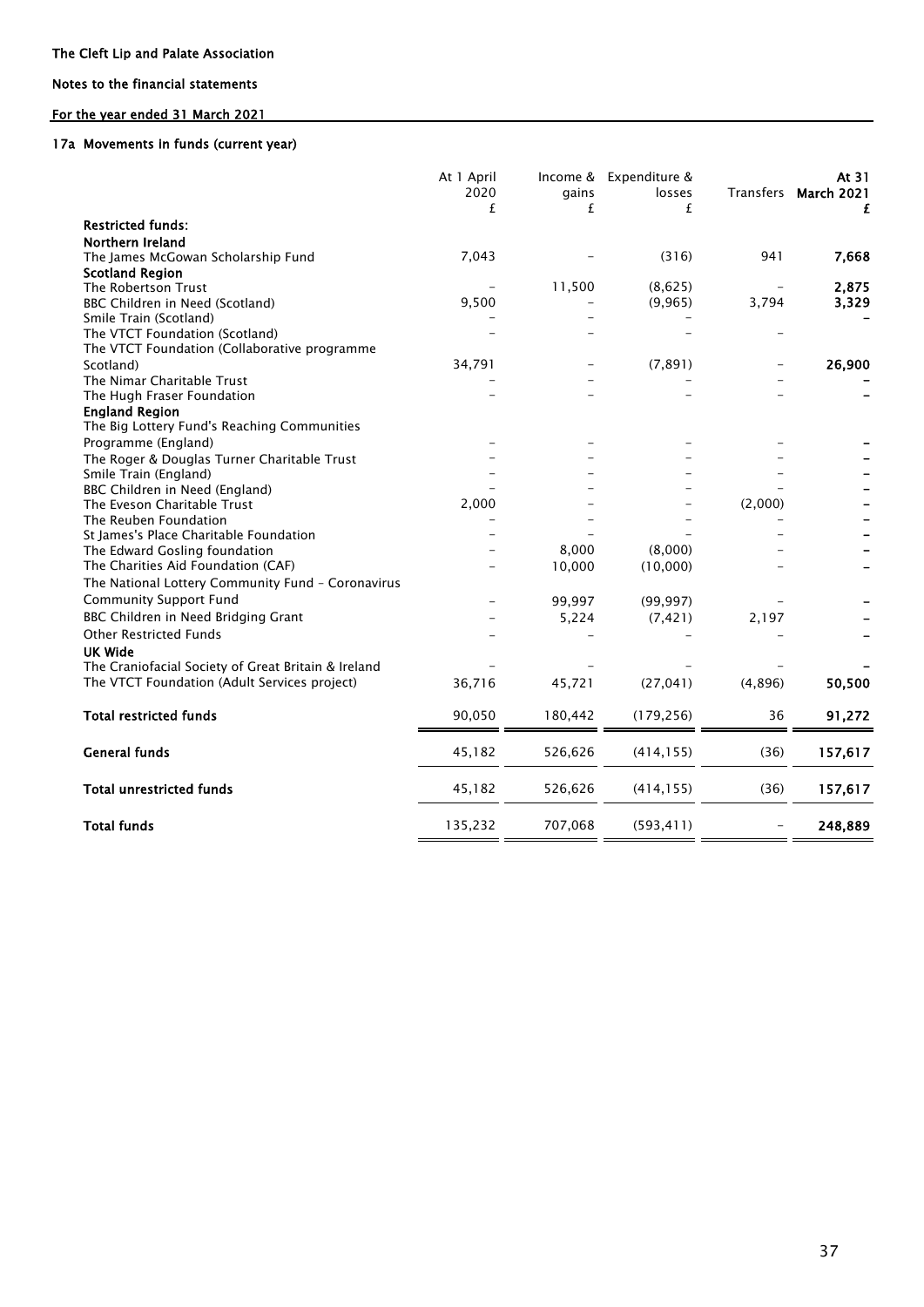#### Notes to the financial statements

#### For the year ended 31 March 2021

#### 17b Movements in funds (prior year)

|                                                     | At 1 April<br>2019<br>£ | Income &<br>gains<br>£ | Expenditure &<br>losses<br>£ | Transfers | At 31<br><b>March 2020</b> |
|-----------------------------------------------------|-------------------------|------------------------|------------------------------|-----------|----------------------------|
| <b>Restricted funds:</b>                            |                         |                        |                              |           |                            |
| Northern Ireland                                    |                         |                        |                              |           |                            |
| The James McGowan Scholarship Fund                  | 6,763                   | 280                    |                              |           | 7,043                      |
| <b>Scotland Region</b>                              |                         |                        |                              |           |                            |
| The Robertson Trust                                 |                         | 11,500                 | (11,500)                     |           |                            |
| BBC Children in Need (Scotland)                     | 9,500                   | 9,500                  | (9,500)                      |           | 9,500                      |
| Smile Train (Scotland)                              | 1,076                   |                        | (1,076)                      |           |                            |
| The VTCT Foundation (Scotland)                      | 10,416                  |                        | (10, 416)                    |           |                            |
| The VTCT Foundation (Collaborative programme        |                         |                        |                              |           |                            |
| Scotland)                                           |                         | 35,291                 | (500)                        |           | 34,791                     |
| The Nimar Charitable Trust                          |                         | 500                    | (500)                        |           |                            |
| The Hugh Fraser Foundation                          |                         | 5,000                  | (5,000)                      |           |                            |
| <b>England Region</b>                               |                         |                        |                              |           |                            |
| The Big Lottery Fund's Reaching Communities         |                         |                        |                              |           |                            |
| Programme (England)                                 | 6,612                   | 88,022                 | (94, 634)                    |           |                            |
| The Roger & Douglas Turner Charitable Trust         |                         | 2,000                  | (2,000)                      |           |                            |
| Smile Train (England)                               | 2,704                   | 19,250                 | (21, 954)                    |           |                            |
| BBC Children in Need (England)                      | 2,379                   | 24,884                 | (27, 263)                    |           |                            |
| The Eveson Charitable Trust                         |                         | 3,000                  | (1,000)                      |           | 2,000                      |
| <b>Reuben Foundation</b>                            |                         | 250                    | (250)                        |           |                            |
| St James's Place Charitable Foundation              | 6,667                   |                        | (6,667)                      |           |                            |
| <b>Other Restricted Funds</b>                       | (2,977)                 |                        |                              | 2,977     |                            |
| UK Wide                                             |                         |                        |                              |           |                            |
| The Craniofacial Society of Great Britain & Ireland |                         | 8,949                  | (8,949)                      |           |                            |
| The VTCT Foundation (Adult Services project)        | 57,172                  | 22,860                 | (43,316)                     |           | 36,716                     |
| <b>Total restricted funds</b>                       | 100,312                 | 231,286                | (244, 525)                   | 2,977     | 90,050                     |
| <b>General funds</b>                                | 60,414                  | 468,397                | (480, 652)                   | (2,977)   | 45,182                     |
| <b>Total unrestricted funds</b>                     | 60,414                  | 468,397                | (480, 652)                   | (2, 977)  | 45,182                     |
| <b>Total funds</b>                                  | 160,726                 | 699,683                | (725, 177)                   |           | 135,232                    |
|                                                     |                         |                        |                              |           |                            |

#### Purposes of restricted funds

#### The James McGowan Scholarship Fund

The fund was established by CLAPA at the wish of the family and friends of James, who died suddenly in 2007. CLAPA administers the fund on behalf of the scholarship committee, which gives awards for the purpose of striving for excellence in the care of patients born with cleft lip and palate in Northern Ireland, but has no control over its spend.

#### Scotland Region

The Scotland and Northern Ireland Manager post in 2020\_21 was funded from restricted and unrestricted funds

The Following grants were Restricted funds that funded part of the costs of the Scottish region

The Nimar Charitable Trust contributed to core and running costs in Scotland. This funding has now come to an end

The Robertson Trust contributed to the salary of the Scotland and Northern Ireland Manager

The Hugh Fraser Foundation provided funding towards the costs of the charity's work in Scotland. This funding has now come to an end

BBC Children in Need provided funding towards the costs of running activities for children and young people in Scotland

Smile Train (Scotland) – a grant towards the costs of volunteer services in Scotland. This funding has now come to an end

The VTCT Foundation contributed towards core and running costs in Scotland. This funding has been fully spent